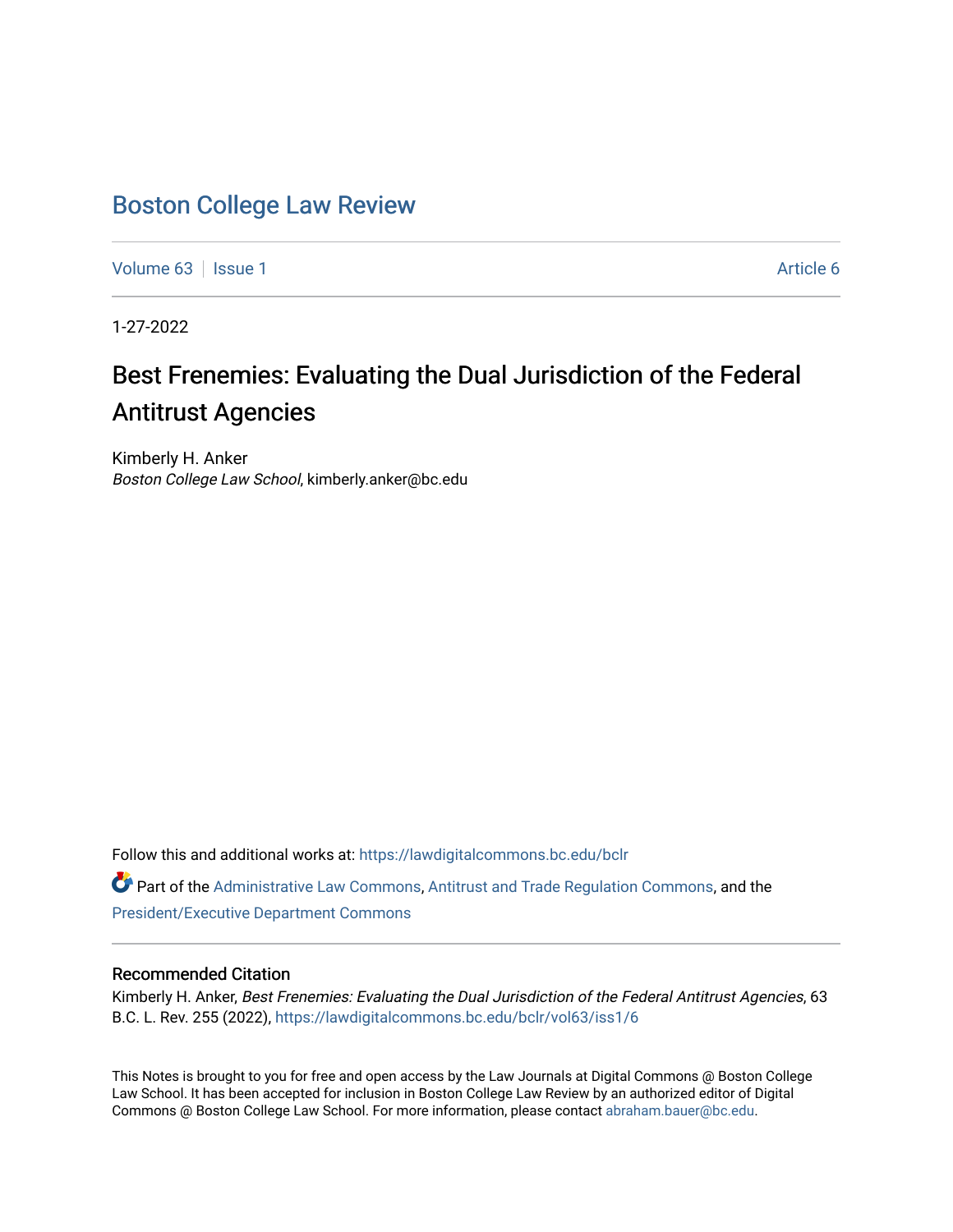# **BEST FRENEMIES: EVALUATING THE DUAL JURISDICTION OF THE FEDERAL ANTITRUST AGENCIES**

**Abstract:** What happens when Congress grants two federal regulatory institutions dual jurisdiction over the enforcement of the antitrust law, but then fails to provide instructions on how to divide up the responsibility? The U.S. Department of Justice Antitrust Division (DOJ) and the Federal Trade Commission (FTC) have concurrent jurisdiction over the enforcement of federal antitrust law in the United States. Historically, the DOJ and FTC have worked in tandem as a unified front, but tensions have been steadily increasing between the two agencies. These mounting tensions recently reached two very public boiling points. The first was in September of 2008, when the DOJ released a report detailing its enforcement approach under section 2 of the Sherman Antitrust Act of 1890. The FTC not only refused to join the report, but it also criticized the report for being excessively pro-business and non-interventionist. The second clash occurred on May 2, 2019, when the DOJ interfered in the FTC's civil enforcement case against Qualcomm Inc. by filing a Statement of Interest in support of the company and in opposition to the FTC's position. The DOJ's actions further illustrated the growing cracks in the agencies' methods for navigating their shared jurisdiction of enforcing the antitrust laws. This Note examines the current system that the two agencies have devised to determine which agency is in charge in the event of a dispute and argues that legislative change is necessary to protect the sanctity and future of antitrust law and enforcement in the United States.

#### <span id="page-1-4"></span>**INTRODUCTION**

"[A] flip of the merger agency coin."<sup>[1](#page-1-0)</sup> That was how a former Department of Justice official characterized the two federal antitrust agencies' method for determining which will assert jurisdiction.<sup>[2](#page-1-1)</sup> In the United States, the Department of Justice Antitrust Division (DOJ) and the Federal Trade Commission (FTC) share responsibility for pursuing civil cases for violations of the nation's antitrust laws.[3](#page-1-2) This structure of dual jurisdiction demands the establishment of

<span id="page-1-3"></span><span id="page-1-0"></span> <sup>1</sup> <sup>1</sup> STATEMENT OF DEBORAH A. GARZA: HEARING ON H.R. 2745: THE "STANDARD MERGER AND ACQUISITION REVIEWS THROUGH EQUAL RULES (SMARTER) ACT OF 2015," at 2 (2015), https:// docs.house.gov/meetings/JU/JU05/20150616/103609/HHRG-114-JU05-Wstate-GarzaD-20150616. pdf [https://perma.cc/94P3-C2QU] [hereinafter GARZA STATEMENT].

<sup>2</sup> *Id.*

<span id="page-1-2"></span><span id="page-1-1"></span><sup>3</sup>  *See* U.S. DEP'T OF JUST. ANTITRUST DIV., ANTITRUST DIVISION MANUAL, at VII-3 (5th ed. 2012), https://www.justice.gov/atr/file/761166/download [https://perma.cc/6EHG-R6ZT] (stating that the DOJ and the FTC have shared authority of civil enforcement of antitrust laws); *A Brief Overview of the Federal Trade Commission's Investigative, Law Enforcement, and Rulemaking Authority*, FED.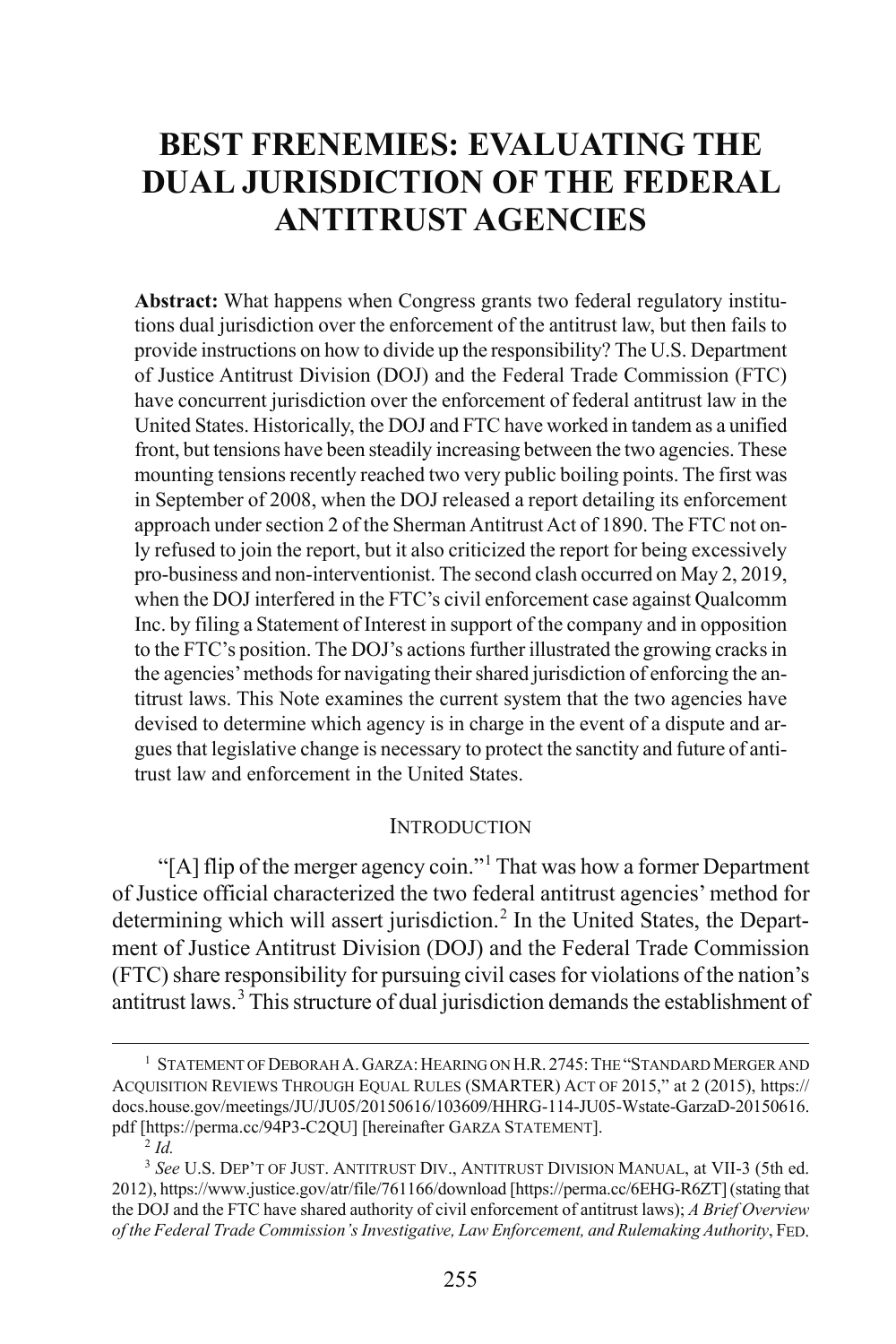<span id="page-2-0"></span>some form of inter-agency system to determine how the agencies will divide enforcement and hopefully avoid duplication of efforts, delays, and—worst of all—inconsistency in approach.[4](#page-2-1) Over time, an ad hoc system of inter-agency liaison agreements established a loose framework for delegating responsibilities.[5](#page-2-2) Thus, although "the flip of a coin" does not truly describe the process that the agencies use to delegate their shared responsibilities, it still conveys the tenuousness of their allocation system.<sup>[6](#page-2-3)</sup>

<span id="page-2-6"></span><span id="page-2-5"></span>Recently, escalating clashes between the DOJ and FTC over enforcement policy have called into question the effectiveness of the agencies' system for dividing enforcement.<sup>[7](#page-2-4)</sup> Although historically some disagreement between the

<span id="page-2-1"></span>4  *See* Lauren Kearney Peay, Note, *The Cautionary Tale of the Failed 2002 FTC/DOJ Merger Clearance Accord*, 60 VAND. L.REV. 1307, 1319 (2007) (examining the various informal and formal inter-agency agreements intended to help divide the agencies' shared jurisdiction); Victor R. Hansen, *Functioning of the Antitrust Division—Its Relationship to the Federal Trade Commission and Current Policies of the Division.*, 13 A.B.A. SECTION ANTITRUST L. 20, 21–22 (1958) (noting that the agencies have established various liaison agreements, including an agreement to obtain clearance before pursuing a new matter, to address the issue of concurrent jurisdiction).

<span id="page-2-2"></span>5  *See* Hansen, *supra* not[e 4,](#page-2-0) at 21–22 (explaining how the burden of dual jurisdiction forced the agencies to coordinate with each other to prevent wasting resources and delay); U.S. DEP'T OF JUST. ANTITRUST DIV., *supra* not[e 3,](#page-1-3) at VII-3 (acknowledging that their related jurisdiction requires the agencies to coordinate to avoid inefficiency and fairness to consumers); *The Enforcers*, FED. TRADE COMM'N, https://www.ftc.gov/tips-advice/competition-guidance/guide-antitrust-laws/enforcers[https:// perma.cc/79PB-YCY7] (discussing how the DOJ and FTC confer with each other before commencing a new investigation to avoid wasting time and resources).

<span id="page-2-3"></span><sup>6</sup> *See Standard Merger and Acquisition Reviews Through Equal Rules Act of 2015: Hearing on H.R. 2745 Before the Subcomm. on Regul. Reform, Com. & Antitrust L. of the H. Comm. on the Judiciary*, 114th Cong. 10 (2015) (statement of Rep. Bob Goodlatte, Chairman, S. Comm. on the Judiciary) (describing the current approach the federal agencies use when faced with a new merger); GARZA STATEMENT, *supra* not[e 1,](#page-1-4) at 2 (contending that the DOJ and FTC should have a better system for determining which agency will handle an investigation than coin flipping); Peay, *supra* not[e 4,](#page-2-0) at 1321 (discussing the collection of inter-agency agreements intended to help allocate the agencies' shared jurisdiction); Hansen, *supra* note [4,](#page-2-0) at 22 (noting that the various liaison agreements between the agencies assist in determining which agency is best suited to handle a matter).

<span id="page-2-4"></span><sup>7</sup> *See Oversight of the Enforcement of the Antitrust Laws: Hearing Before the Subcomm. on Antitrust, Competition Pol'y, & Consumer Rts. of the S. Comm. on the Judiciary*, 116th Cong. (2019) [hereinafter *Oversight of the Enforcement of the Antitrust Laws Hearing*], https://www.judiciary. senate.gov/meetings/09/17/2019/07/23/2019/oversight-of-the-enforcement-of-the-antitrust-laws [https://perma.cc/J6UX-YJKA] (statement of Joseph Simons, Chairman, Fed. Trade Comm'n) (acknowledging that the agencies' process to determine which agency would handle an investigation was not working well and that the agencies had fought in the previous year); Kelly Everett, *Trust Issues: Will President Barack Obama Reconcile the Tenuous Relationship Between Antitrust Enforcement Agencies?*, 29 J. NAT'L ASS'N ADMIN. L.JUDICIARY 727, 770 (2009) (noting that when the DOJ and FTC have contradictory approaches to antitrust enforcement, the public does not know the line between legal and illegal competitive business conduct); Lauren Feiner, *Here's Why the Top Two Antitrust Enforcers in the US Are Squabbling Over Who Gets to Regulate Big Tech*, CNBC (Sept. 18, 2019), https://www.cnbc.com/2019/09/18/the-ftc-and-doj-are-squabbling-over-the-right-to-regulatebig-tech.html [https://perma.cc/6TR7-H55S] (discussing the conflict between the DOJ and FTC over

TRADE COMM'N, https://www.ftc.gov/about-ftc/what-we-do/enforcement-authority [https://perma.cc/ TBL9-Y3JH] (May 2021) (outlining the areas of overlap in the DOJ's and FTC's jurisdiction of antitrust laws).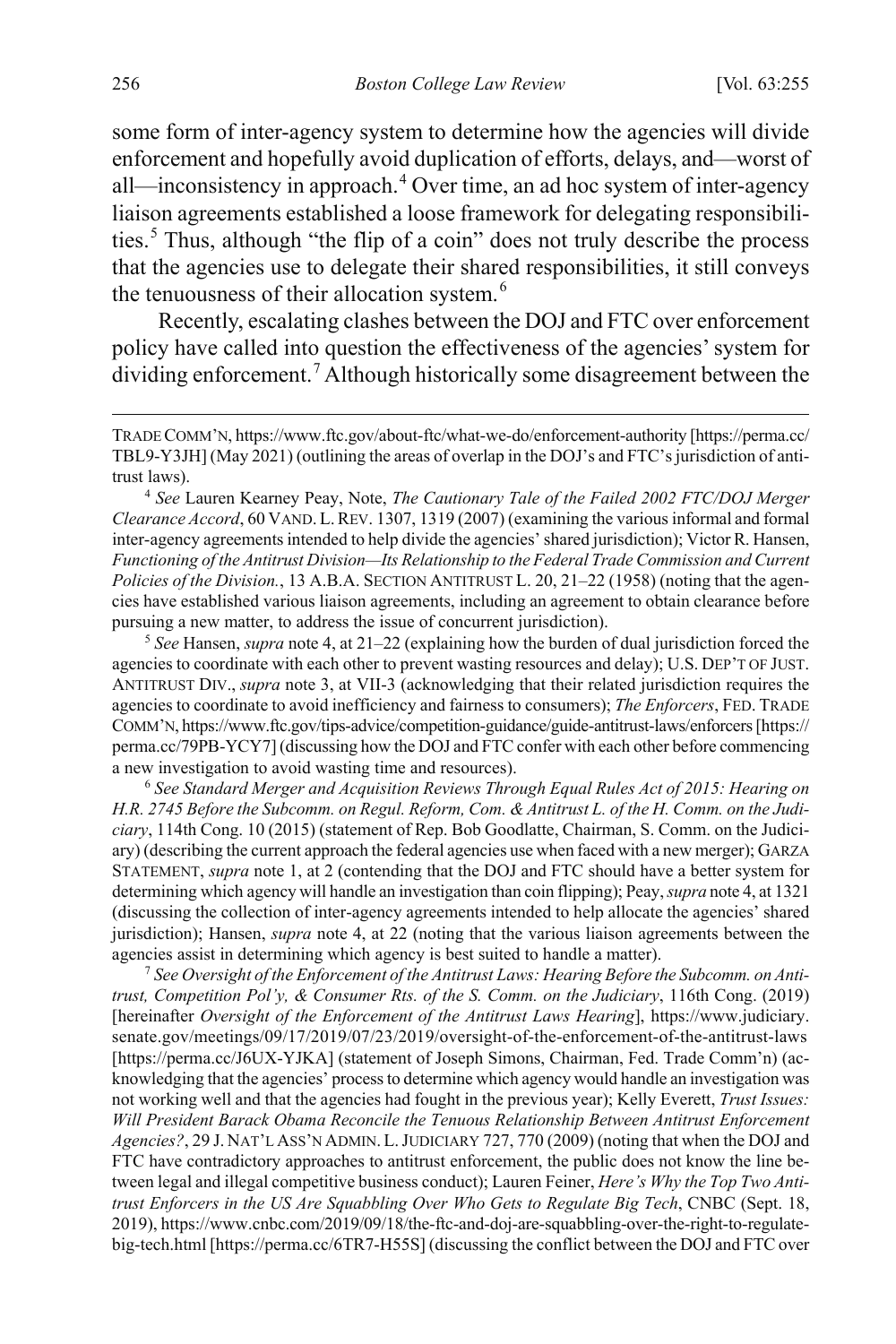<span id="page-3-5"></span> $\overline{a}$ 

<span id="page-3-4"></span>two agencies arising from their concurrent jurisdiction has not been uncommon, fights in the last couple decades have taken on a much more derisive and public nature.[8](#page-3-1) Specifically, an undercurrent of political turmoil and polariza-tion undercut two recent instances of divergence between the agencies.<sup>[9](#page-3-2)</sup>

<span id="page-3-0"></span>First, in 2008, the DOJ released a report presenting its approach to "single-firm conduct"—the business practices and actions that a single economic entity takes to obtain or maintain monopoly power.<sup>[10](#page-3-3)</sup> The FTC refused to join

the enforcement of antitrust law in the technology sector); Gregory Luib, *Unprecedented Agency Divergence on Antitrust Enforcement*, LAW360 (Aug. 6, 2019), https://www.law360.com/articles/ 1183986/unprecedented-agency-divergence-on-antitrust-enforcement [https://perma.cc/3U49-U4GQ] (asserting that the unprecedented clash between the DOJ and FTC in the FTC's case against Qualcomm Inc. (Qualcomm), coupled with the deep divergence in the agencies' policy approaches to exploitative patent licensing, raises serious concerns about fairness, efficiency, good governance, and the future of antitrust law).

<span id="page-3-1"></span><sup>8</sup> *See Oversight of the Enforcement of the Antitrust Laws Hearing*, *supra* not[e 7](#page-2-5) (statement of Sen. Mike Lee, Chairman, Subcomm. on Antitrust, Competition Pol'y, & Consumer Rts.) (criticizing the DOJ and FTC for the increase in clearance disputes, which have become longer, more public, and more frequent); Timothy Syrett, *The FTC's Qualcomm Case Reveals Concerning Divide with DOJ on Patent Hold-up*, IP WATCHDOG (June 28, 2019), https://www.ipwatchdog.com/2019/06/28/ftcsqualcomm-case-reveals-concerning-divide-doj-patent-hold/id=110764/ [https://perma.cc/J7DW-9NRY] (noting that the actions of the DOJ and FTC before the U.S. District Court for the Northern District of California in 2019, in *Federal Trade Commission v. Qualcomm Inc.*, marked an unprecedented divergence between the two agencies).

<span id="page-3-2"></span>9  *See* Dawn Goulet, *Justice Department's Section 2 Report Sparks a Heated Debate in the Antitrust Community*, 21 LOY.CONSUMER L. REV. 268, 273, 276 (2008) (contending that the George W. Bush Administration issued a DOJ report, commonly referred to as the Section 2 Report, that announced the administration's views on antitrust policy, in part to "lock in future administrations" to an analogous enforcement approach (quoting Spencer Weber Waller, *Hearing but Not Listening: Comparative Competition Law and the DOJ Monopoly Report*, ONLINE MAG. FOR GLOB. COMPETITION POL'Y, Oct. 2008, at 2, https://ssrn.com/abstract=1296763 [https://perma.cc/EM4G-U55U]); Thomas Duesterberg, *The FTC Goes After Qualcomm*, FORBES (Feb. 19, 2019), https://www.forbes.com/sites/ thomasduesterberg/2019/02/19/the-ftc-goes-after-qualcomm/?sh=56724f887bf6 [https://perma.cc/ BMD6-Y2TF] (noting that the FTC filed the case against Qualcomm on January 17, 2017, in the last few days of President Barack Obama's term prior to President Donald Trump taking office). *See generally* U.S. DEP'T OF JUST., COMPETITION AND MONOPOLY: SINGLE-FIRM CONDUCT UNDER SEC-TION 2 OF THE SHERMAN ACT (Sept. 2008), https://www.justice.gov/sites/default/files/atr/legacy/ 2009/05/11/236681.pdf[https://perma.cc/E9JQ-2R53] [hereinafter SECTION 2REPORT] (outlining the DOJ's report on its enforcement policies regarding section 2 of the Sherman Antitrust Act of 1890 (Sherman Act) that it filed in the last few months of President George W. Bush's administration). 10 SECTION 2 REPORT,*supra* not[e 9,](#page-3-0) at vii; Press Release, Dep't of Just., Justice Department Is-

<span id="page-3-3"></span>sues Report on Antitrust Monopoly Law 1 (Sept. 8, 2008), https://www.justice.gov/archive/atr/public/ press\_releases/2008/236975.pdf [https://perma.cc/CC34-5NTH]. Single-firm conduct, sometimes referred to as unilateral conduct, refers to the business practices and actions of an individual company. *Single Firm Conduct*, FED.TRADE COMM'N, https://www.ftc.gov/tips-advice/competition-guidance/ guide-antitrust-laws/single-firm-conduct [https://perma.cc/4KBG-A7X5]. Conduct by a single company is illegal under section 2 of the Sherman Act when it leads to the unreasonable attainment or preservation of monopoly power. Sherman Antitrust Act of 1890, 15 U.S.C. § 2. Economists interpret monopoly power as the capability of a single firm or collection of firms to raise prices above competitive levels. Thomas G. Krattenmaker, Robert H. Lande & Steven C. Salop, *Monopoly Power and Market Power in Antitrust Law*, 76 GEO. L.J. 241, 247 (1987). The question of whether a firm possesses monopoly power demands a detailed analysis of the types of products that the firm produces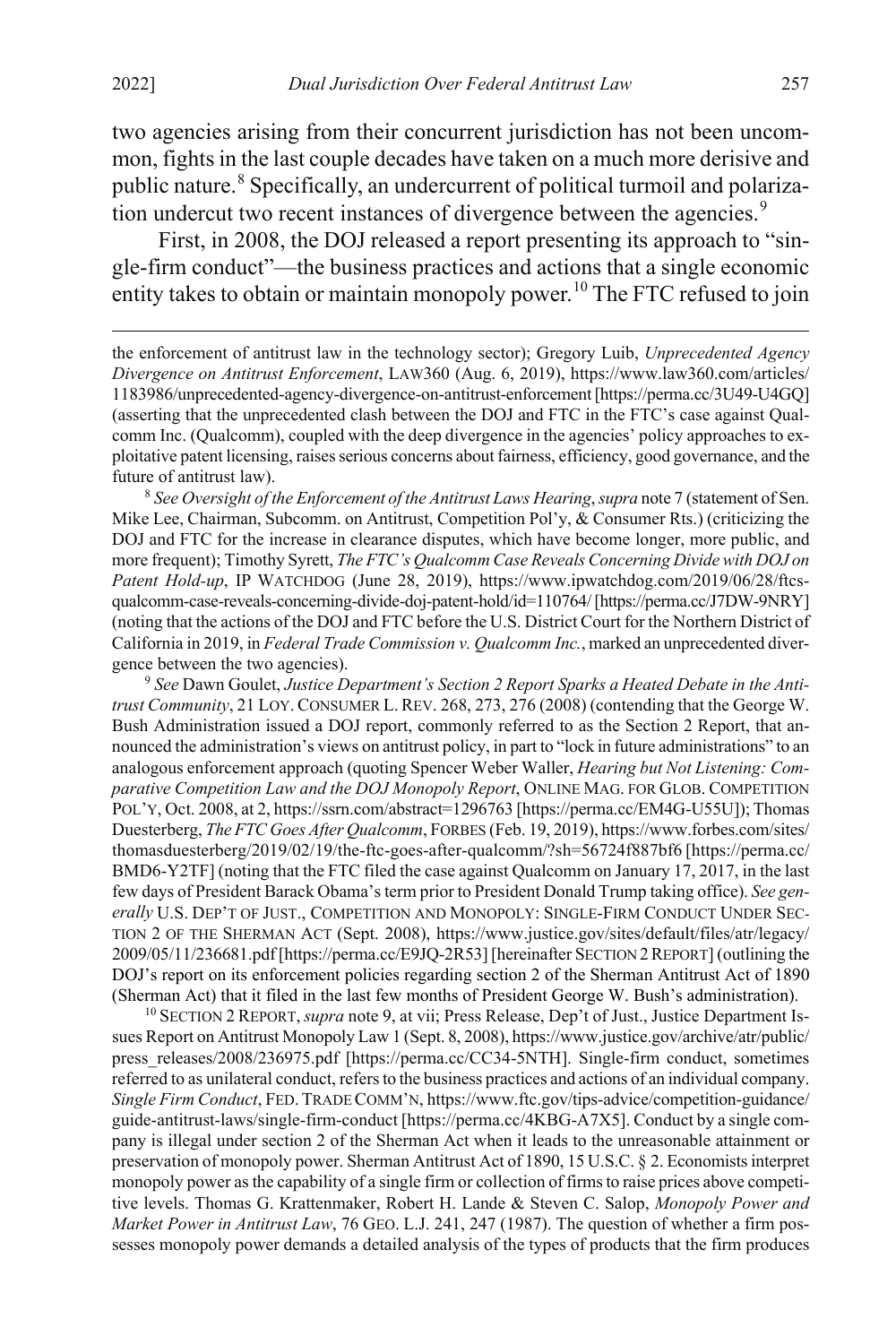<span id="page-4-2"></span>the report and criticized it for its pro-business antitrust policies.<sup>[11](#page-4-0)</sup> Then, in 2019, in *Federal Trade Commission v. Qualcomm Inc.*, a highly-publicized case before the U.S. District Court for the Northern District of California, the antitrust community witnessed an unprecedented level of divergence between the DOJ and FTC when the two agencies took opposing positions regarding the role of antitrust law in policing patent licensing agreements.<sup>[12](#page-4-1)</sup>

<span id="page-4-3"></span>and if there are adequate substitutes available to the consumer should the firm try to increase prices. *Monopolization Defined*, FED.TRADE COMM'N, https://www.ftc.gov/tips-advice/competition-guidance/ guide-antitrust-laws/single-firm-conduct/monopolization-defined [https://perma.cc/A2MW-2MDN]. A single firm's possession of monopoly power alone is insufficient for a finding of illegality under section 2 of the Sherman Act. SECTION 2REPORT, *supra* not[e 9,](#page-3-0) at 5; *Monopolization Defined*, *supra*. The firm must have acquired its monopoly power through some anticompetitive means, such as exclusionary conduct or predatory pricing, rather than as the mere aftereffect of creating a more innovative product, superior business expertise, or past happenstance. SECTION 2REPORT, *supra* not[e 9,](#page-3-0) at 5; *see* United States v. Grinnell Corp., 384 U.S. 563, 570–71 (1966) (holding that plaintiffs must satisfy two requirements for the court to find an illegal monopolization in breach of section 2 of the Sherman Act: "(1) the possession of monopoly power in the relevant market and (2) the willful acquisition or maintenance of that power as distinguished from growth or development as a consequence of a superior product, business acumen, or historic accident").

<span id="page-4-0"></span><sup>11</sup> *See* Press Release, Fed. Trade Comm'n, FTC Commissioners React to Department of Justice Report, Competition and Monopoly: Single-Firm Conduct Under Section 2 of the Sherman Act (Sept. 8, 2008), https://www.ftc.gov/news-events/press-releases/2008/09/ftc-commissioners-react-departmentjustice-report-competition-and [https://perma.cc/R6TT-SDE6] (commenting on the DOJ's Section 2 Report and refusing to endorse it); *see also* STATEMENT OF COMMISSIONERS HARBOUR, LEIBOWITZ AND ROSCH ON THE ISSUANCE OF THE SECTION 2 REPORT BY THE DEPARTMENT OF JUSTICE 1, https://www.ftc.gov/sites/default/files/attachments/press-releases/ftc-commissioners-react-departmentjustice-report-competition-monopoly-single-firm-conduct-under/080908section2stmt.pdf [https:// perma.cc/L5HJ-BQVL] [hereinafter HARBOUR, LEIBOWITZ AND ROSCH STATEMENT] (criticizing the DOJ's Section 2 Report because it conveyed a pro-business approach and ignored consumer welfare in favor of the interest of firms); STATEMENT OF FEDERAL TRADE COMMISSION CHAIRMAN WILLIAM E. KOVACIC:MODERN U.S.COMPETITION LAW AND THE TREATMENT OF DOMINANT FIRMS:COMMENTS ON THE DEPARTMENT OF JUSTICE AND THE FEDERAL TRADE COMMISSION PROCEEDINGSRELATING TO SECTION 2 OF THE SHERMAN ACT 1–2, https://www.ftc.gov/sites/default/files/attachments/pressreleases/ftc-commissioners-react-department-justice-report-competition-monopoly-single-firmconduct-under/080908section2stmtkovacic.pdf [https://perma.cc/K6NR-H865][hereinafter KOVACIC STATEMENT] (expressing concern that the agencies did not release a joint report and impressing the importance of maintaining a historical perspective when creating antitrust enforcement policy).

<span id="page-4-1"></span><sup>12</sup> *See* Syrett, *supra* not[e 8](#page-3-4) (noting that the filings the DOJ submitted in the FTC's case against Qualcomm underscored the divide in the agencies' policies on the anticompetitive harm that patent hold-up causes); *see also* Fed. Trade Comm'n v. Qualcomm Inc., 411 F. Supp. 3d 658, 683 (N.D. Cal. 2019) (holding that Qualcomm violated antitrust law through its anticompetitive patent licensing practices), *rev'd and vacated*, 969 F.3d 974 (9th Cir. 2020); United States' Statement of Interest Concerning Qualcomm's Motion for Partial Stay of Injunction Pending Appeal at 2–3, Fed. Trade Comm'n v. Qualcomm Inc., 935 F.3d 752 (9th Cir. 2019) (No. 19-16122) (requesting an impartial stay of injunction on behalf of Qualcomm, and arguing that the district court erred in its decision by misconstruing relevant law and Supreme Court precedent); Brief of the United States of America as Amicus Curiae in Support of Appellant and Vacatur at 4–6, Fed. Trade Comm'n v. Qualcomm Inc., 969 F.3d 974 (9th Cir. 2020) (No. 19-16122) (presenting arguments in support of Qualcomm and in opposition to the FTC, specifically that the district court misapplied the relevant antitrust laws, and in doing so, risked injuring the heart of antitrust law and endangered national security by inflicting an overly broad remedy); Statement of Interest of the United States of America at 3, *Qualcomm*, 411 F. Supp. 3d 658 (No.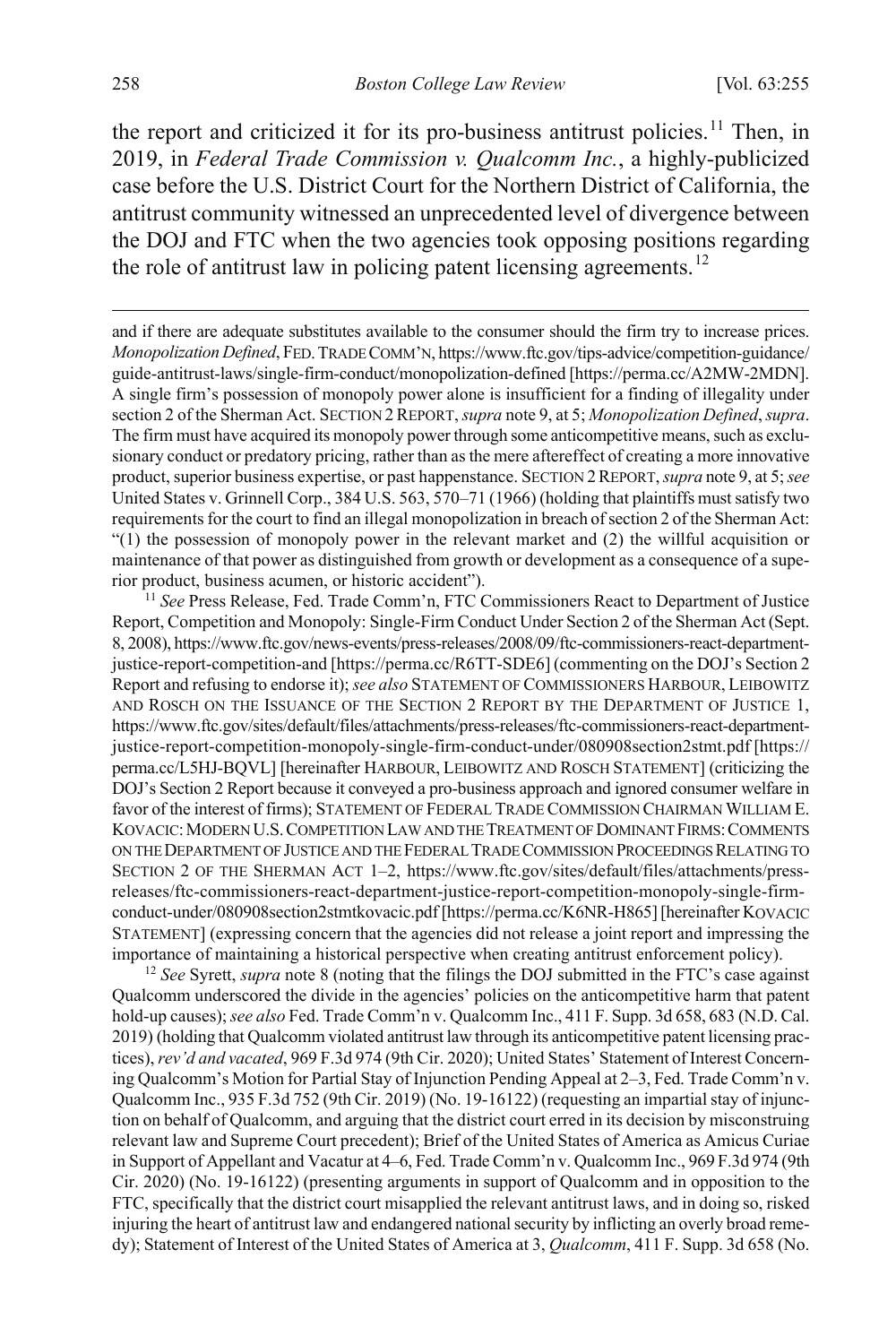$\overline{a}$ 

This Note argues that, in an era of rising polarization, the agencies' current informal, ad hoc system for delegating responsibility is insufficient to ad-dress conflicting philosophies on antitrust enforcement.<sup>[13](#page-5-1)</sup> Now, more than ever, the DOJ and FTC should institute measures formalizing their cooperation to prevent injury to the integrity of antitrust law that results when the two agencies take divergent positions in the same matters.[14](#page-5-2) Part I of this Note tracks the history of antitrust legislation and examines the duality of federal antitrust enforcement by the DOJ and FTC.<sup>[15](#page-5-3)</sup> Part II considers two major recent instances in which the DOJ and FTC expressed largely divergent approaches on antitrust policy.[16](#page-5-4) Part III argues that rather than consolidating all civil enforcement under one agency, Congress should intervene legislatively to provide more guidance on how the DOJ and FTC should allocate their shared responsibilities and establish a standing committee of senior members from both agencies to foster cooperation and coordination efforts.<sup>[17](#page-5-5)</sup>

# <span id="page-5-8"></span>I. A TALE OF DUAL JURISDICTION AND BUREAUCRATIC RIVALRY

<span id="page-5-0"></span>In the United States, market competition is not only desired but also encouraged within the federal agencies that safeguard that economic competi-tion.<sup>[18](#page-5-6)</sup> As reflected in the agencies' overlapping enforcement responsibilities, the DOJ and FTC both seek to fulfill the goals of the federal antitrust laws: protect market competition and economic liberty.<sup>[19](#page-5-7)</sup> But navigating the bureau-

<span id="page-5-6"></span><span id="page-5-5"></span><span id="page-5-4"></span><span id="page-5-3"></span><sup>18</sup> David L. Roll, *Dual Enforcement of the Antitrust Laws by the Department of Justice and the FTC: The Liaison Procedure*, 31 BUS. LAW. 2075, 2075 (1976).

<sup>17-</sup>CV-00220) (intervening in the FTC's case against Qualcomm for alleged antitrust violations and asking the court to carefully consider the implications and effect of the ordered remedy if it finds Qualcomm liable for the FTC's claims); Plaintiff Federal Trade Commission's Response to Statement of Interest Filed by United States Department of Justice Antitrust Division at 1–2, *Qualcomm*, 411 F. Supp. 3d 658 (No. 17-CV-00220) (responding to the DOJ's "untimely Statement of Interest" to specify that the FTC had no part in the filing and that the FTC "disagree[d] with a number of contentions in the Statement").

<sup>13</sup> *See infra* note[s 18–](#page-5-0)[240](#page-44-0) and accompanying text.

<span id="page-5-2"></span><span id="page-5-1"></span><sup>14</sup> *See* Press Release, Sen. Mike Lee, Sen. Lee, Colleagues Question DOJ, FTC Antitrust Enforcement (Oct. 5, 2021), https://www.lee.senate.gov/2021/10/sen-lee-colleagues-question-doj-ftcantitrust-enforcement [https://perma.cc/M9CF-TL6C] (criticizing how the antitrust agencies divergent applications of antitrust law to closely situated defendants raises "serious concerns about the fairness of America's antitrust enforcement regime"); *infra* note[s 18](#page-5-0)[–240](#page-44-0) and accompanying text.

<sup>15</sup> *See infra* note[s 18–](#page-5-0)[104](#page-20-0) and accompanying text.

<sup>16</sup> *See infra* note[s 105](#page-20-1)[–190](#page-35-0) and accompanying text.

<sup>17</sup> *See infra* note[s 191](#page-36-0)[–240](#page-44-0) and accompanying text.

<span id="page-5-7"></span><sup>19</sup> *See id.* (describing how Congress charged both the DOJ and FTC with the enforcement and regulation of antitrust laws); *The Enforcers*, *supra* note [5](#page-2-6) (stating that the DOJ and FTC have dual jurisdiction to implement the federal antitrust laws, which results in the agencies sharing responsibilities in some aspects of antitrust regulation and complementing one another in other aspects); *Mission*, THE U.S. DEP'T OF JUST., https://www.justice.gov/atr/mission [https://perma.cc/N2LZ-AFMX] (July 20, 2015) (explaining that the purpose of antitrust law includes safeguarding economic liberty and competition).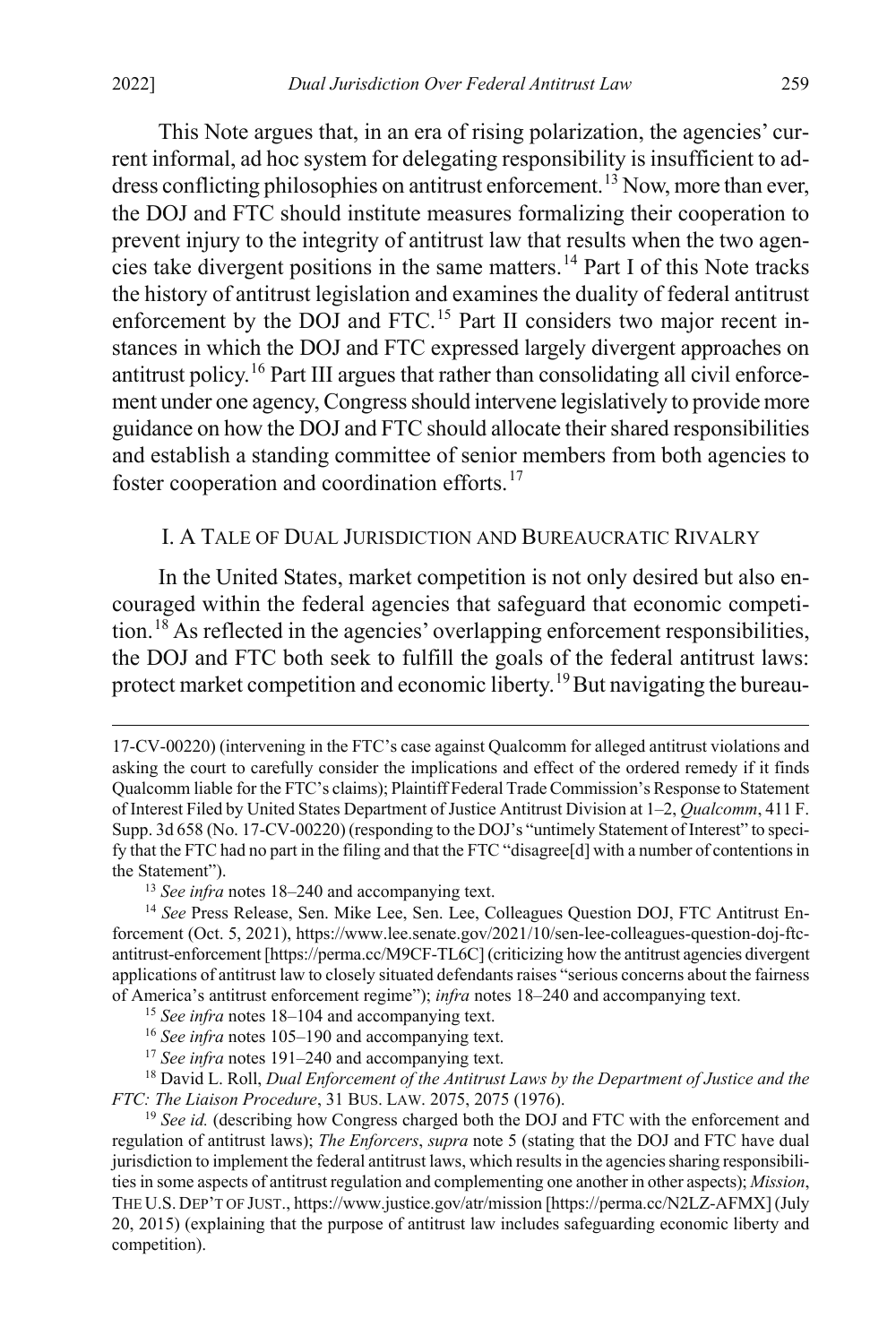cracy of dual jurisdiction is not without its challenges.<sup>[20](#page-6-1)</sup> This Part considers the development of the DOJ and FTC and how the agencies have addressed how best to divide their shared responsibility over the enforcement of antitrust law.<sup>[21](#page-6-2)</sup> Section A of this Part explores the history and development of antitrust law in the United States.<sup>[22](#page-6-3)</sup> Section B discusses the development of the two main feder-al agencies responsible for enforcing antitrust laws, the DOJ and FTC.<sup>[23](#page-6-4)</sup> This Section also analyzes the loose system of agreements that these agencies designed to help allocate their concurrent jurisdiction in the absence of any statu-tory framework or other congressional guidance.<sup>[24](#page-6-5)</sup> Finally, Section C examines recent trends in antitrust enforcement.<sup>[25](#page-6-6)</sup>

# <span id="page-6-0"></span>*A. A Brief History and Development of Antitrust Law in the United States*

In the United States, the growth and development of modern-day competition law began with Congress's enactment of the Sherman Antitrust Act of 1890 (Sherman Act), which outlawed anticompetitive business practices, including monopolies, cartels, and trusts.[26](#page-6-7) Yet, in the more than one hundred years following its enactment, the U.S. antitrust movement has seen only in-termittent periods of enforcement and progress.<sup>[27](#page-6-8)</sup>

<span id="page-6-7"></span><span id="page-6-6"></span><span id="page-6-5"></span><span id="page-6-4"></span><sup>26</sup> *See* Sherman Antitrust Act of 1890, 15 U.S.C. §§ 1–7 (outlining the various provisions of the legislation); Wayne D. Collins, *Trusts and the Origins of Antitrust Legislation*, 81 FORDHAM L.REV. 2279, 2339–40 (2013) (noting that the Sherman Act outlaws monopolies and illegal restraints on trade under §§ 1 and 2 respectively); Peay, *supra* not[e 4,](#page-2-0) at 1311 (stating that the Sherman Act prohibits monopolies and anticompetitive behavior). The enactment of the Sherman Act is generally recognized as the beginning of the antitrust movement in the United States. Collins, *supra*, at 2080. Prior to its passage, however, some states had enacted legislation to regulate markets in the economy.*Id.* at 2335 (discussing the development of state antitrust legislation by thirteen states prior to the enactment of the Sherman Act in 1890).

<span id="page-6-8"></span><sup>27</sup> *See* Herbert Hovenkamp, *Whatever* Did *Happen to the Antitrust Movement?*, 94 NOTRE DAME L.REV. 583, 583 (2018) (noting the cyclical resurgence of the antitrust policy objectives of reducing concentration of economic power in an industry, preventing large companies from dominating the political and economic sphere, fixing wealth inequality, regulating high earnings, and defending the interests of small businesses over the decades); William E. Kovacic, *The Modern Evolution of U.S. Competition Policy Enforcement Norms*, 71 ANTITRUST L.J. 377, 378 (2003) (describing the historical growth and stagnation of antitrust enforcement policy since the 1960s). The history of American antitrust enforcement policy, as framed by the "pendulum narrative," has undergone three different periods of activity since 1960. Kovacic, *supra*, at 378. Proponents of this narrative portray the first period, in the 1960s and 1970s, as overly zealous and hostile. *Id.* at 383. The second period, the 1980s, is an overcorrection to the previous period, and resulting in very little antitrust enforcement action. *Id.* at 884–85. These antitrust scholars view the last period, the 1990s, as the moderate, middle ground be-

<span id="page-6-3"></span><span id="page-6-2"></span><span id="page-6-1"></span> <sup>20</sup> *See* Hansen, *supra* note [4,](#page-2-0) at 21–22 (emphasizing that the agencies' concurrent jurisdiction requires that they coordinate with each other to prevent wasting time and resources); U.S. DEP'T OF JUST. ANTITRUST DIV., *supra* note [3,](#page-1-3) at VII-3 (same); *The Enforcers*, *supra* not[e 5](#page-2-6) (same).

<span id="page-6-9"></span><sup>21</sup> *See infra* note[s 26–](#page-6-0)[104](#page-20-0) and accompanying text.

<sup>22</sup> *See infra* note[s 26–](#page-6-0)[38](#page-8-0) and accompanying text.

<sup>23</sup> *See infra* note[s 39–](#page-8-1)[68](#page-13-0) and accompanying text.

<sup>24</sup> *See infra* note[s 69–](#page-13-1)[93](#page-17-0) and accompanying text.

<sup>25</sup> *See infra* note[s 94–](#page-17-1)[104](#page-20-0) and accompanying text.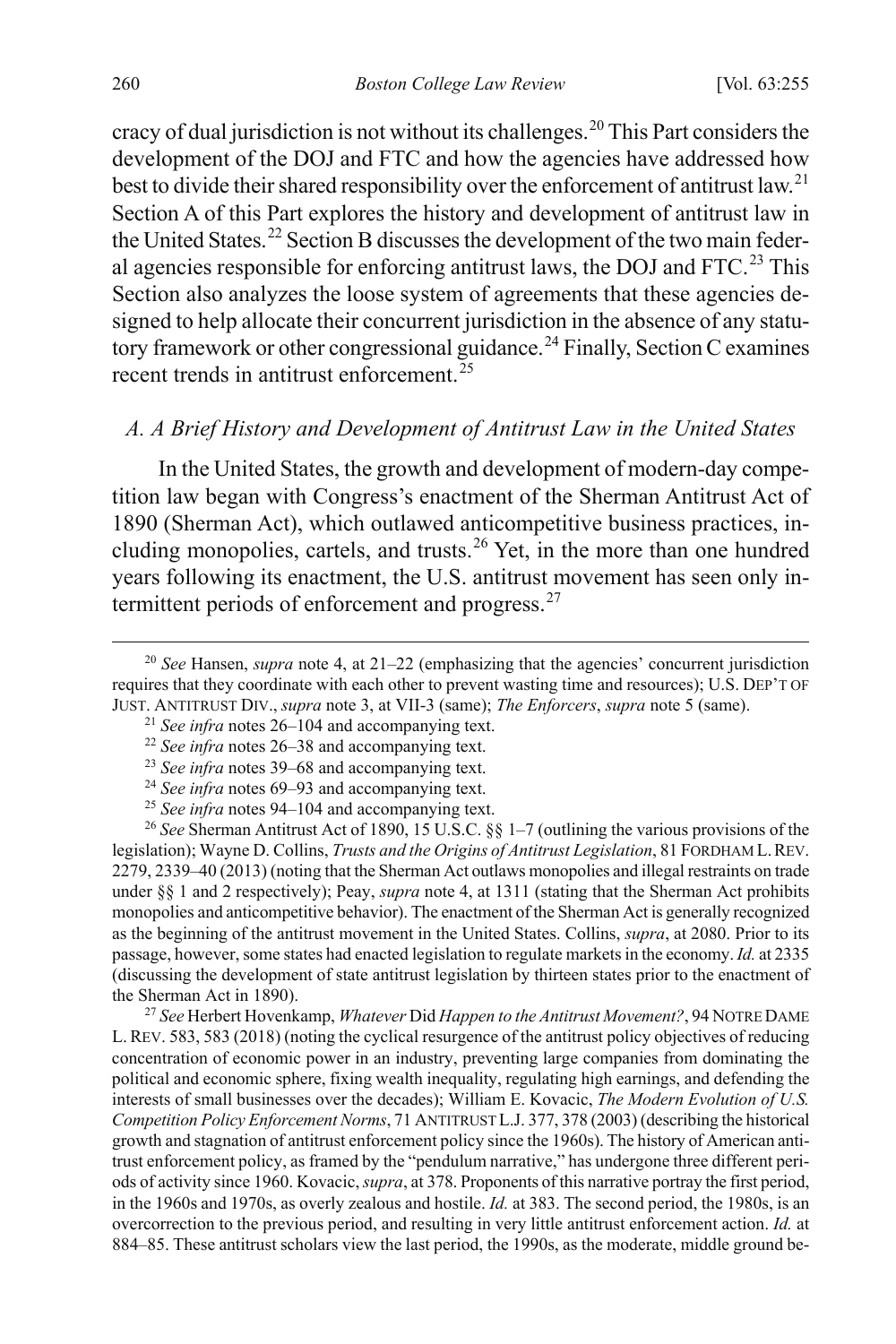<span id="page-7-0"></span>The early 1900s saw triumphs in the fledgling antitrust movement.<sup>[28](#page-7-1)</sup> Under both Presidents Theodore Roosevelt and William Taft, the DOJ used the Sherman Act as an important tool in dismantling the undue concentration of economic power that business trusts held.<sup>[29](#page-7-2)</sup> In 1911, in *Standard Oil Co. of New Jersey v. United States*, the Supreme Court of the United States held that Standard Oil Company of New Jersey violated the Sherman Act by monopoliz-ing the oil industry and engaging in other anticompetitive actions.<sup>[30](#page-7-3)</sup> The Court also established loose boundaries on the extent of the government's power under the Sherman Act: the government can divide up a monopoly, but it cannot restrict all aspects of commerce—just those that unreasonably restrain trade.<sup>[31](#page-7-4)</sup> This Court-mandated breakup of the giant oil trust into separate, competing firms was just one example of several successful actions against monopoliza-tions of market power during this early era.<sup>[32](#page-7-5)</sup>

<span id="page-7-2"></span><sup>29</sup> *See* Lamoreaux, *supra* not[e 28,](#page-7-0) at 98 (stating that Presidents Roosevelt and William Taft used the Sherman Act to prosecute potential violations of antitrust law to varying degrees of success in court); Peay, *supra* note [4,](#page-2-0) at 1311 (noting that in the years after the passage of the Sherman Act, Presidents Roosevelt and Taft used the Act to bring several large court actions to dissolve big business trusts).

<span id="page-7-3"></span><sup>30</sup> *See* 221 U.S. 1, 72–75 (1911) (holding that the manner in which Standard Oil Company of New Jersey owned stock in various corporations amounted to violations of sections 1, 2, and 4 of the Sherman Act).

<span id="page-7-4"></span><sup>31</sup> *See id.* at 60, 62 (holding that not all restraints on trade are per se violations of the Sherman Act—only unreasonable restraints on trade violate the Act). In *Standard Oil Company of New Jersey v. United States*, the Supreme Court established the "Rule of Reason," holding that the government may prosecute anticompetitive conduct in violation of the Sherman Act if the conduct is unreasonable. *Id.*; Neil W. Averitt, *The Meaning of "Unfair Methods of Competition" in Section 5 of the Federal Trade Commission Act*, 21 B.C. L.REV. 227, 230–31 (1980). The Rule of Reason thus limits the otherwise broad reach of the Sherman Act. Averitt, *supra*, at 230–31. 32 *See, e.g.*, *Standard Oil*, 221 U.S. at 79–80 (finding Standard Oil Company of New Jersey liable

<span id="page-7-5"></span>for violations of the Sherman Act and, accordingly, ordering the dissolution of the company and the dissemination of stock ownership back to the subsidiary corporations' stockholders); United States v. Am. Tobacco Co., 221 U.S. 106, 184 (1911) (ordering the breakup of the American Tobacco Company, which comprised multiple tobacco companies, because the combined entity violated sections 1 and 2 of the Sherman Act); N. Sec. Co. v. United States, 193 U.S. 197, 356, 360 (1904) (holding that the merger of three railway companies into a single company constituted a monopoly and ordering its dissolution for violations of antitrust law).

<span id="page-7-6"></span>tween the two prior phases. *Id.* at 389–90. Scholars praise the approach taken in the 1990s for its balanced, practical approach to antitrust enforcement. *Id.* at 391.

<span id="page-7-1"></span><sup>28</sup> *See* George Bittlingmayer, *The Stock Market and Early Antitrust Enforcement*, 36 J.L.&ECON. 1, 4 (1993) (indicating that President Theodore Roosevelt's "trust-busting" era launched in 1902 with court actions attacking the Northern Securities railroad merger and the Chicago meat packers); Naomi R. Lamoreaux, *The Problem of Bigness: From Standard Oil to Google*, 33 J. ECON. PERSPS. 94, 104 (2019) (noting that from 1901 to 1932, the DOJ had several noteworthy victories in antitrust enforcement against giant mergers, such as DuPont, Standard Oil, American Tobacco, and Alcoa). During President Roosevelt's second term in office, the DOJ brought antitrust suits against numerous small and large companies and cartels, including the Terminal Railroad Association, Otis Elevator, Virginia-Carolina Chemical, Standard Oil, American Tobacco, DuPont, and Union Pacific. Bittlingmayer, *supra*, at 6–7.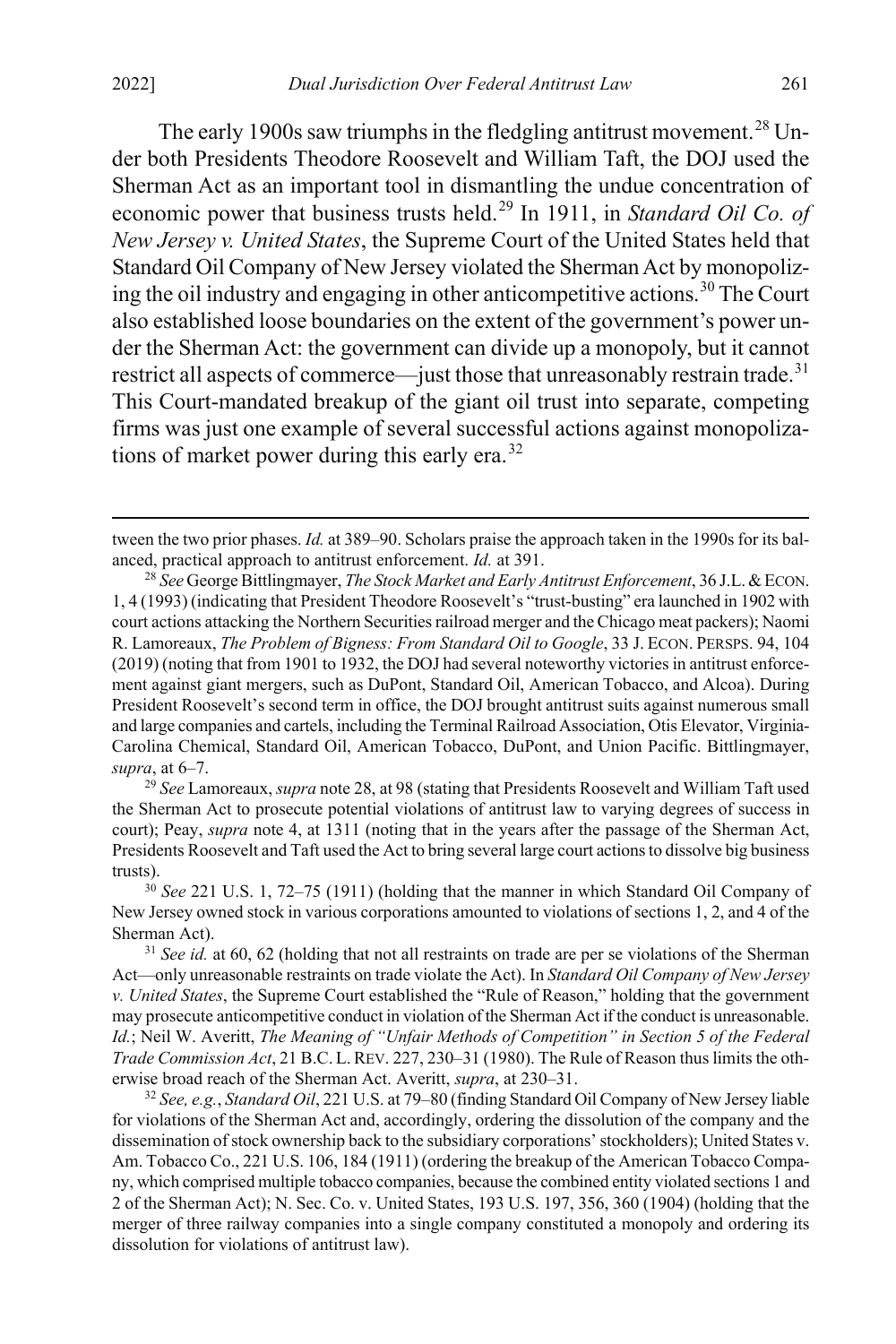Following the Sherman Act, Congress enacted two additional antitrust statutes.[33](#page-8-3) In 1914, Congress passed the Federal Trade Commission Act (FTC Act), establishing the FTC, a federal administrative agency that Congress empowered to investigate and prosecute unfair restraints on trade, anticompetitive business practices, and consumer fraud.<sup>[34](#page-8-4)</sup> Later that year, Congress strengthened the government's antitrust powers by passing the Clayton Antitrust Act (Clayton Act).[35](#page-8-5) Whereas the Sherman Act focused on anticompetitive practices already in existence, the Clayton Act sought to curtail the inception of anticom-petitive practices by outlawing business conduct conducive to their formation.<sup>[36](#page-8-6)</sup>

<span id="page-8-10"></span>These three statutes—the Sherman Act, the FTC Act, and the Clayton Act—comprise the core of the federal antitrust enforcement legislation in the United States.<sup>[37](#page-8-7)</sup> Although they have undergone various alterations and amendments over the last hundred years, their core goals remain the same.<sup>[38](#page-8-8)</sup>

#### <span id="page-8-2"></span><span id="page-8-1"></span><span id="page-8-0"></span>*B. The Two Federal Antitrust Institutions*

Today, the two main federal agencies responsible for enforcing antitrust laws are the DOJ and FTC.<sup>[39](#page-8-9)</sup> At first glance, it may seem impractical or even

<span id="page-8-6"></span><sup>36</sup> *See* 15 U.S.C. §§ 12–27 (prohibiting anticompetitive practices, including price discrimination, exclusive dealings, mergers and acquisitions, and inter-locking directorates where the effect of such conduct would "substantially [] lessen competition or tend to create a monopoly"); Peay, *supra* not[e 4,](#page-2-0) at 1311 (describing how the Clayton Act provided the government with the power to stop anticompetitive conduct before it happens).

<span id="page-8-7"></span><sup>37</sup> *See The Antitrust Laws*, FED. TRADE COMM'N, https://www.ftc.gov/tips-advice/competitionguidance/guide-antitrust-laws/antitrust-laws [https://perma.cc/7J8D-VB34] (providing an overview of the three most important antitrust laws: the Sherman Act, the Clayton Act, and the FTC Act). *See generally* Sherman Antitrust Act of 1890, 15 U.S.C. §§ 1–7 (illegalizing practices that restrain trade or create an unlawful monopoly); Clayton Antitrust Act of 1914, 15 U.S.C. §§ 12–27 (outlawing certain conduct as anticompetitive); Federal Trade Commission (FTC) Act of 1914, 15 U.S.C. §§ 41–58 (establishing the FTC and prohibiting conduct that could harm competition). Although these three laws make up the lion's share of federal antitrust laws, most states have their own antitrust legislation. *The Antitrust Laws*, *supra*. 38 *The Antitrust Laws*, *supra* not[e 37.](#page-8-2) 39 Hansen, *supra* note 4, at 21; *The Enforcers*, *supra* note [5.](#page-2-6) State attorneys general may also

<span id="page-8-9"></span><span id="page-8-8"></span>enforce some provisions of the federal civil antitrust law. 15 U.S.C. § 15c. For example, state attor-

<span id="page-8-3"></span> <sup>33</sup> *See* Clayton Antitrust Act of 1914, ch. 323, 38 Stat. 730 (codified as amended at 15 U.S.C. §§ 12–27, 29 U.S.C. §§ 52–53) (outlawing specific behaviors as anticompetitive); Federal Trade Commission (FTC) Act of 1914, ch. 311, 38 Stat. 717 (codified as amended at 15 U.S.C. §§ 41–58) (prohibiting "unfair methods of competition").

<span id="page-8-4"></span><sup>34</sup> FTC Act, 38 Stat. 717; *see* Peay, *supra* not[e 4,](#page-2-0) at 1311 (explaining that the FTC Act established the FTC to impede unfair practices that harmed competition).

<span id="page-8-5"></span><sup>35</sup> Clayton Act, 38 Stat. 730; *see* Richard A. Posner, *The Federal Trade Commission*, 37 U.CHI. L. REV. 47, 49 (1969) (indicating that Congress enacted the Clayton Act—under which the government no longer has to wait until a monopoly has already developed before acting and can prosecute practices that companies use to form a monopoly—to resolve the enforcement gap left open by the Sherman Act); Peay, *supra* not[e 4,](#page-2-0) at 1311 (noting that Congress intended the Clayton Act to increase the government's existing authority pursuant to the Sherman Act by providing the government with the power to prevent the formation of a monopoly).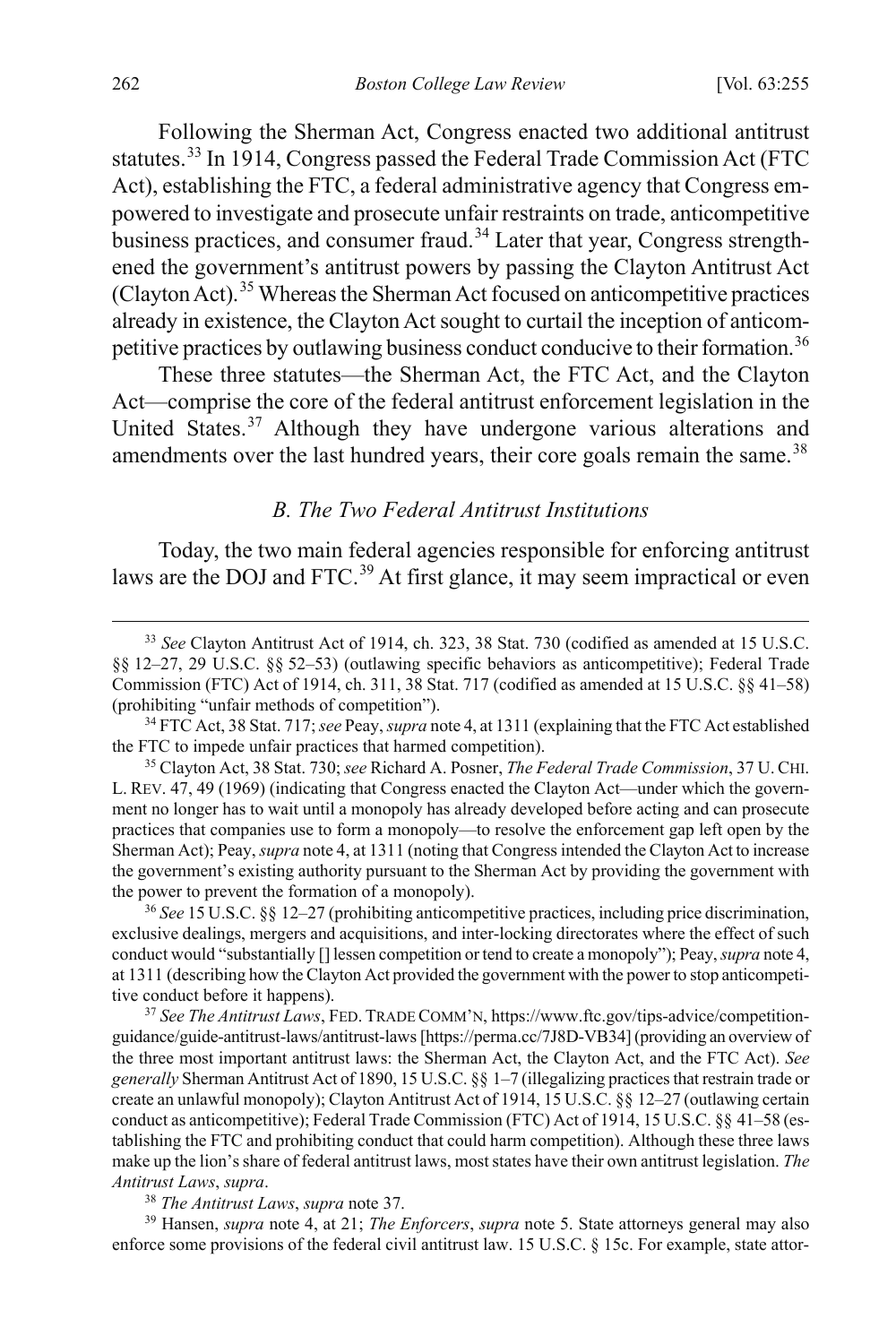$\overline{a}$ 

<span id="page-9-9"></span>redundant for two independent agencies to regulate the same area of law.<sup>[40](#page-9-1)</sup> In-deed, critics of antitrust regulation have expressed that exact sentiment.<sup>[41](#page-9-2)</sup> But, although the DOJ and FTC have many similarities, they differ in their substantive focus and process.[42](#page-9-3) Subsection 1 of this Section discusses the origins of the DOJ's and FTC's federal antitrust authority.<sup>[43](#page-9-4)</sup> Subsection 2 examines the development of the agencies' current system for delegating their shared re-sponsibilities.<sup>[44](#page-9-5)</sup>

# 1. Dual Jurisdiction: The Powers of the DOJ and FTC

<span id="page-9-0"></span>Although the two agencies have overlapping responsibilities, Congress intended for them to complement each other.<sup>[45](#page-9-6)</sup> For decades, the two agencies took parallel approaches to antitrust enforcement and often issued joint guidelines.[46](#page-9-7) Nevertheless, regardless of their tradition of cooperation over competition, both agencies individually have the discretion to prosecute an alleged vio-lation of civil antitrust law.<sup>[47](#page-9-8)</sup>

<span id="page-9-2"></span><sup>41</sup> *See* Richard J. Pierce, Jr., *The Rocky Relationship Between the Federal Trade Commission and Administrative Law*, 83 GEO. WASH. L. REV. 2026, 2031 (2015) (contending that the FTC's shared jurisdiction over antitrust regulation contributes to the challenges that the FTC faces in performing its job effectively); Roll, *supra* not[e 18,](#page-5-0) at 2082 (arguing that having only one agency charged with antitrust enforcement could solve the current problems with the system of dual jurisdiction).

<span id="page-9-4"></span><span id="page-9-3"></span><sup>42</sup> *See The Enforcers*, *supra* note [5](#page-2-6) (noting that the agencies have different areas of expertise, even though they have overlapping jurisdiction).

- <sup>43</sup> *See infra* note[s 45–](#page-9-0)[68](#page-13-0) and accompanying text.
- <sup>44</sup> *See infra* note[s 69–](#page-13-1)[93](#page-17-0) and accompanying text.
- 

<span id="page-9-7"></span><span id="page-9-6"></span><span id="page-9-5"></span><sup>45</sup> *The Enforcers*, *supra* not[e 5.](#page-2-6) 46 *See* U.S. DEP'T OF JUST. ANTITRUST DIV.,*supra* not[e 3,](#page-1-3) at II-24 to -25 (outlining the various official guidelines that the DOJ and FTC have jointly issued to provide an overview of their shared enforcement approach for different subject matters); Hansen, *supra* not[e 4,](#page-2-0) at 21–22 (noting that the strong coordination between the DOJ and FTC has prevented most inter-agency disputes or duplication of work, and the agencies have provided an effective joint antitrust enforcement program); Caitlin M. Durand, Note, *Who Blesses This Merger? Antitrust's Role in Maintaining Access to Reproductive Health Care in the Wake of Catholic Hospital Mergers*, 61 B.C. L.REV. 2595, 2613 (2020) (explaining that the DOJ and FTC release shared guidelines providing insight on their shared approach to horizontal merger enforcement).

<span id="page-9-8"></span><sup>47</sup> U.S. DEP'T OF JUST. ANTITRUST DIV., *supra* note [3,](#page-1-3) at VII-3 (stating that the DOJ and FTC both have the power to enforce the Clayton Act and Sherman Act for civil violations); *The Enforcers*, *supra* not[e 5](#page-2-6) (acknowledging that the DOJ and FTC have shared jurisdiction to prosecute violations of civil antitrust law).

neys general can seek damages, including treble damages and injunctive relief for violations of section 2 of the Sherman Act. *Id.*; *see* U.S. DEP'T OF JUST. ANTITRUST DIV.,*supra* not[e 3,](#page-1-3) at VII-10 (noting that state attorneys general may also bring civil antitrust actions for damages in federal court and federal actions for injunction as *parens patriae* under sections 4C and 16 of the Clayton Act respectively). Sections 4 and 16 of the Clayton Act also authorize a private right of action. 15 U.S.C. §§ 15, 26. Private parties may bring a suit in federal court for treble damages, injunctive relief, and reasonable attorney's fees for violations of antitrust law. *Id.*

<span id="page-9-1"></span><sup>40</sup> *See* Roll, *supra* not[e 18,](#page-5-0) at 2082 (noting that the problems of delay and inefficiency created by the agencies' clearance process to determine who is best suited to handle the matter are the fault of the system of dual jurisdiction).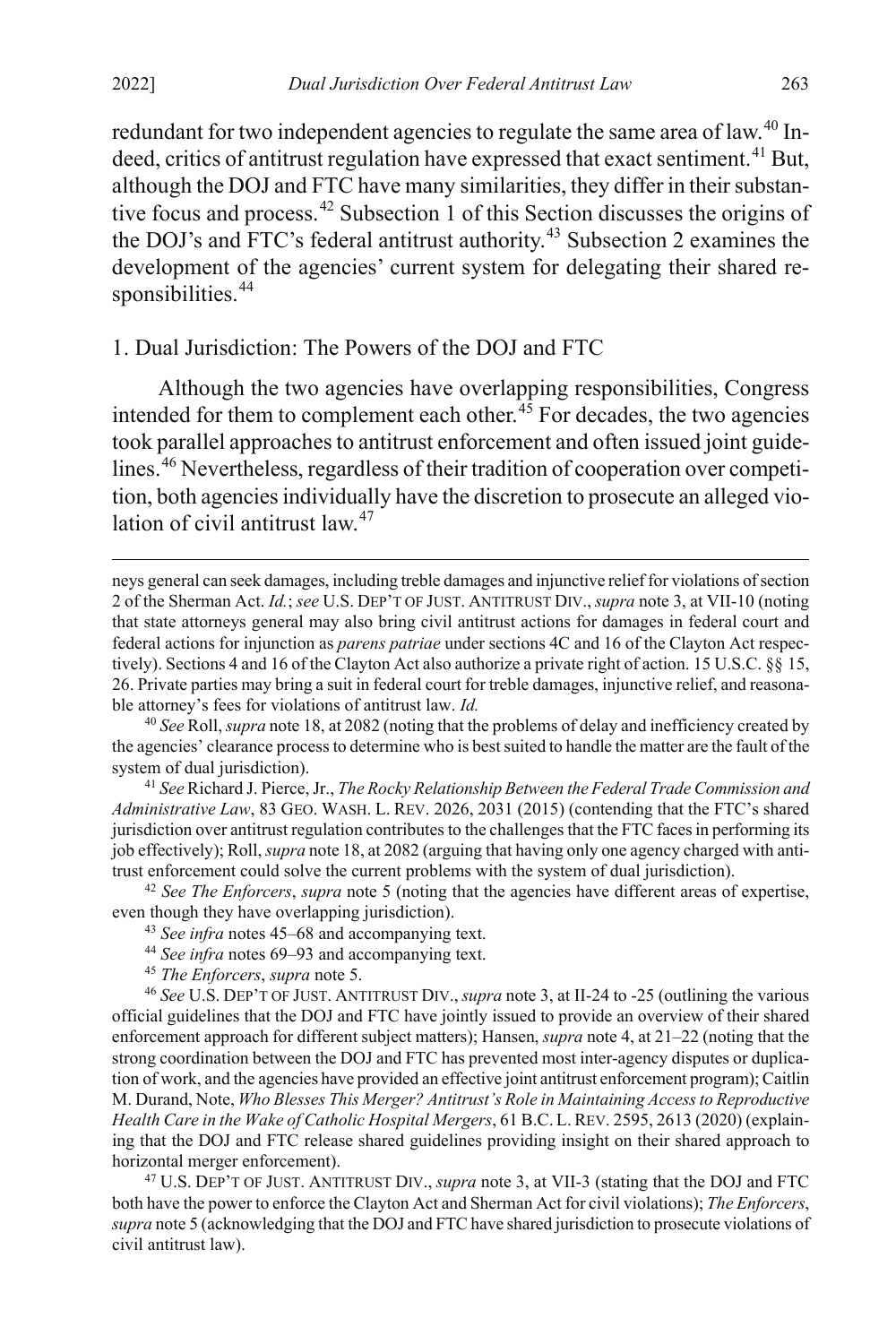<span id="page-10-0"></span>Prior to when Congress established the FTC and the Antitrust Division in the Department of Justice, the U.S. Attorney's Office and the Attorney General enforced federal antitrust law.[48](#page-10-3) In 1914, Congress established the FTC with the passage of the FTC Act in an effort to challenge more vigorously exploitative business practices.[49](#page-10-4) In 1919, Congress, during Woodrow Wilson's presidency, created a specific Antitrust Division within the Department of Justice.<sup>[50](#page-10-5)</sup> Around a decade later, in 1933, President Franklin D. Roosevelt appointed the first As-sistant Attorney General to head the Antitrust Division.<sup>[51](#page-10-6)</sup>

<span id="page-10-2"></span><span id="page-10-1"></span>Structurally, the two agencies differ in their organization and leadership structure, thereby impacting how much executive policy affects their activities. $52$ The Antitrust Division operates as a part of the Executive Branch with an Assis-tant Attorney General as its leader.<sup>[53](#page-10-8)</sup> The FTC operates as a bipartisan, inde-pendent regulatory agency under the leadership of five Commissioners.<sup>[54](#page-10-9)</sup> Given

<span id="page-10-5"></span><sup>50</sup> *History of the Antitrust Division*, *supra* not[e 48.](#page-10-0) Prior to the establishment of the Antitrust Division, the DOJ struggled to adequately enforce the antitrust laws. *Organization, Mission and Functions Manual: Antitrust Division*, THE U.S. DEP'T OF JUST., https://www.justice.gov/jmd/organizationmission-and-functions-manual-antitrust-division [https://perma.cc/CHX7-T3HD] (Jan. 6, 2021). As the United States' economy burgeoned and corporations increased in size and prominence, antitrust regulation was becoming far more complex. *Id.* In response to the evolving economic landscape, President Franklin D. Roosevelt recognized the DOJ's need for a group dedicated specifically to antitrust enforcement. *Id.*

<span id="page-10-6"></span><sup>51</sup> *Organization, Mission and Functions Manual: Antitrust Division*, *supra* note [50.](#page-10-1) Although many credit President Woodrow Wilson with officially creating the Antitrust Division within the Department of Justice in 1919, historians attribute President Franklin Roosevelt with establishing the modern Antitrust Division when he appointed, and Congress confirmed, Harold M. Stephens as the first Assistant Attorney General of the Antitrust Division. *Id.*; *Timeline of Antitrust Enforcement Highlights at the Department of Justice*, THE U.S. DEP'T OF JUST., http://igmlnet.uohyd.ac.in:8000/ InfoUSA/trade/business/timeline.pdf [https://perma.cc/X9B9-44VJ].

<span id="page-10-7"></span><sup>52</sup> *See Commissioners*, FED. TRADE COMM'N, https://www.ftc.gov/about-ftc/commissioners [https://perma.cc/XRB6-YR44] (explaining the structure of the FTC); *Organization, Mission and Functions Manual: Antitrust Division*, *supra* not[e 50](#page-10-1) (explaining the structure of the DOJ).

<span id="page-10-8"></span><sup>53</sup> *Organization, Mission and Functions Manual: Antitrust Division*, *supra* not[e 50.](#page-10-1) The President nominates and the Senate confirms the Assistant Attorney General (AAG) of the Antitrust Division. U.S. DEP'T OF JUST. ANTITRUST DIV., *supra* note [3,](#page-1-3) at I-3. The AAG oversees the entire Antitrust Division. *Id.* at I-4. This includes heading and supervising every program and policy. *Id.*

<span id="page-10-9"></span><sup>54</sup> *Commissioners*, *supra* not[e 52;](#page-10-2) *see What We Do*, FED. TRADE COMM'N, https://www.ftc.gov/ about-ftc/what-we-do [https://perma.cc/55VE-ECKL] (noting that the FTC largely operates outside the purview of the executive branch). The President nominates the five Commissioners of the FTC, and the Senate must confirm them. *Commissioners*, *supra* note [52.](#page-10-2) To maintain independence and bipartisanship, the FTC may have at most three Commissioners with a shared political affiliation. *Id.* To further protect the Commissioners' independence, they each serve seven-year terms, and the Presi-

<span id="page-10-10"></span><span id="page-10-3"></span> <sup>48</sup> *History of the Antitrust Division*, THE U.S.DEP'T OF JUST., https://www.justice.gov/atr/historyantitrust-division [https://perma.cc/B4Q6-DCKV] (Dec. 13, 2018).

<span id="page-10-4"></span><sup>49</sup> *See* Posner, *supra* not[e 35,](#page-8-10) at 48 (noting that the government established the FTC to bolster the already existing antitrust enforcement agency, the DOJ, with an administrative institution in response to ongoing issues with monopolies); Peay, *supra* not[e 4,](#page-2-0) at 1311 (explaining that Congress created the FTC through the passage of the FTC Act for the purpose of impeding unfair practices that harmed competition); *see also* Federal Trade Commission (FTC) Act of 1914, ch. 311, 38 Stat. 717 (codified as amended at 15 U.S.C. §§ 41–58) (prohibiting "unfair methods of competition").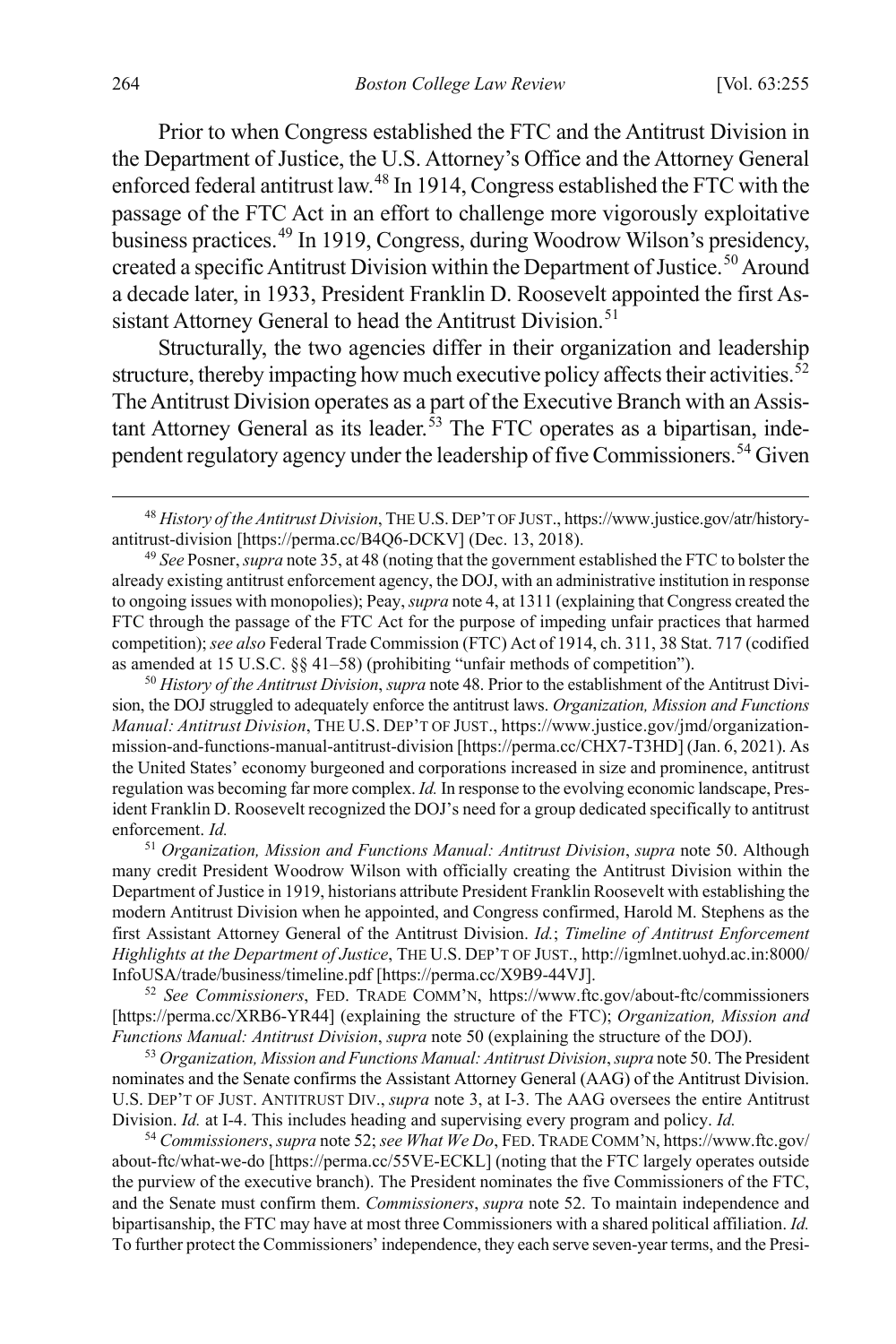its position in the Executive Branch, the Antitrust Division generally plays a relatively influential role in determining the government's stance on competition policy.[55](#page-11-0) In contrast, the FTC is largely insulated from executive interference and reports its activities to Congress.[56](#page-11-1) It consists of three bureaus—the Bureau of Consumer Protection, the Bureau of Competition, and the Bureau of Econom-ics—that work collectively to protect consumers and ensure competition.<sup>[57](#page-11-2)</sup>

<span id="page-11-6"></span>Even though the DOJ and FTC act as complementary institutions, they re-tain limited exclusive jurisdiction over certain areas of antitrust regulation.<sup>[58](#page-11-3)</sup> Under the Sherman Act, the DOJ has exclusive jurisdiction to prosecute crimi-nal anticompetitive conduct.<sup>[59](#page-11-4)</sup> In contrast, the FTC has the exclusive authority to bring actions under the FTC Act for unfair methods of competition. $60$ 

<span id="page-11-1"></span><sup>56</sup> *See* Kovacic & Winerman, *supra* not[e 54,](#page-10-10) at 2095 (noting that although Congress designed the FTC to function, for the most part, as sovereign from the Executive Branch, it intended for the FTC to be subject to congressional oversight).

<span id="page-11-2"></span><sup>57</sup> *About the FTC*, FED.TRADE COMM'N, https://www.ftc.gov/about-ftc [https://perma.cc/WP47- CPHU].

<span id="page-11-3"></span><sup>58</sup> *See* Hansen, *supra* note [4,](#page-2-0) at 21 (noting that the agencies have shared jurisdiction regarding civil antitrust law specifically); Roll, *supra* not[e 18,](#page-5-0) at 2076–77, 2079 (noting that the DOJ and FTC have dual jurisdiction over most, but not all, antitrust enforcement matters).

<span id="page-11-4"></span><sup>59</sup> Sherman Antitrust Act of 1890, 15 U.S.C. § 4; *The Enforcers*, *supra* not[e 5;](#page-2-6) *see* Pierce, *supra* note [41,](#page-9-9) at 2028 (noting that the Sherman Act only authorizes the DOJ to prosecute criminal violations of antitrust law). The FTC typically refers any matter that may constitute a potential criminal antitrust violation to the DOJ. U.S. DEP'T OF JUST. ANTITRUST DIV.,*supra* not[e 3,](#page-1-3) at VII-3. The DOJ brings criminal charges against offenses that constitute severe per se violations of the Sherman Act. U.S. DEP'T OF JUST. ANTITRUST DIV., PRICE FIXING, BID RIGGING, AND MARKET ALLOCATION SCHEMES:WHAT THEY ARE AND WHAT TO LOOK FOR 1–2 (rev. ed. 2021), https://www.justice.gov/ atr/file/810261/download [https://perma.cc/KWX3-35D5]. This includes conduct such as agreements between industry rivals to fix prices, rig bidding processes, and allocate the market geographically. *Id.* Corporations that courts find guilty of criminal violations under the Sherman Act may be subject to criminal penalties of up to \$100 million, and individuals may be subject to penalties of up to \$1 million. 15 U.S.C. §§ 1–2; *The Antitrust Laws*, *supra* not[e 37.](#page-8-2) Pursuant to the Sentencing Reform Act, a court may also impose fines up to double the money the defendant earned from unlawful conduct or double the money the victim(s) lost because of the crime if either of those figures exceed \$100 million. *The Antitrust Laws*, *supra* not[e 37;](#page-8-2) *see* Sentencing Reform Act, 18 U.S.C. § 3571(d) (granting courts discretion in certain circumstances involving pecuniary gain for the defendant or loss to another person from the offense to fine the defendant a maximum of "twice the gross gain or twice the gross lost"). Violations of the Sherman Act can also lead to substantial prison time of up to ten years. 15 U.S.C. §§ 1–2; *The Antitrust Laws*, *supra*, note 37.<br><sup>60</sup> Federal Trade Commission (FTC) Act of 1914, 15 U.S.C. § 45(a); *see* Pierce, *supra* not[e 41,](#page-9-9) at

<span id="page-11-5"></span>2028 (explaining that the FTC has sole jurisdiction to enforce the FTC Act and shares jurisdiction with the DOJ to enforce the Sherman Act and Clayton Act).

dent can only dismiss a Commissioner before tenure conclusion for cause. William E. Kovacic & Marc Winerman, *The Federal Trade Commission as an Independent Agency: Autonomy, Legitimacy, and Effectiveness*, 100 IOWA L. REV. 2085, 2086–87 (2015).

<span id="page-11-0"></span><sup>55</sup> *See* U.S. DEP'T OF JUST. ANTITRUST DIV.,*supra* not[e 3,](#page-1-3) at I-2 to -3 (noting that the responsibilities of the Antitrust Division include ensuring that the government does not take any actions that would harm competition, and aiding in the creation of antitrust policy). The Antitrust Division counsels the legislature on antitrust law by submitting legislative proposals and providing advice and reports. *Id.*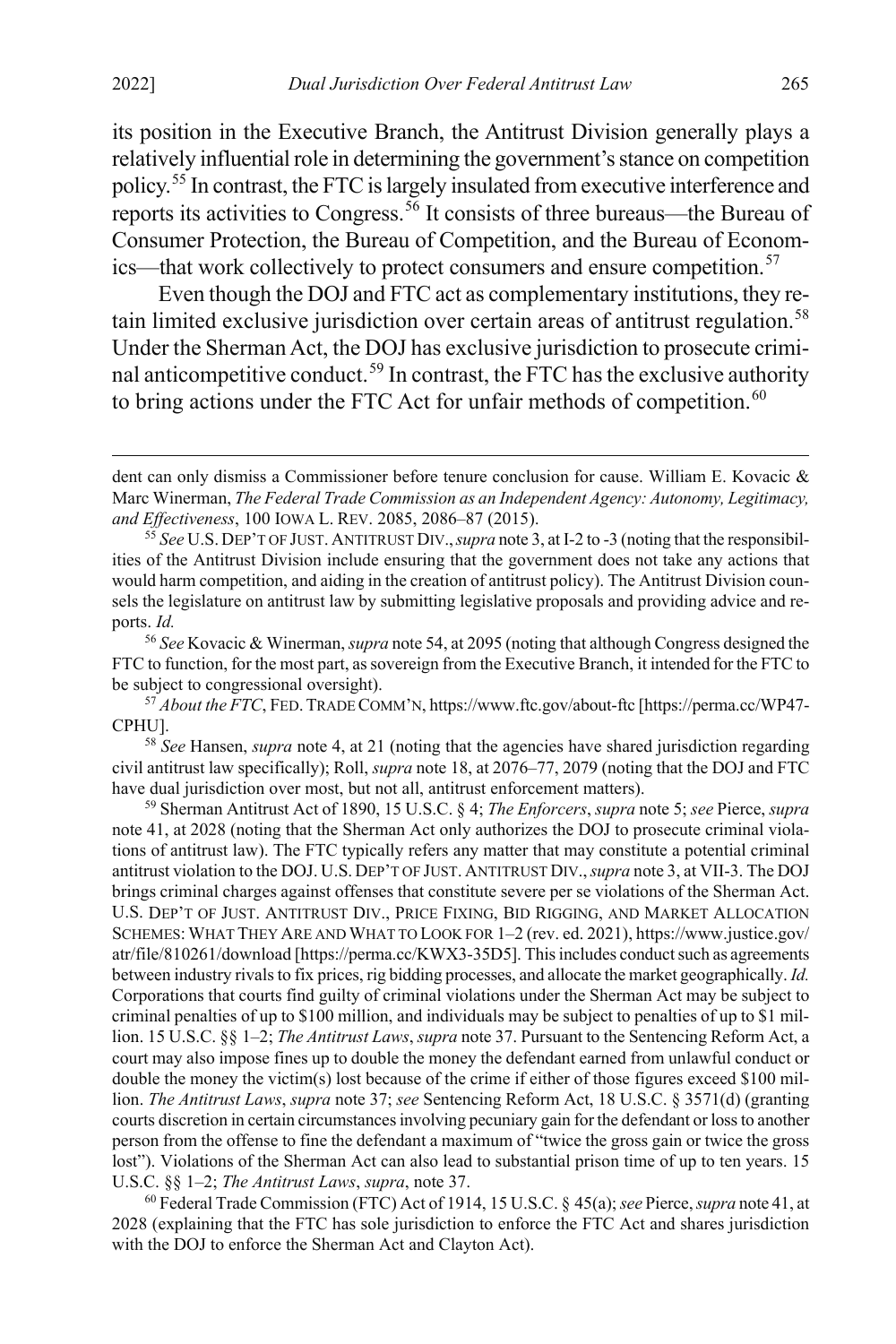<span id="page-12-6"></span>In most civil matters, however, the DOJ and FTC must contend with having dual jurisdiction to enforce antitrust law.[61](#page-12-0) For example, both the DOJ and FTC have concurrent statutory authority to enforce the Clayton Act.<sup>[62](#page-12-1)</sup> Likewise, both agencies may prosecute violations of the Sherman Act, albeit through different means.<sup>[63](#page-12-2)</sup> Although Congress expressly authorized the DOJ to enforce the Sherman Act, it did not provide the FTC with the same direct au-thority.<sup>[64](#page-12-3)</sup> Rather, FTC Commissioners and courts have broadly construed section 5 of the FTC Act to allow the FTC to challenge any conduct that violates, or would violate, the Sherman Act or Clayton Act, or that might otherwise "contravene the spirit of the antitrust laws."[65](#page-12-4) Moreover, Congress intended for the DOJ to prosecute anticompetitive activity under the Sherman Act and for the FTC to subject the same activity to administrative proceedings. $66$ 

<span id="page-12-2"></span>under the Sherman Act and Clayton Act); *A Brief Overview of the Federal Trade Commission's Investigative, Law Enforcement, and Rulemaking Authority, <i>supra* note 3.<br><sup>64</sup> See 15 U.S.C. § 4 (empowering the DOJ to enforce the Sherman Act); U.S. DEP'T OF JUST.

<span id="page-12-3"></span>ANTITRUST DIV.,*supra* not[e 3,](#page-1-3) at VII-3 (stating that the DOJ directly enforces the Sherman Act and that the courts have interpreted the language of section 5 of the FTC Act to grant the FTC the power to prosecute violations of the Sherman Act); *A Brief Overview of the Federal Trade Commission's Investigative, Law Enforcement, and Rulemaking Authority*, *supra* not[e 3](#page-1-3) (noting that section 5's prohibition on "unfair methods of competition" encompasses activities that the Sherman Act outlaws).

<span id="page-12-4"></span><sup>65</sup> DONALD S.CLARK, STATEMENT OF ENFORCEMENT PRINCIPLES REGARDING "UNFAIR METH-ODS OF COMPETITION" UNDER SECTION 5 OF THE FTC ACT (2015), https://www.ftc.gov/system/ files/documents/public\_statements/735201/150813section5enforcement.pdf [https://perma.cc/HQ7W-UBFQ]; *see also* Fed. Trade Comm'n v. Cement Inst., 333 U.S. 683, 690 (1948) (asserting that the FTC has the authority to decide that conduct that violates the Sherman Act may also violate section 5 of the FTC Act); Averitt, *supra* not[e 31,](#page-7-6) at 239–40 (discussing the Supreme Court's broad interpretation of section 5 of the FTC Act as permitting the FTC to prosecute Sherman Act violations).

<span id="page-12-5"></span><sup>66</sup> *See* Averitt, *supra* not[e 31,](#page-7-6) at 239 (noting that there is strong support for the proposition that Congress intended the FTC Act to supplement the enforcement powers of the Sherman Act); Hansen, *supra* note [4,](#page-2-0) at 21 (examining the legislative history of the FTC Act and asserting that Congress intended for the DOJ and FTC to have dual jurisdiction because Congress wanted the FTC Act to enhance the remedies available for conduct that violates the Sherman Act). The Sherman Act, which prohibits unreasonable restraints on trade and improper monopolization, was Congress's earliest effort at addressing anticompetitive practices in the economy. Averitt, *supra* not[e 31,](#page-7-6) at 230; *see* 15 U.S.C. §§ 1–7 (outlawing monopolization efforts and conduct that restrains commerce). Prior to the creation of the FTC, the Department of Justice had sole responsibility for enforcing the Sherman Act, and the Act limited enforcement to legislative action in federal court. Averitt, *supra* not[e 31,](#page-7-6) at 230; *see also*  15 U.S.C. § 4 (providing U.S. attorneys with the responsibility to prosecute violations of the Sherman Act in court). Although implementation through court action alone streamlined the administration of the Act, it also had the inadvertent effect of subjecting the Act to judicial scrutiny and statutory interpretation. Averitt, *supra* not[e 31,](#page-7-6) at 230. Shortly after its inception, the courts construed the Act as a prohibition against unreasonable restraints on trade rather than as a total proscription on all restraints

<span id="page-12-7"></span><span id="page-12-0"></span> <sup>61</sup> Pierce, *supra* not[e 41,](#page-9-9) at 2028; *A Brief Overview of the Federal Trade Commission's Investigative, Law Enforcement, and Rulemaking Authority, supra* note 3.<br><sup>62</sup> Clayton Antitrust Act of 1914, 15 U.S.C. §§ 12–27; U.S. DEP'T OF JUST. ANTITRUST DIV.,

<span id="page-12-1"></span>*supra* not[e 3,](#page-1-3) at VII-3; *A Brief Overview of the Federal Trade Commission's Investigative, Law Enforcement, and Rulemaking Authority*, *supra* note [3.](#page-1-3) Under the Clayton Act, both the DOJ and FTC may prosecute conduct that promotes the development of a monopoly. 15 U.S.C. §§ 12–27. 63 U.S. DEP'T OF JUST. ANTITRUST DIV.,*supra* not[e 3,](#page-1-3) at VII-3 (outlining the statutory authority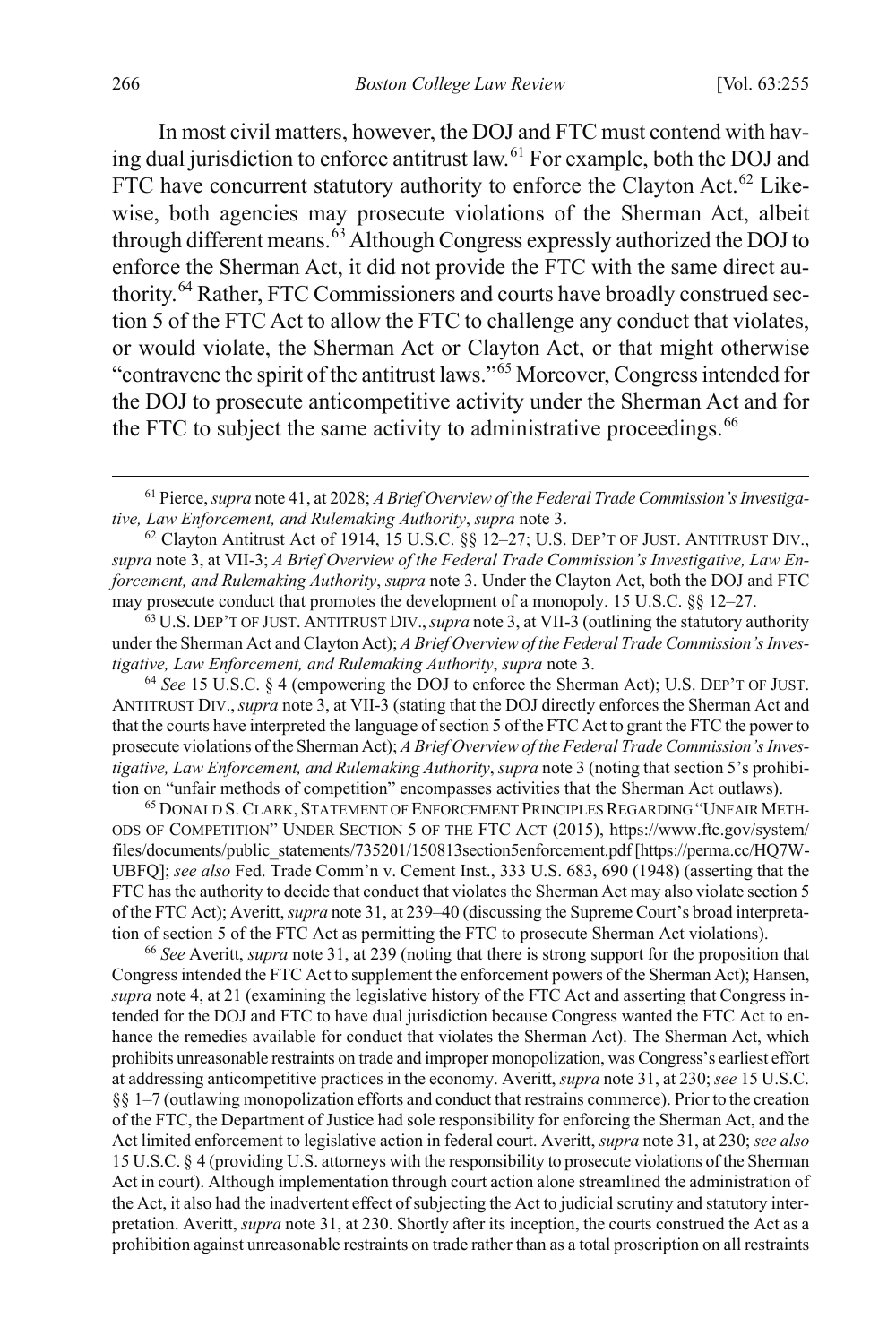$\overline{a}$ 

In practice, the two agencies' jurisdiction overlaps in several important respects: merger reviews, investigations of anticompetitive conduct, and offer-ing guidance on antitrust laws.<sup>[67](#page-13-2)</sup> With such a potential for competition, duplication of work, and inefficiency, both agencies have historically recognized the need for coordination and cooperation and strived to achieve the same.<sup>[68](#page-13-3)</sup>

#### <span id="page-13-0"></span>2. Ad Hoc Liaison Agreements and Clearance Procedures

<span id="page-13-1"></span>Since the FTC's inception, it and the DOJ have sought to establish an efficient method for resolving conflicts that stem from their overlapping regula-tory power with limited success.<sup>[69](#page-13-4)</sup> This is unsurprising given the lack of any statutory guidance, the wide discretion Congress granted these two agencies to resolve disputes, and the well-established congressional intent for the two

<span id="page-13-2"></span><sup>67</sup> *See* Peay, *supra* note [4,](#page-2-0) at 1317 (noting that the DOJ and FTC have historically shared the enforcement and regulation of merger reviews); *The Enforcers*, *supra* not[e 5](#page-2-6) (explaining that both the DOJ and FTC conduct antitrust investigations and that both agencies must first inform the other agency of any potential investigations to prevent duplicative efforts); *Mission*, *supra* not[e 19](#page-5-8) (stating that both the DOJ and FTC issue guidance on the scope of admissible conduct under the antitrust laws to firms, companies, and corporations).

<span id="page-13-3"></span><sup>68</sup> *See* U.S. DEP'T OF JUST. ANTITRUST DIV., *supra* note [3,](#page-1-3) at VII-3 (acknowledging that the agencies' related jurisdiction requires them to coordinate to avoid inefficiency and unfairness to consumers); Hansen, *supra* not[e 4,](#page-2-0) at 21–22 (noting that the agencies' continuous efforts to share information and work together to resolve complications resulting from insufficiencies in their liaison procedure reduced duplication of work and friction between the DOJ and FTC); *The Enforcers*, *supra* not[e 5](#page-2-6) (explaining that the two agencies confer with each other before commencing a new investigation to avoid wasting time and resources).

<span id="page-13-4"></span>69 *See* Peay, *supra* not[e 4,](#page-2-0) at 1312 (underscoring that even after the agencies first agreement regarding the division of responsibilities in 1948, the issue of how the DOJ and FTC should share responsibility remained unresolved).

on trade. *Id.* at 230–31; *see, e.g.*, Standard Oil Co. of N.J. v. United States, 221 U.S. 1, 60 (1911) (holding that the Sherman Act only outlaws activities that would unreasonably harm commerce). In 1911, in *Standard Oil Company of New Jersey*, the Supreme Court formally embraced the "Rule of Reason" and its role in evaluating an alleged violation of the Sherman Act. 221 U.S. at 60; Averitt, *supra* not[e 31,](#page-7-6) at 230. In response to the Court's decision, Senator Newlands of Nevada immediately proposed instituting corrective legislation that would establish an administrative agency "with powers of recommendation, with powers of condemnation, [and] with powers of correction." 47 CONG.REC. 1225 (1911) (statement of Sen. Francis Newlands). In the following years, Congress worked to enact new antitrust legislation and held hearings studying the same. Averitt, *supra* not[e 31,](#page-7-6) at 231. In 1913, its efforts culminated in an extensive report that asserted, among other things, that when a court applies the Rule of Reason, it is creating new law rather than merely interpreting and deciding existing law. *Id*. The report also criticized the Supreme Court for failing to establish predictable or consistent standards regarding what types of practices are anticompetitive. *Id.* at 232. The congressional committee overseeing the studies determined that (1) there were weaknesses in the Sherman Act that necessitated remedial action; and (2) the Act should be supplemented with a new commission to more efficiently implement and discharge antitrust laws. *Id.* One year later, in 1914, members of the legislature presented the bill, which would later become the FTC Act, to Congress. *Id.* With a new antitrust administrative agency, actions for antitrust violations had an additional place to be heard. *Id.* at 236. The new commission could opine on and offer its own interpretation of how courts and the various administrative bodies should employ the Rule of Reason. *Id.*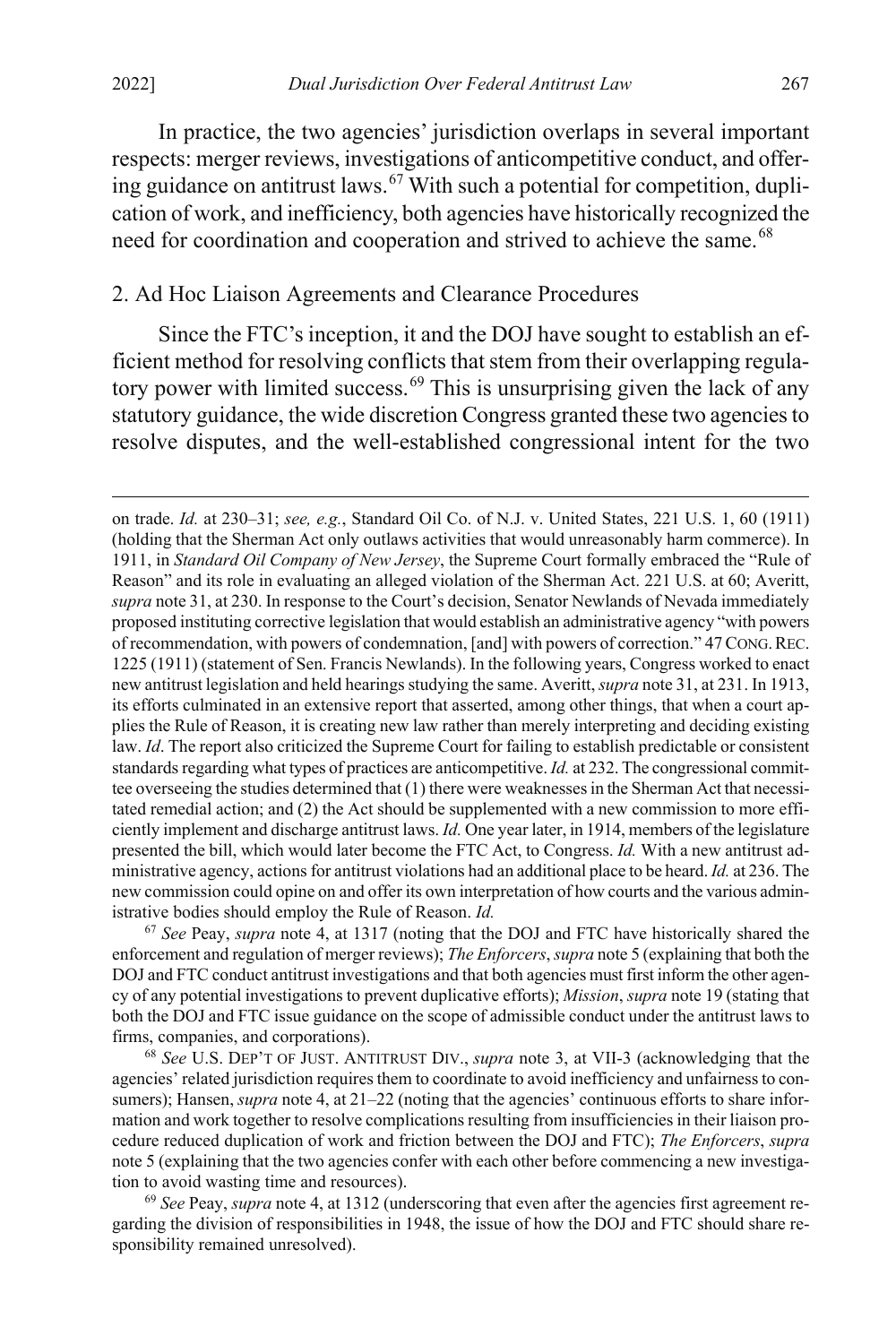agencies collectively to enforce antitrust law.<sup>[70](#page-14-0)</sup> In an attempt to address this basic procedural question that the legislature left open, the DOJ and FTC have adopted a series of ad hoc agreements that form a loose framework within which the agencies determine how to divide their shared responsibilities.<sup>[71](#page-14-1)</sup>

<span id="page-14-7"></span>The agencies made the first of these inter-agency agreements in 1948.<sup>[72](#page-14-2)</sup> The agreement mandated that one agency notify the other as a precondition to initiating a new antitrust investigation, legal action, or Trade Practice Confer-ence.<sup>[73](#page-14-3)</sup> The agency receiving the notice could then determine if the prospective matter would conflict with any of its preexisting matters, and in the event of a conflict, contest the proposed action.<sup>[74](#page-14-4)</sup> Thus, before either agency pursued a new investigation, the two agencies would have already worked out which one was in charge.<sup>[75](#page-14-5)</sup> This initial agreement effected an early cross-agency clear-ance system and formed the basis for the present-day clearance process.<sup>[76](#page-14-6)</sup>

<span id="page-14-0"></span> <sup>70</sup> *See id.* at 1319 (discussing how Congress gave the DOJ and FTC insufficient statutory instructions to determine who should handle a particular matter, which results in the agencies exercising wide discretion); Hansen, *supra* not[e 4,](#page-2-0) at 21 (noting that Congress purposely provided both agencies with jurisdiction over the enforcement of antitrust law, requiring the agencies to work out a system to prevent them from duplicating work).

<span id="page-14-1"></span><sup>71</sup> *See* Peay, *supra* note [4,](#page-2-0) at 1321 (examining the various informal and formal inter-agency agreements intended to help divide the agencies' shared jurisdiction); Hansen, *supra* not[e 4,](#page-2-0) at 21–22 (noting the various liaison agreements between the DOJ and FTC, including an agreement to obtain clearance before pursuing a new matter).

<span id="page-14-2"></span><sup>72</sup> Peay, *supra* not[e 4,](#page-2-0) at 1312; Hansen, *supra* not[e 4,](#page-2-0) at 21; *see also* Press Release, Fed. Trade Comm'n, FTC and DOJ Announce New Clearance Procedures for Antitrust Matters (Mar. 5, 2002), https://www.ftc.gov/news-events/press-releases/2002/03/ftc-and-doj-announce-new-clearanceprocedures-antitrust-matters [https://perma.cc/Z5SX-U4M5] (noting that the 1948 agreement, which founded the earliest cross-agency clearance procedures, was the first of several agreements between the DOJ and FTC designed to reduce clearance conflicts).

<span id="page-14-3"></span><sup>73</sup> Hansen, *supra* not[e 4,](#page-2-0) at 21 (discussing the details of the 1948 inter-agency agreement between the DOJ and FTC, which facilitated open communication regarding on-going and new potential matters and introduced a clearance process for opening new investigations). A Trade Practice Conference is an offer by the FTC to work with a particular industry to resolve an industry-wide unfair trade practice. C.W. HUNT, ADDRESS OF C.W. HUNT BEFORE AMERICAN GROCERY SPECIALTIES ASSOCIATION AT CHICAGO, ILLINOIS, OCTOBER 22, 1928: TRADE PRACTICE CONFERENCES 2 (1928), https://www.ftc. gov/system/files/documents/public\_statements/683021/19281022\_hunt\_trade\_practice\_conferences. pdf [https://perma.cc/NS2U-D8HJ]. Generally, the unfair practice is so pervasive in the industry that a successful change of industry standards requires commitment from a majority of the participants in the trade. *Id.*

<span id="page-14-4"></span><sup>74</sup> *See* Hansen, *supra* not[e 4,](#page-2-0) at 21 (examining the clearance process that the DOJ and FTC agreed to follow prior to starting any new investigations); Roll, *supra* not[e 18,](#page-5-0) at 2077–78 (detailing how the 1948 agreement established a clearance process that both agencies agreed to follow).

<sup>75</sup> Hansen, *supra* not[e 4,](#page-2-0) at 21; Roll, *supra* not[e 18,](#page-5-0) at 2077–78.

<span id="page-14-6"></span><span id="page-14-5"></span><sup>76</sup> Hansen, *supra* not[e 4,](#page-2-0) at 21; *see* U.S. DEP'T OF JUST. ANTITRUST DIV.,*supra* not[e 3,](#page-1-3) at III-10 to -11 (describing the FTC Clearance Procedure for opening preliminary investigations, which involves providing the FTC with a memo that outlines information about the relevant goods or services, asserted illicit conduct, applicable statutes, relevant parties, reasonable estimation of amount of commerce affected, relevant territory, whether there might be international implications, and a synopsis of the facts).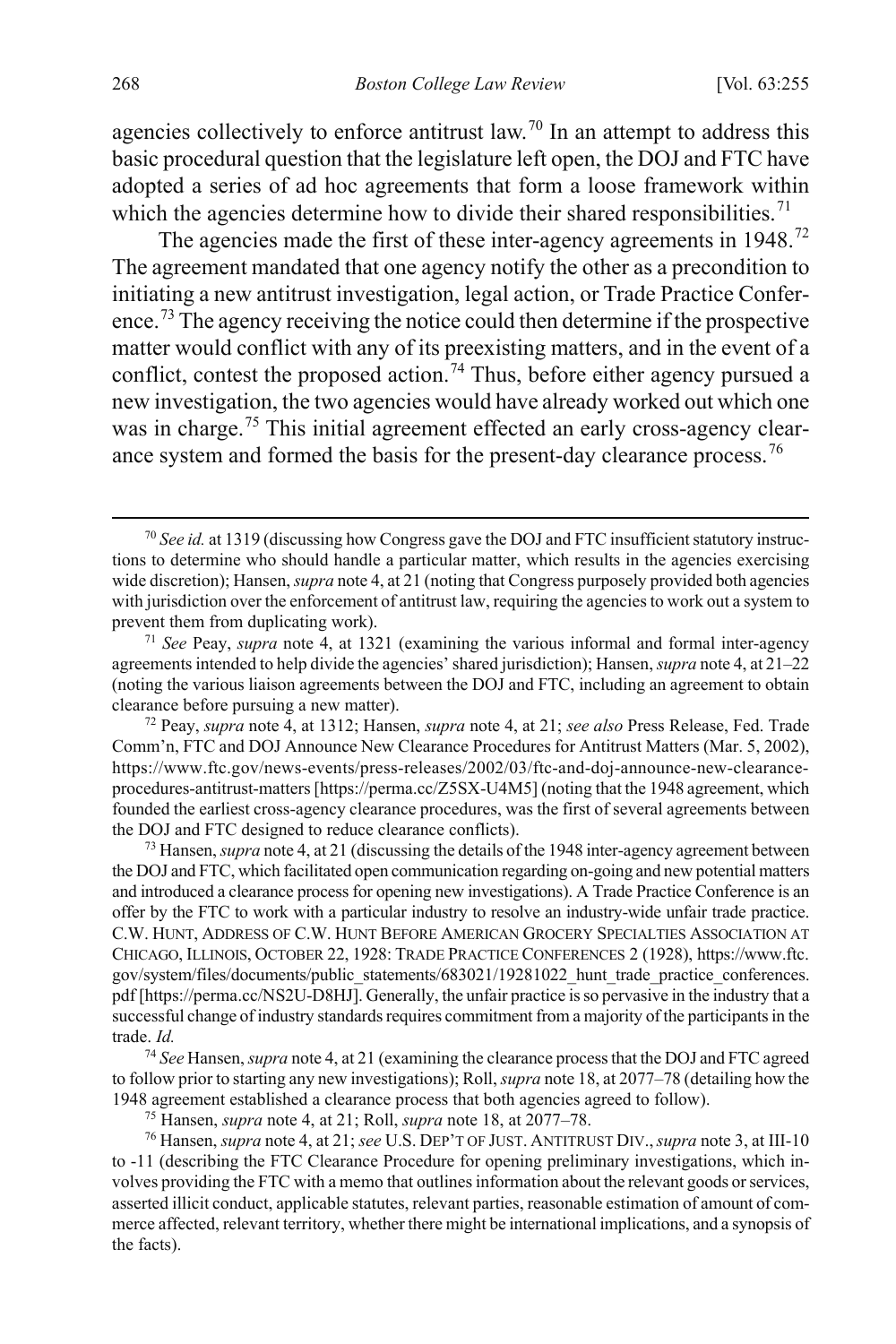Scattered attempts by the DOJ and FTC to resolve the problem of concurrent jurisdiction in the absence of any statutory framework or congressional guidance punctuated the years following the 1948 agreement.<sup>[77](#page-15-0)</sup> In 1976, Congress codified a formal pre-clearance notification system for new mergers with the enactment of the Hart-Scott-Rodino Antitrust Improvements Act of 1976 (HSR Act).[78](#page-15-1) The HSR Act required corporations to advise both the DOJ and FTC of certain prospective acquisitions so that the agencies could investigate whether any such transaction would offend the antitrust laws.<sup>[79](#page-15-2)</sup> Yet, absent from the text of this Act was any language outlining how the two agencies should allocate their dual jurisdiction to determine which agency would inves-tigate or take legal action in a particular case.<sup>[80](#page-15-3)</sup> The omission was not unintentional—Congress elected to leave the responsibility of delegating duties to the DOJ and FTC themselves.<sup>[81](#page-15-4)</sup> Thus, even after Congress attempted to refine the antitrust laws, the agencies still relied on the same 1948 agreement to settle which agency was best positioned to handle a particular matter.<sup>[82](#page-15-5)</sup>

<span id="page-15-2"></span><sup>79</sup> *See* 15 U.S.C. § 18a (stipulating that persons, which includes corporations and associations, pursuing a merger or acquisition of interests in, or assets of, another party must first notify both the DOJ and FTC and receive their approval that the acquisition will not offend antitrust laws before proceeding with the transaction); Peay, *supra* not[e 4,](#page-2-0) at 1313–14 (explaining that the HSR Act instituted a pre-acquisition notification requirement for companies interested in a merger and a thirty-day waiting period to allow the DOJ and FTC adequate time to evaluate any prospective anticompetitive

<span id="page-15-3"></span>consequences). 80 *See* Peay, *supra* not[e 4,](#page-2-0) at 1314 (noting that the HSR Act outlined in detail the process and procedures for the merger notification system, but did not address what the DOJ and FTC should do in the event of a conflict); *see also* 15 U.S.C. § 18a (providing no instructions on how the DOJ and FTC should determine which agency should take charge in a potential merger investigation). With respect to merger enforcement, court action typically includes an agency requesting a preliminary or permanent injunction against a potentially anticompetitive merger from the court. *See* ANTITRUST MODERN-IZATION COMM'N, REPORT AND RECOMMENDATIONS 151–52 (2007), https://govinfo.library.unt.edu/ amc/report\_recommendation/amc\_final\_report.pdf [https://perma.cc/Q7FR-6Y8Q] (explaining that the HSR Act allows the agencies to oppose a merger prior to its finalization and pursue injunctive action, partial divestiture, or other appropriate remedies).

<span id="page-15-4"></span><sup>81</sup> *See* 15 U.S.C. § 18a(d)(2)(A), (C) (authorizing the DOJ and FTC to "define the terms used in this section . . . [and] prescribe such other rules as may be necessary and appropriate to carry out the purposes of this section"); Peay, *supra* not[e 4,](#page-2-0) at 1314 (noting that Congress provided the agencies with broad discretion regarding the allocation of responsibilities); *supra* note[s 63](#page-12-6)[–66](#page-12-7) and accompanying text (discussing why Congress chose to leave this responsibility to the DOJ and FTC, including that Congress wanted there to be two different forums for regulators to attack anticompetitive conduct). 82 *See* Peay, *supra* not[e 4,](#page-2-0) at 1314–15 (noting that although the HSR Act established a statutory

<span id="page-15-5"></span>framework for how to conduct the notification process, it failed to address what the agencies should do when they both seek to pursue the same investigation). Because the HSR Act failed to provide the

<span id="page-15-6"></span><span id="page-15-0"></span> <sup>77</sup> *See* Peay, *supra* not[e 4,](#page-2-0) at 1315–17 (describing the various agreements and actions taken by the DOJ and FTC to establish a process for determining responsibility).

<span id="page-15-1"></span><sup>78</sup> Pub. L. No. 94-435, § 201, 90 Stat. 1383, 1390–94 (codified as amended at 15 U.S.C. § 18a); *see* Peay, *supra* note [4,](#page-2-0) at 1312–13 (discussing the terms of the HSR Act that established a formal clearance system for merger review).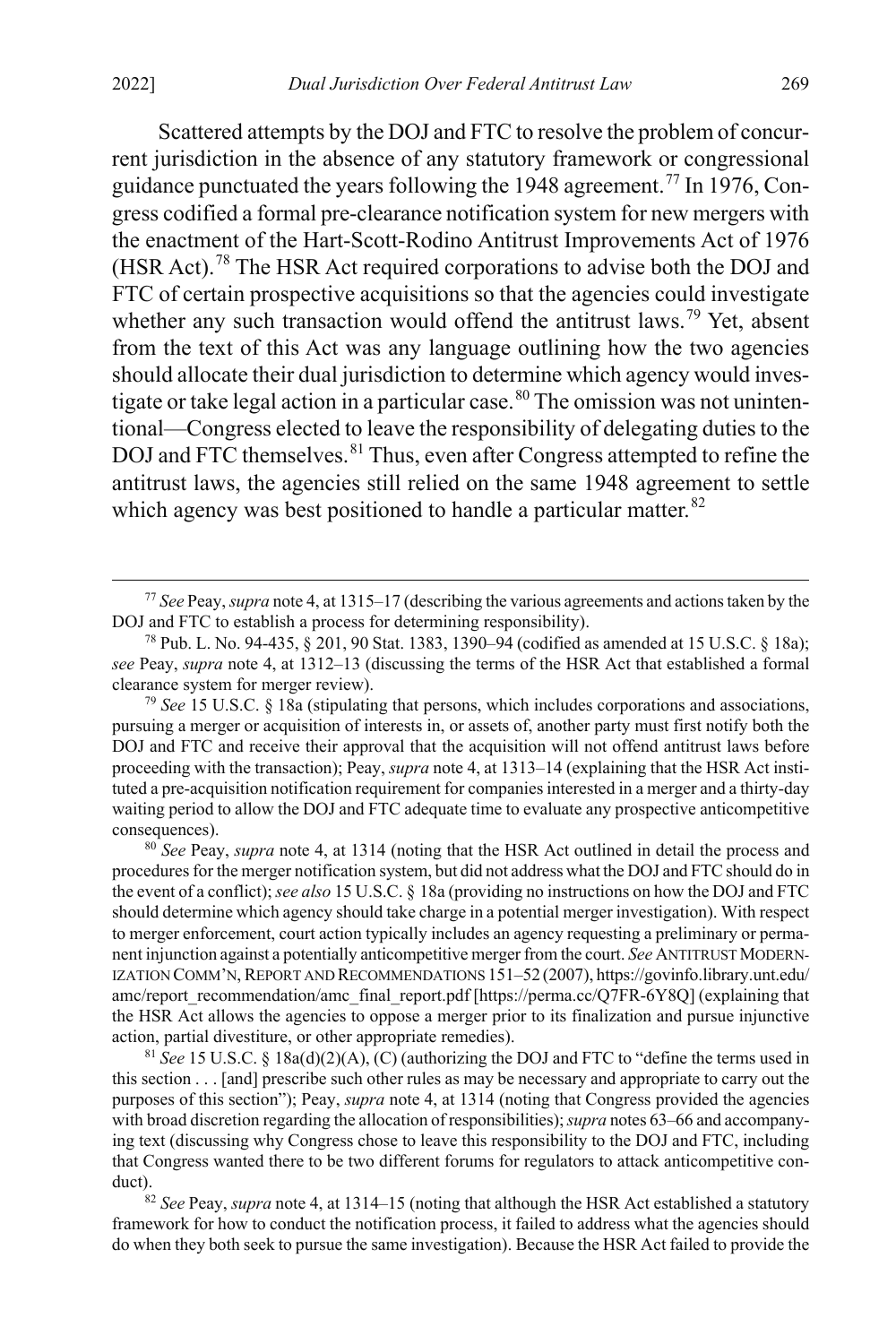<span id="page-16-0"></span>Roughly two decades later, the DOJ and FTC made two further notewor-thy attempts to improve their approach to dividing responsibilities.<sup>[83](#page-16-1)</sup> In 1993, the agencies jointly issued guidelines establishing that, in the event of a clearance dispute, the agencies would give precedence to whoever had greater his-torical experience in the particular area in question.<sup>[84](#page-16-2)</sup> Two years later, the DOJ and FTC supplemented their 1993 agreement by publishing the Hart-Scott-Rodino Premerger Program Improvements agreement under which the two agencies promised to settle all clearance disputes timely.<sup>[85](#page-16-3)</sup>

In addition, pursuant to these various liaison agreements, the DOJ and FTC have loosely designated specific sectors of the market as the focus of their enforcement oversight.<sup>[86](#page-16-4)</sup> The FTC concentrates on industries with elevated consumer spending, including technology and essential goods and services.<sup>[87](#page-16-5)</sup> Conversely, the DOJ prosecutes all criminal antitrust violations and focuses on the transportation, communications, and finance markets.<sup>[88](#page-16-6)</sup> The DOJ has also conceded all matters related to price discrimination in violation of the Robin-son-Patman Act to the FTC for enforcement.<sup>[89](#page-16-7)</sup> Even with this loose division of the economy, however, both the DOJ and FTC must obtain clearance from the other agency before pursuing a potential violation.<sup>[90](#page-16-8)</sup>

<span id="page-16-2"></span><sup>84</sup> *See* U.S. DEP'T OF JUST. ANTITRUST DIV.,*supra* not[e 3,](#page-1-3) at VII-7 (noting that the main factors in deciding which agency will handle the matter after a clearance dispute are past experience and expertise); William J. Baer, Deborah L. Feinstein & Randal M. Shaheen, *Taking Stock: Recent Trends in U.S. Merger Enforcement*, ANTITRUST, Spring 2004, at 20 (describing that under the DOJ and FTC's 1993 "Clearance Procedures for Investigations," the foremost factor in the resolution of clearance conflicts is which agency has the greatest proficiency); Peay, *supra* not[e 4,](#page-2-0) at 1315–16 (noting that the 1993 agreement established an "expertise" hierarchy element to the question of which agency would be best suited to investigate a matter).

<span id="page-16-3"></span><sup>85</sup> *See* Baer et al., *supra* not[e 84,](#page-16-0) at 20 (explaining that the 1995 agreement between the DOJ and FTC included a joint commitment to settle any clearance conflicts within nine business days); Peay, *supra* not[e 4,](#page-2-0) at 1315–16 (same).

<span id="page-16-4"></span><sup>86</sup> *See* Roll, *supra* not[e 18,](#page-5-0) at 2079 (describing the apparent patterns in the matters that the two agencies handle and suggesting that there is an informal assignment of enforcement matters among the two agencies); *The Enforcers*, *supra* not[e 5](#page-2-6) (outlining the respective areas of the market on which the DOJ and FTC focus their enforcement efforts).

<span id="page-16-5"></span><sup>87</sup> *The Enforcers*, *supra* not[e 5.](#page-2-6) Several markets on which the FTC focuses much of its attention are "health care, pharmaceuticals, professional services, food, energy, and certain high-tech industries like computer technology and internet services." *Id.*

<sup>88</sup> U.S. DEP'T OF JUST. ANTITRUST DIV., *supra* note 3, at VII-3; *The Enforcers*, *supra* note [5.](#page-2-6) 89 U.S. DEP'T OF JUST. ANTITRUST DIV., *supra* not[e 3,](#page-1-3) at VII-3; *see* Robinson-Patman Act, 15

<span id="page-16-8"></span><span id="page-16-7"></span><span id="page-16-6"></span>U.S.C. § 13 (outlawing discriminatory pricing of similar goods or services where the outcome of such discrimination is likely to "substantially [] lessen competition" or "create a monopoly").

<sup>90</sup> U.S. DEP'T OF JUST. ANTITRUST DIV., *supra* not[e 3,](#page-1-3) at VII-3; *The Enforcers*, *supra* note [5.](#page-2-6) 

agencies with further guidance, the DOJ and FTC continued to rely on their 1948 agreement and their own processes to determine the delegation of the agencies' concurrent jurisdiction. *Id.*

<span id="page-16-1"></span><sup>83</sup> *See* Peay, *supra* not[e 4,](#page-2-0) at 1315–16 (outlining the terms of the 1993 and 1995 agreements between the DOJ and FTC); Press Release, Fed. Trade Comm'n, *supra* not[e 72](#page-14-7) (noting that the agencies made modifications to their antitrust clearance process in 1963, 1993, and 1995).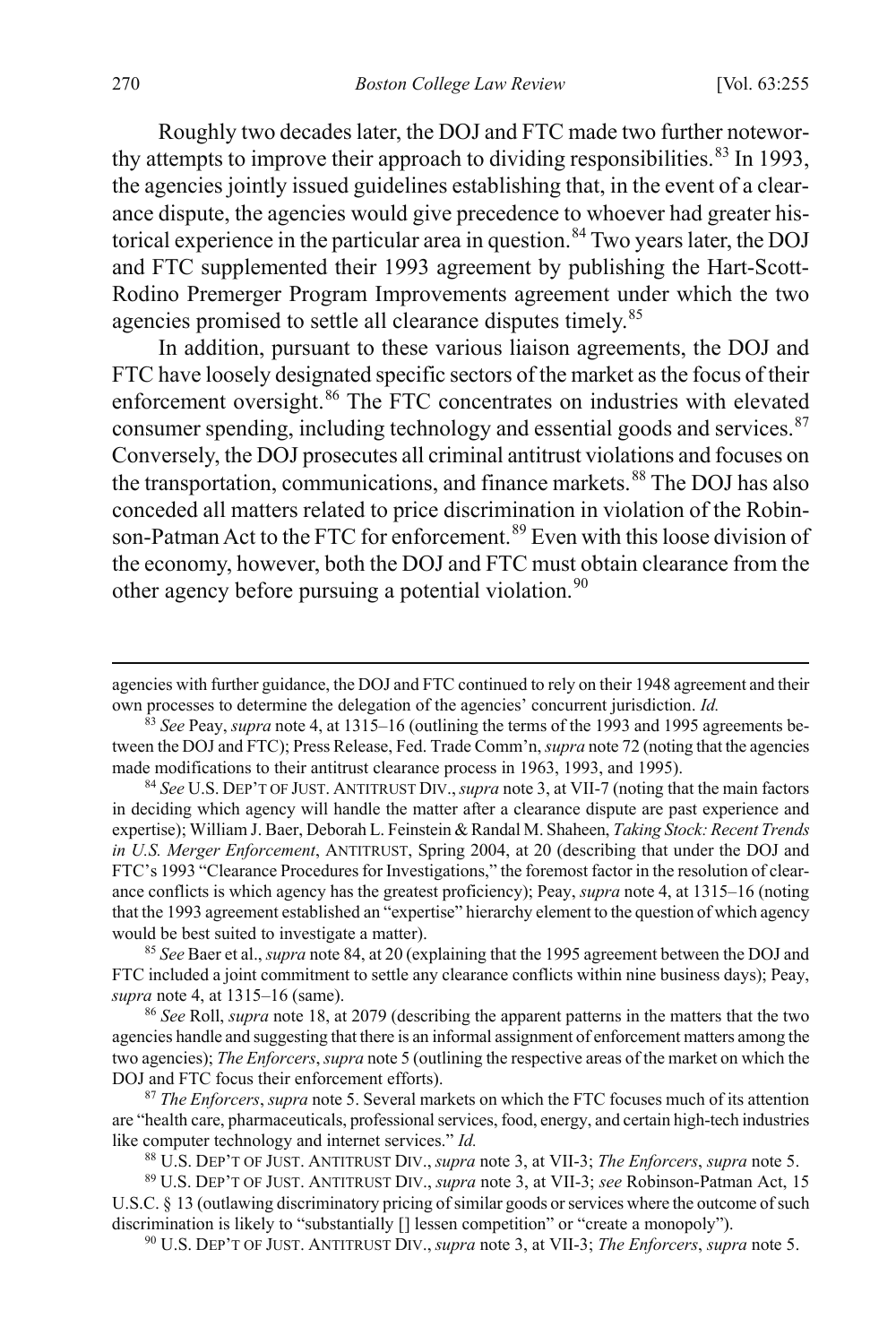The broad discretion that Congress grants to the DOJ and FTC to create procedures and a formal structure regarding the delegation of responsibility has necessitated strong inter-agency cooperation, coordination, and goodwill.<sup>[91](#page-17-2)</sup> Indeed, although overall federal antitrust enforcement policy may change with the election of a new President or when there is a shift in popular opinion on the role of antitrust regulatory institutions, traditionally the DOJ and FTC have both jointly altered their antitrust enforcement programs to reflect any such change.[92](#page-17-3) Although internal disagreement and competition between the two agencies for the headline cases may arise from time to time, the present arrangement has historically prevented the agencies from taking duplicative action that would subject targets to competing demands from the two agencies and potentially lead to conflicting outcomes.<sup>[93](#page-17-4)</sup>

#### <span id="page-17-1"></span><span id="page-17-0"></span>*C. Contemporary Trends in Antitrust Enforcement*

Recently, antitrust regulators, politicians, and the public have expressed a renewed focus on antitrust policy, particularly on enforcement of section 2 of the Sherman Act.<sup>[94](#page-17-5)</sup> That section outlaws monopolization—the unlawful con-

<span id="page-17-4"></span><sup>93</sup> *See* Roll, *supra* note [18,](#page-5-0) at 2075, 2080–81 (noting instances of inter-agency competition for headline antitrust cases, such as investigating the \$1.9 billion merger of General Electric Co. and Utah International Inc.).

<span id="page-17-5"></span><sup>94</sup> *See* Astead W. Herndon, *Elizabeth Warren Proposes Breaking Up Tech Giants Like Amazon and Facebook*, N.Y. TIMES (Mar. 8, 2019), https://www.nytimes.com/2019/03/08/us/politics/elizabethwarren-amazon.html [https://perma.cc/Q5UF-B47D] (outlining Senator Elizabeth Warren's proposals

<span id="page-17-2"></span> <sup>91</sup> *See* Hansen, *supra* note [4,](#page-2-0) at 21–22 (emphasizing how the imposition of dual jurisdiction forced the agencies to coordinate with each other to prevent wasting resources). Supplementing the agencies' collection of formal and informal handshake agreements are various official guidelines that the DOJ and FTC jointly issued. U.S. DEP'T OF JUST. ANTITRUST DIV.,*supra* not[e 3,](#page-1-3) at II-24 to -25. The agencies intended for these guidelines to generally outline their enforcement policy with respect to specific areas, such as horizontal mergers, intellectual property, international operations, and healthcare. *Id.*

<span id="page-17-3"></span><sup>92</sup> *See* Kovacic, *supra* not[e 27,](#page-6-9) at 386–90 (explaining that the "pendulum narrative" of antitrust enforcement history suggests that drastic changes in DOJ and FTC antitrust enforcement coincide with shifts in federal competition policy under different presidential administrations). Under the pendulum narrative, changes in federal antitrust policy often follow presidential elections as the new administration often appoints officials to the DOJ and FTC who share its views on the role of antitrust law. *Id.* at 384–85. For example, under the Republican administrations, particularly under President Ronald Reagan and somewhat under President George H.W. Bush, federal antitrust enforcement underwent a significant conservative shift as both the DOJ and FTC adopted an extremely noninterventionist approach to antitrust enforcement. *Id.* at 384–85, 384 n.25, 388. Some critics even contend that during the Reagan era, the two agencies effected a near complete cessation of antitrust enforcement. *Id.* at 385. Conversely, the election of Democratic President Bill Clinton in 1992 saw a shift in antitrust enforcement policy away from the minimalist approach associated with his Republican predecessors, but not so far left as to revert to the overly aggressive interventionism of the 1960s and 1970s. *Id.* at 390–91. Scholars often contend that under President Clinton, federal enforcement policy arrived at a proper middle ground: the administration revitalized the DOJ's and FTC's static antitrust enforcement programs, and the agencies re-commenced taking more robust enforcement action in cases with serious economic and doctrinal concerns. *Id.*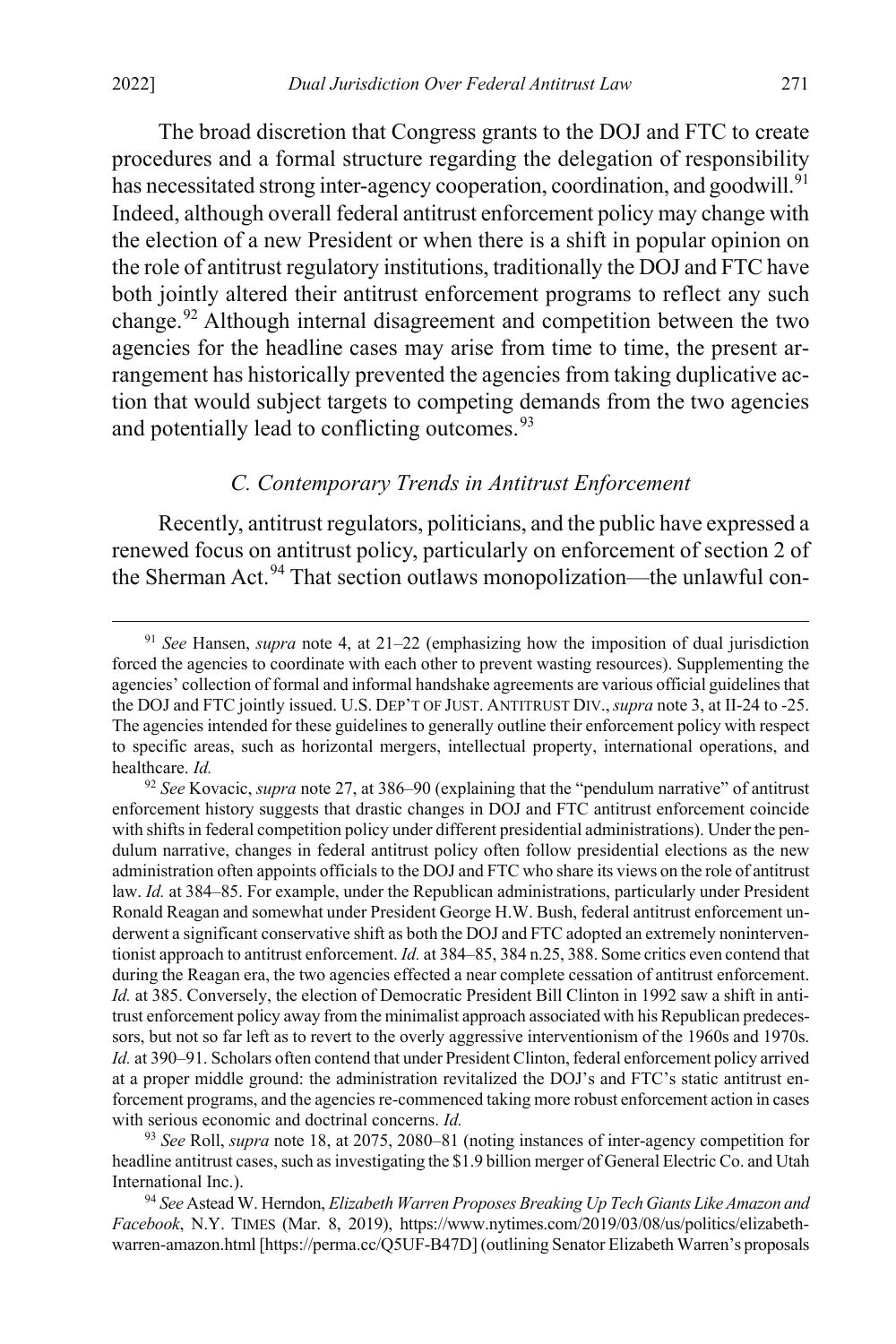<span id="page-18-6"></span><span id="page-18-0"></span>duct by a single firm seeking to gain monopolistic power—in an effort to pro-tect market competition.<sup>[95](#page-18-1)</sup> Monopolies have always concerned regulators given their great potential for harm: diminished supply and increased prices, stagna-tion instead of innovation, and fewer suitable alternatives for consumers.<sup>[96](#page-18-2)</sup> Nevertheless, since Congress enacted the Sherman Act over one hundred years ago, the federal antitrust institutions have inconsistently enforced section 2 of the Sherman Act.[97](#page-18-3)

<span id="page-18-5"></span>In the last several years, the general discourse over antitrust policy has moved away from physical markets towards less tangible markets—the new digital economy and "big tech."[98](#page-18-4) Both Congress and antitrust regulators are

<span id="page-18-1"></span><sup>95</sup> Sherman Antitrust Act of 1890, 15 U.S.C. § 2; Press Release, Dep't of Just., *supra* not[e 10,](#page-3-5) at 5. Modern antitrust policy recognizes monopolization to mean using a company's dominant market position to exclude rival firms. JAY B. SYKES, CONG. RSCH. SERV., R45910, ANTITRUST AND "BIG TECH" <sup>4</sup> (2019). 96 SYKES, *supra* not[e 95,](#page-18-0) at 3.

<span id="page-18-3"></span><span id="page-18-2"></span><sup>97</sup> *See* Douglas Arant, *Section 2 of the Sherman Act*, 37 ANTITRUST L.J. 643, 645 (1968) (noting that since the Sherman Act's inception, the focus has been on section 1 enforcement, with section 2 viewed as subsidiary to section 1); William E. Kovacic, *Failed Expectations: The Troubled Past and Uncertain Future of the Sherman Act as a Tool for Deconcentration*, 74 IOWA L. REV. 1105, 1112 (1989) (describing three periods of notable market deconcentration efforts: (1) 1904–1920, (2) 1937– 1957, and (3) 1969–1982, which were surrounded by periods of antitrust policy that either encouraged reconcentration of the markets or refused to intervene against powerful firms); Maurice E. Stucke, *Should the Government Prosecute Monopolies?*, 2009 U. ILL. L.REV. 497, 523 (acknowledging that antitrust regulators irregularly implemented the Sherman Act during its first four decades in existence). 98 *See* Scott Scher, Michelle Yost Hale & Robin Crauthers, *United States: Digital Platforms*, *in*

<span id="page-18-4"></span>AMERICAS ANTITRUST REVIEW 2020, at 68, 68 (2019) (noting that in the past several years, debate over anticompetitive monopolistic behavior in the technology sector has dominated dialogue on antitrust policy). In 2018, the FTC hosted a public hearing on anticompetitive activities in particular technology markets, including in the areas of emergent technology and digital platforms. *FTC Hearing #3: Multi-Sided Platforms, Labor Markets, and Potential Competition*, FED. TRADE COMM'N, https://www.ftc.gov/news-events/events-calendar/2018/10/ftc-hearing-3-competition-consumerprotection-21st-century [https://perma.cc/3PYS-DA3G]. A year later, the FTC created a task force specifically designed to oversee and regulate the technology industry. Press Release, Fed. Trade Comm'n, FTC's Bureau of Competition Launches Task Force to Monitor Technology Markets (Feb. 26, 2019), https://www.ftc.gov/news-events/press-releases/2019/02/ftcs-bureau-competition-launchestask-force-monitor-technology [https://perma.cc/X6A6-HFS2].

for dismantling some of the nation's largest technology companies that she delivered during her 2020 presidential campaign that received strong support from those who likened the big tech corporations of today to the former big tobacco monopolies and received criticism from those who opposed "politicizing and weaponizing antitrust law" (quoting Carl Szabo)); Tim Wu, Opinion, *Be Afraid of Economic 'Bigness.' Be Very Afraid.*, N.Y. TIMES (Nov. 10, 2018), https://www.nytimes.com/2018/11/10/ opinion/sunday/fascism-economy-monopoly.html [https://perma.cc/HR9Y-BNHC] (warning that American corporations' increasing monopolization and consolidation of market power in the economy may pose a danger to democracy); NOAH JOSHUA PHILLIPS,WE NEED TO TALK:TOWARD A SERIOUS CONVERSATION ABOUT BREAKUPS: PREPARED REMARKS OF COMMISSIONER NOAH JOSHUA PHIL-LIPS 1–3 (Apr. 30, 2019), https://www.ftc.gov/system/files/documents/public\_statements/1517972/ phillis - we need to talk 0519.pdf [https://perma.cc/H3GH-R7Z5] (noting that contemporary populist movements in American politics are reigniting conversations about current antitrust policy with their calls for de-concentration of corporate power and disbandment of monopolies).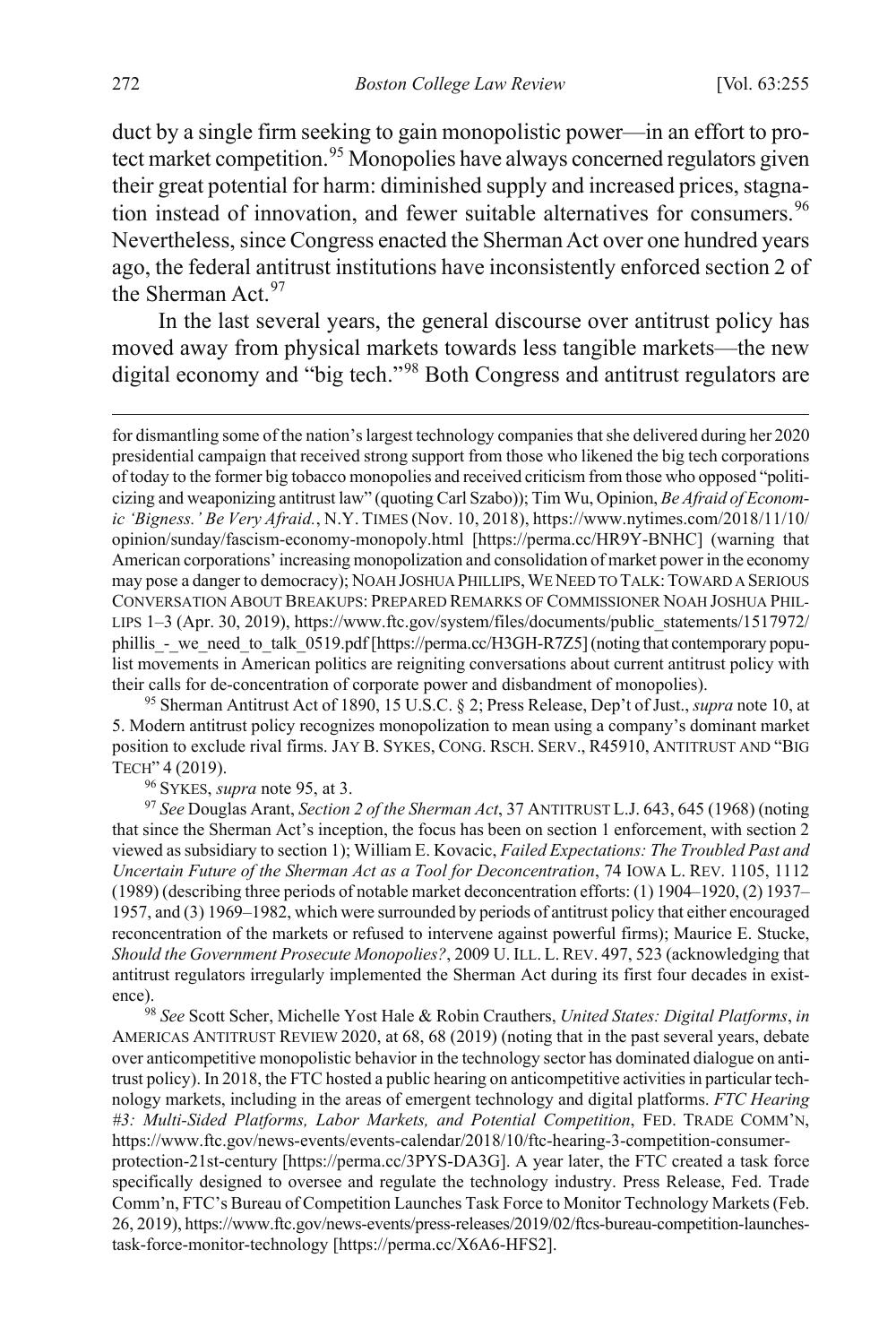scrutinizing powerful companies in the technology sector, such as Google, Amazon, Apple, Facebook, and Qualcomm (a multinational telecommunica-tions and technology corporation), for unlawful monopolistic conduct.<sup>[99](#page-19-0)</sup> These "big tech" firms are under investigation for a range of alleged abuses of their dominant market position, including exclusionary behaviors such as discriminatory patent licensing practices, harming rivals through self-preferencing, and exclusive dealings agreements.<sup>[100](#page-19-1)</sup>

<span id="page-19-4"></span>It is not yet evident how the agencies will administer the antitrust laws in these high-technology markets.<sup>[101](#page-19-2)</sup> These new digital markets present unique challenges to regulators, and the established antitrust doctrine does not ade-quately apply to them.<sup>[102](#page-19-3)</sup> Moreover, although there seems to be bipartisan

<span id="page-19-0"></span> 99 *See* SYKES, *supra* not[e 95,](#page-18-0) at 1–2 (discussing the DOJ's and FTC's on-going investigations into giant technology companies, such as Facebook, Amazon, and Apple, for unlawful applications of their dominant market power in violation of antitrust monopolization laws); Scher et al., *supra* not[e 98,](#page-18-5) at 68 (noting that antitrust regulators, Congress, and the public have recently directed their attentions to investigating big technology companies and mergers concerning digital platforms for antitrust violations); Ashley Durkin-Rixey, FTC v. Qualcomm*—The Big Tech Antitrust Case Nobody's Talking About*, ACT: THE APP ASS'N (Feb. 7, 2020), https://actonline.org/2020/02/07/ftc-v-qualcomm-thebig-tech-antitrust-case-nobodys-talking-about/ [https://perma.cc/2VPG-XUVK] (discussing the importance of the FTC's lawsuit against Qualcomm—a big tech firm—for unlawful monopolistic conduct involving its patent licensing practice to the future of various technology markets, consumer welfare, national security, and antitrust remedies for harm to competition); *see also* Nyshka Chandran, *Big Tech Monopolies Are 'Going to Be a Problem More and More,' Media Expert Warns*, CNBC, https://www.cnbc.com/2018/09/11/facebook-google-are-monopolizing-the-internet-warns-jonathantaplin.html [https://perma.cc/E374-874H] (Sept. 11, 2018) (reporting on the growing concern over big tech companies' monopolization of digital markets and warning that these companies may be harming competition); Lauren Feiner, *Congress Just Finished Its Big Tech Antitrust Report—Now It's Time to Rewrite the Laws*, CNBC, https://www.cnbc.com/2020/10/07/after-congress-big-tech-antitrust-reportits-time-to-rewrite-the-laws.html [https://perma.cc/ACA2-JCK5] (Oct. 7, 2020) (examining Congress's extensive antitrust review of big tech firms—specifically Google, Amazon, Facebook, and Apple—in which it determined that these firms held, and sometimes unlawfully misused, their monopoly power).

<span id="page-19-1"></span><sup>100</sup> See SYKES, *supra* not[e 95,](#page-18-0) at 20–21 (exploring the DOJ's potential antitrust lawsuit against Google for "search bias"—giving its own content priority on Google Search); Margaret Segall D'Amico, *United States: Government Investigations*, *in* AMERICAS ANTITRUST REVIEW, *supra* note [98,](#page-18-5) at 87, 91 (noting that one of the FTC's claims in its 2019 lawsuit against Qualcomm was for entering into an exclusive dealing agreement with Apple in violation of antitrust laws); Ann O'Brien & Josh Jowdy, Commentary, *9th Circuit Qualcomm Opinion: Good News for Companies Facing Antitrust 'Techlash'?*, LAW.COM (Oct. 19, 2020), https://www.law.com/legaltechnews/2020/10/19/9thcircuit-qualcomm-opinion-good-news-for-companies-facing-antitrust-techlash/ [https://perma.cc/5UU2- YBF2] (discussing the FTC's recent loss in the Ninth Circuit in its case against Qualcomm, in which the FTC alleged that Qualcomm was abusing its monopoly for cellular chips to extort arduous and expensive patent licensing agreements from its competitors). 101 *See* John O. McGinnis & Linda Sun, *Unifying Antitrust Enforcement for the Digital Age*, 78

<span id="page-19-2"></span>WASH. & LEE L. REV. 305, 316 (2021) (noting that antitrust regulators must adapt the established tests that courts and regulators use in antitrust law to address novel high-technology markets).

<span id="page-19-3"></span><sup>102</sup> *See id.* (noting the difficulties of administering antitrust law in the technology sector); John M. Newman, *Antitrust in Digital Markets*, 72 VAND. L.REV. 1497, 1502 (2019) (contending that digital markets present unique challenges to the application of antitrust law in these industries). In today's digital markets, single entities commonly hold enormous market power. Newman, *supra*, at 1503.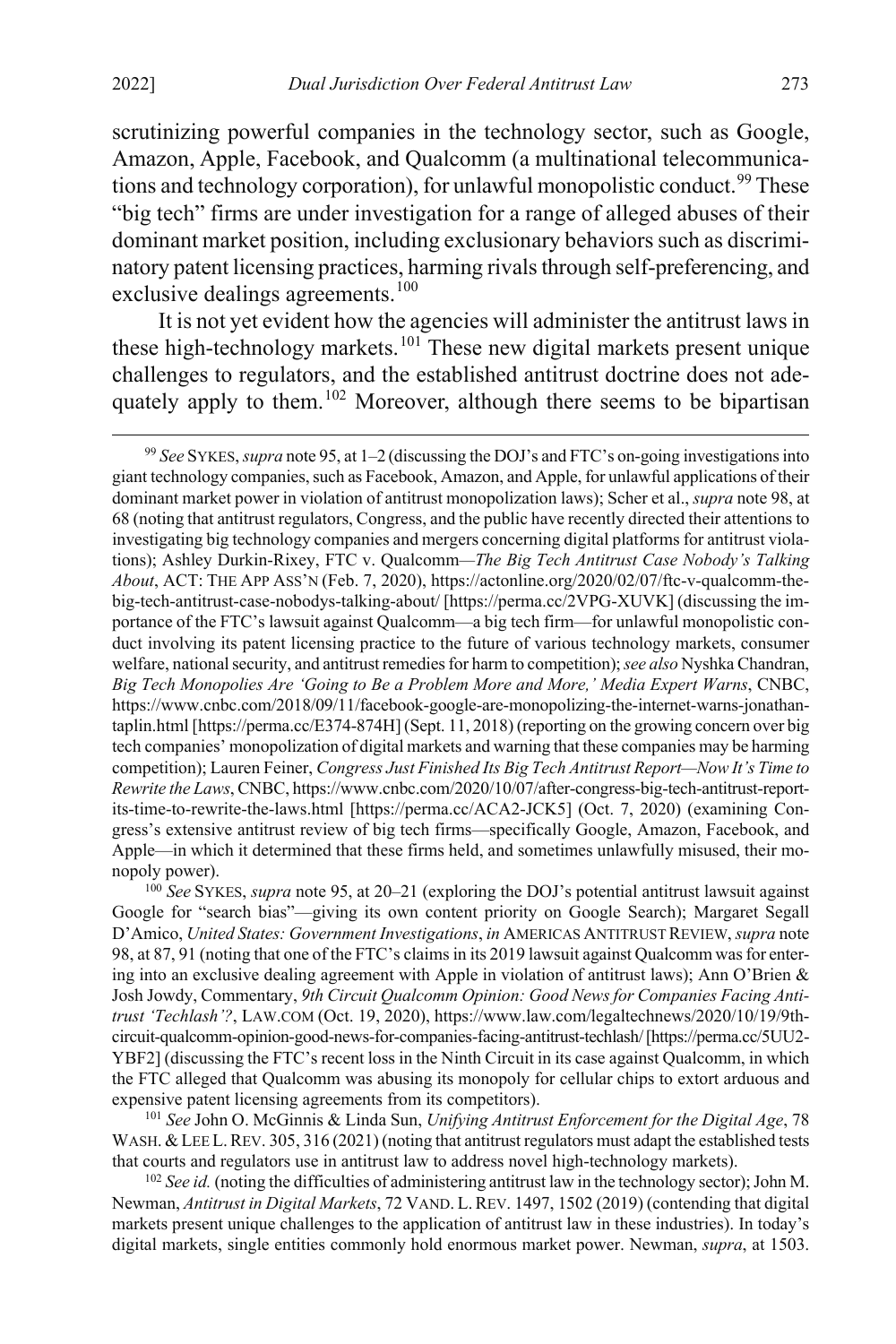<span id="page-20-6"></span>agreement that large technology firms possess monopoly power, there is partisan disagreement over the best antitrust approach to policing these companies.[103](#page-20-2) Antitrust doctrine and policy under section 2 is so expansive and capricious that it has allowed the DOJ and FTC space to disagree over the future of how to regulate, particularly in the context of emerging technologies.<sup>[104](#page-20-3)</sup>

# <span id="page-20-1"></span><span id="page-20-0"></span>II. WHEN INTERNAL DISAGREEMENT BECOMES PUBLIC FIGHTING: THE CURRENT SYSTEM'S INHERENT WEAKNESSES

Although occasional clashes between the DOJ and FTC over antitrust enforcement policy have occurred in the past, current conflicts between the agencies are much more frequent and derisive.[105](#page-20-4) Previously, the agencies confined their jurisdictional disagreements to private cross-agency negotiations.<sup>[106](#page-20-5)</sup> More

<span id="page-20-3"></span><sup>104</sup> McGinnis & Sun, *supra* not[e 101,](#page-19-4) at 307–08 (noting that the dramatic proliferation of digital technology and the rise of dominant technology firms has exacerbated flaws in the federal antitrust agencies' system for navigating their concurrent jurisdiction and sparked deliberations over how the government should reform antitrust law to police these corporations); Jonathan M. Jacobson, *Towards a Consistent Antitrust Policy for Unilateral Conduct*, ANTITRUST SOURCE, Feb. 2009, at 1 (noting that the DOJ and FTC have adopted very contrary approaches to antitrust policy for monopolization); William F. Adkinson, Jr., Karen L. Grimm & Christopher N. Bryan, *Enforcement of Section 2 of the Sherman Act: Theory and Practice* 26 (Fed. Trade Comm'n, Working Paper, 2008), https://www.ftc.gov/ system/files/documents/public\_events/section-2-sherman-act-hearings-single-firm-conduct-relatedcompetition/section2overview.pdf [https://perma.cc/8VEC-QTUW] (discussing how the capacious language and directives of section 2 of the Sherman Act make its enforcement challenging).

<span id="page-20-4"></span><sup>105</sup> Raymond Z. Ling, Note, *Unscrambling the Organic Eggs: The Growing Divergence Between the DOJ and the FTC in Merger Review After* Whole Foods, 75 BROOK. L. REV. 935, 944 (2010) (providing that historically, the DOJ and FTC have had few disputes over merger investigations due in large part to their jointly-created notification and clearance procedures); Bryan Koenig, *In Qualcomm Dispute, A Broader Row Between FTC, DOJ*, LAW360 (May 10, 2019), https://www.law360.com/ articles/1158652/in-qualcomm-dispute-a-broader-row-between-ftc-doj [https://perma.cc/99HK-YFDF] (noting that disagreements between the DOJ and FTC in the past were relatively minor).

<span id="page-20-5"></span><sup>106</sup> *See Oversight of the Enforcement of the Antitrust Laws Hearing*, *supra* not[e 7](#page-2-5) (statement of Sen. Mike Lee, Chairman, Subcomm. on Antitrust, Competition Pol'y, & Consumer Rts.) (acknowledging that until recently, the two federal antitrust agencies have largely evaded discord because they have customarily "played well together"); ANTITRUST MODERNIZATION COMM'N, *supra* not[e 80,](#page-15-6) at 129 (observing that the DOJ and FTC have a history of collaborating to avoid duplication of work and to devise parallel approaches to material antitrust policy); Roll, *supra* not[e 18,](#page-5-0) at 2075 (noting that the DOJ and FTC traditionally resolve their disputes over which agency will handle an investigation be-

Companies operating in this sphere acquire their dominant market positions in part by using mergers and acquisitions. *Id.* at 1511. The acquired companies typically exist in markets in which the acquiring firm does not operate. *Id.* In other words, the newly acquired company and the dominant firm are not direct competitors. *Id.* This type of conduct does not offend modern antitrust law; thus, these digitally-oriented dominant firms face no antitrust scrutiny. *Id.* Nevertheless, their actions harm competition. *Id.*

<span id="page-20-2"></span><sup>103</sup> Steve Kovach, *Democrats and Republicans Disagree on How to Curb Big Tech's Power— Here's Where They Differ*, CNBC, https://www.cnbc.com/2020/10/07/democrats-and-republicansdisagree-on-how-to-regulate-big-tech.html [https://perma.cc/9ZUY-8P64] (Oct. 7, 2020) (noting that after a sixteen-month bipartisan investigation into Google, Apple, Amazon, and Facebook, Congress found that these four companies have monopoly power but was split down party lines on how best to remedy the issues).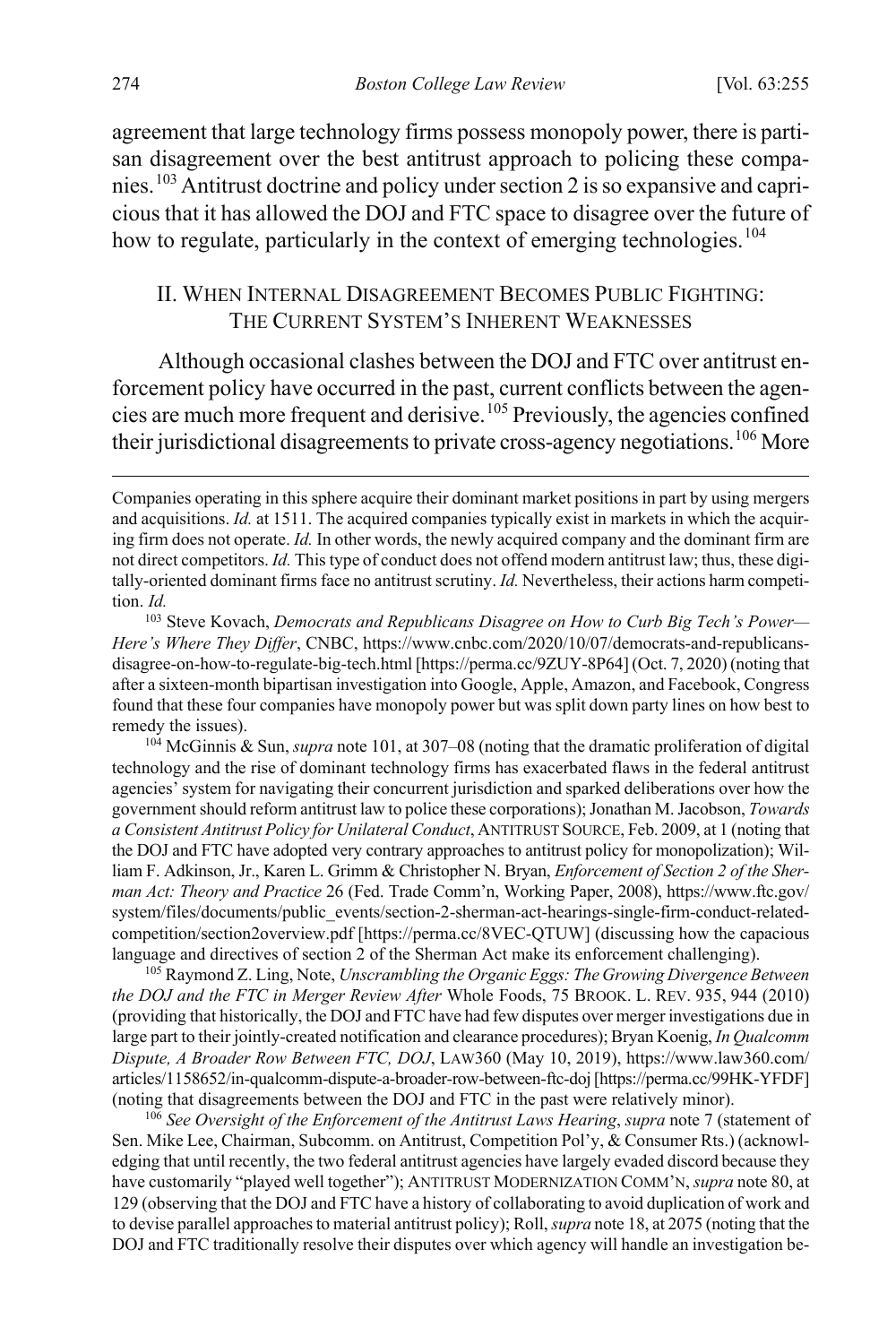recently, however, conflicts between the two agencies have devolved into pub-lic feuds reflecting different enforcement approaches.<sup>[107](#page-21-0)</sup> These increasingly serious disagreements suggest that the agencies' current cooperation agreements and reliance on inter-agency goodwill to guide the allocation of their shared responsibility for antitrust enforcement are starting to prove inadequate.[108](#page-21-1)

Two instances in particular underscore the problems inherent in a system that lacks a definitive, comprehensive process for allocating the agencies' joint authority.[109](#page-21-2) Section A of this Part discusses the first of these instances—the 2008 DOJ monopolization report and the effect of the agencies' divergent positions on the enforcement of unilateral conduct under section 2 of the Sherman Act.<sup>[110](#page-21-3)</sup> Section B examines the second of these instances—the contrary positions that the agencies took in 2019, in *Federal Trade Commission v. Qualcomm Inc.*, before the U.S. District Court for the Northern District of California, which highlighted their opposing policies on the role of antitrust enforcement in patent licensing, specifically a patent holder's violation of its fair, rea-sonable, and non-discriminatory (FRAND) commitments.<sup>[111](#page-21-4)</sup>

hind closed doors); Koenig, *supra* note [105](#page-20-1) (noting that there have been past disputes between the DOJ and FTC, but never to the extent as in the FTC's case against Qualcomm).

<span id="page-21-0"></span><sup>107</sup> *See Oversight of the Enforcement of the Antitrust Laws Hearing*, *supra* not[e 7](#page-2-5) (statement of Joseph Simons, Chairman, Fed. Trade Comm'n) (recognizing that the agencies' system to determine which agency will take on an investigation is not working well and that there have been an increasing number of conflicts between the agencies in recent years); Everett, *supra* not[e 7,](#page-2-5) at 770 (noting that when the DOJ and FTC have inconsistent policies for antitrust enforcement, the public does not know the legality of their competitive business conduct); Feiner,*supra* not[e 7](#page-2-5) (noting that the DOJ and FTC are fighting over the enforcement of antitrust law in the technology sector); Luib, *supra* not[e 7](#page-2-5) (asserting that the recent unprecedented fight between the DOJ and FTC in *Federal Trade Commission v. Qualcomm Inc.*, combined with a deep divergence in the agencies' policy approaches to antitrust law and patent licensing, raises serious concerns about the future of antitrust law).

<span id="page-21-1"></span><sup>108</sup> *See Oversight of the Enforcement of the Antitrust Laws Hearing*, *supra* not[e 7](#page-2-5) (statement of Sen. Mike Lee, Chairman, Subcomm. on Antitrust, Competition Pol'y, & Consumer Rts.) (questioning the efficiency of having two separate federal agencies tasked with civil antitrust enforcement given the growing number of increasingly public clearance disputes); Everett, *supra* not[e 7,](#page-2-5) at 770 (noting that when the DOJ and FTC have inconsistent policies for antitrust enforcement under section 2 of the Sherman Act, the businesses cannot know for certain the legality of their competitive business conduct); Syrett, *supra* note [8](#page-3-4) (emphasizing that the actions of the DOJ and FTC in the FTC's case against Qualcomm indicate an unparalleled divergence between the two agencies).

<span id="page-21-2"></span><sup>109</sup> *See* Charles Duan, *Of Monopolies and Monocultures: The Intersection of Patents and National Security*, 36 SANTA CLARA HIGH TECH. L.J. 369, 372 (2020) (discussing the DOJ's anomalous intervention in the FTC's action against Qualcomm, in particular, how the DOJ contested the FTC's legal theory regarding Qualcomm's injurious patent licensing practices in open court); Everett, *supra* not[e 7,](#page-2-5) at 729–30 (noting that cooperation among the DOJ and FTC, which was commonplace during both President George H.W. Bush's and President Bill Clinton's administrations, collapsed under President George W. Bush as illustrated by the events surrounding the DOJ's monopolization report); *infra* note[s 112](#page-22-0)[–190](#page-35-0) and accompanying text (outlining the two instances of great divergence between the DOJ and FTC).

<span id="page-21-3"></span><sup>110</sup> *See infra* notes [112–](#page-22-0)[130](#page-25-0) and accompanying text.

<span id="page-21-4"></span><sup>111</sup> *See infra* notes [131–](#page-25-1)[190](#page-35-0) and accompanying text.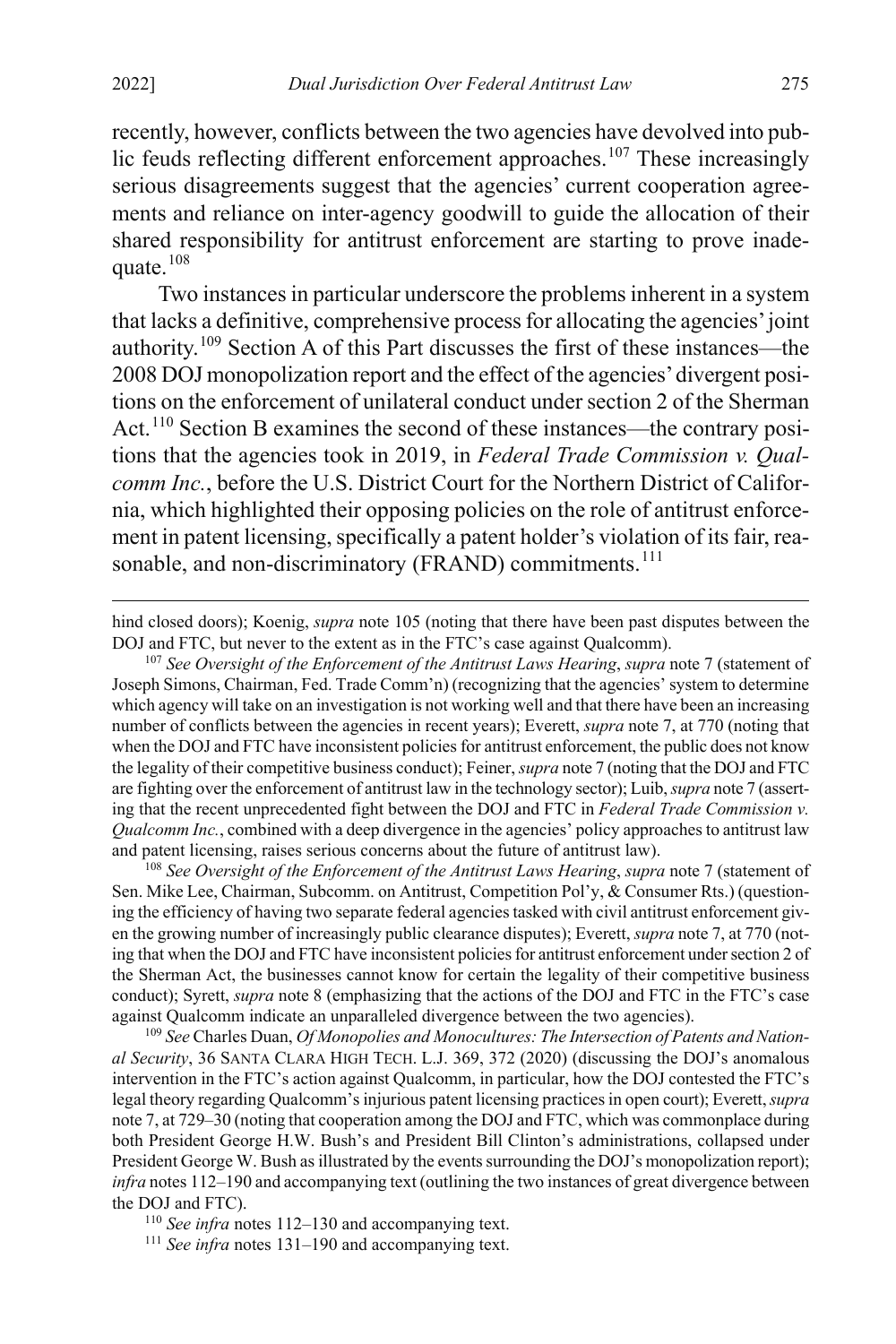#### <span id="page-22-5"></span><span id="page-22-0"></span>*A. 2008 DOJ Section 2 Report*

During President George W. Bush's tenure, the DOJ adopted a markedly conservative approach towards antitrust enforcement and in particular, to the implementation of section 2 of the Sherman Act.<sup>[112](#page-22-1)</sup> In fact, the DOJ's most significant contribution to the enforcement of section 2 was a highly-criticized report that it published in September 2008 during the last few months of Bush's presidency.<sup>[113](#page-22-2)</sup> The DOJ initially meant for the report, titled "Competition and Monopoly: Single-Firm Conduct Under Section 2 of the Sherman Act" (Section 2 Report), to set forth a cross-agency approach to section 2 en-forcement of single-firm conduct.<sup>[114](#page-22-3)</sup> Instead, it exposed a schism in the agencies' antitrust enforcement philosophies, rendering the agencies' tenuous ef-forts to resolve the challenges inherent in dual jurisdiction insufficient.<sup>[115](#page-22-4)</sup>

<span id="page-22-2"></span><sup>113</sup> SECTION 2REPORT, *supra* not[e 9,](#page-3-0) at vii; Press Release, Dep't of Just., *supra* not[e 10,](#page-3-5) at 1; *see* Goulet, *supra* not[e 9,](#page-3-0) at 268 (discussing the FTC's denunciation of the Section 2 Report that the DOJ published on September 8, 2008); Hovenkamp, *supra* not[e 112,](#page-22-0) at 1612 (noting that the DOJ released the Section 2 Report in September 2008 and that the report received public condemnation from the FTC Commissioners); Voorhees, *supra* not[e 112,](#page-22-0) at 570 (detailing the events preceding the publication of the DOJ's Section 2 Report in September 2008 and the criticism this report received from the FTC).<br><sup>114</sup> Goulet, *supra* note [9,](#page-3-0) at 269; Voorhees, *supra* not[e 112,](#page-22-0) at 570. Conduct by a single firm is

<span id="page-22-3"></span>unlawful under section 2 of the Sherman Act when it results in the improper attainment or maintenance of monopoly power. Sherman Antitrust Act of 1890, 15 U.S.C. § 2; *see supra* not[e 10](#page-3-5) and accompanying text (explaining that "single-firm" conduct refers to the activities of a single economic entity and discussing how single-firm conduct is unlawful under section 2 of the Sherman Act when it results in the improper attainment or maintenance of monopoly power).

<span id="page-22-4"></span><sup>115</sup> Eric Lichtblau, *Antitrust Document Exposes Rift*, N.Y. TIMES (Sept. 8, 2008), https://www. nytimes.com/2008/09/09/business/09antitrust.html [https://perma.cc/Z2YT-YRJK]; *see* Press Release, Dep't of Just., *supra* note [10,](#page-3-5) at 1–3 (providing details and information on the DOJ's newly issued

<span id="page-22-1"></span> <sup>112</sup> *See* Herbert Hovenkamp, *The Obama Administration and Section 2 of the Sherman Act*, 90 B.U.L.REV. 1611, 1612 (2010) (noting that President George W. Bush's administration was reluctant to prosecute individual firms for anticompetitive practices under section 2 of the Sherman Act); Theodore Voorhees, Jr., *The Political Hand in American Antitrust—Invisible, Inspirational, or Imaginary?*, 79 ANTITRUST L.J. 557, 564 (2014) (discussing how several critics deemed antitrust enforcement by President George W. Bush's administration as unduly cautious); *see also supra* note[s 95](#page-18-0)[–96](#page-18-6) and accompanying test (explaining that section 2 of the Sherman Act prohibits monopolization to promote healthy economic competition). During President George W. Bush's eight-year tenure, the DOJ pursued three fairly small cases for violations of section 2 of the Sherman Act. *See* United States v. Microsemi Corp., No. 08cv1311, 2009 WL 577491, at \*1 (E.D. Va. Mar. 4, 2009) (denying the defendant's motion to dismiss the DOJ's action brought for alleging, *inter alia*, violations of section 2 of the Sherman Act by forming a monopoly and securing monopoly power by acquiring a competitor); United States v. Amsted Indus., Inc., No. 07-cv-00710, 2008 WL 3198887, at \*1 (D.D.C. July 15, 2008) (ordering a final judgment—without trial or adjudication of law or fact—with respect to the complaint that the DOJ filed against the defendant for violations under section 7 of the Clayton Act and section 2 of the Sherman Act); United States v. Daily Gazette Co., 567 F. Supp. 2d 859, 863–64, 872 (S.D. W. Va. 2008) (denying the defendant's motion to dismiss against a complaint that the DOJ filed alleging anticompetitive and monopolistic conduct in violation of section 7 of the Clayton Act and sections 1 and 2 of the Sherman Act); Hovenkamp, *supra*, at 1612 (highlighting the DOJ's disinclination to prosecute monopolistic single-firm conduct potentially violative of section 2 during the Bush Administration).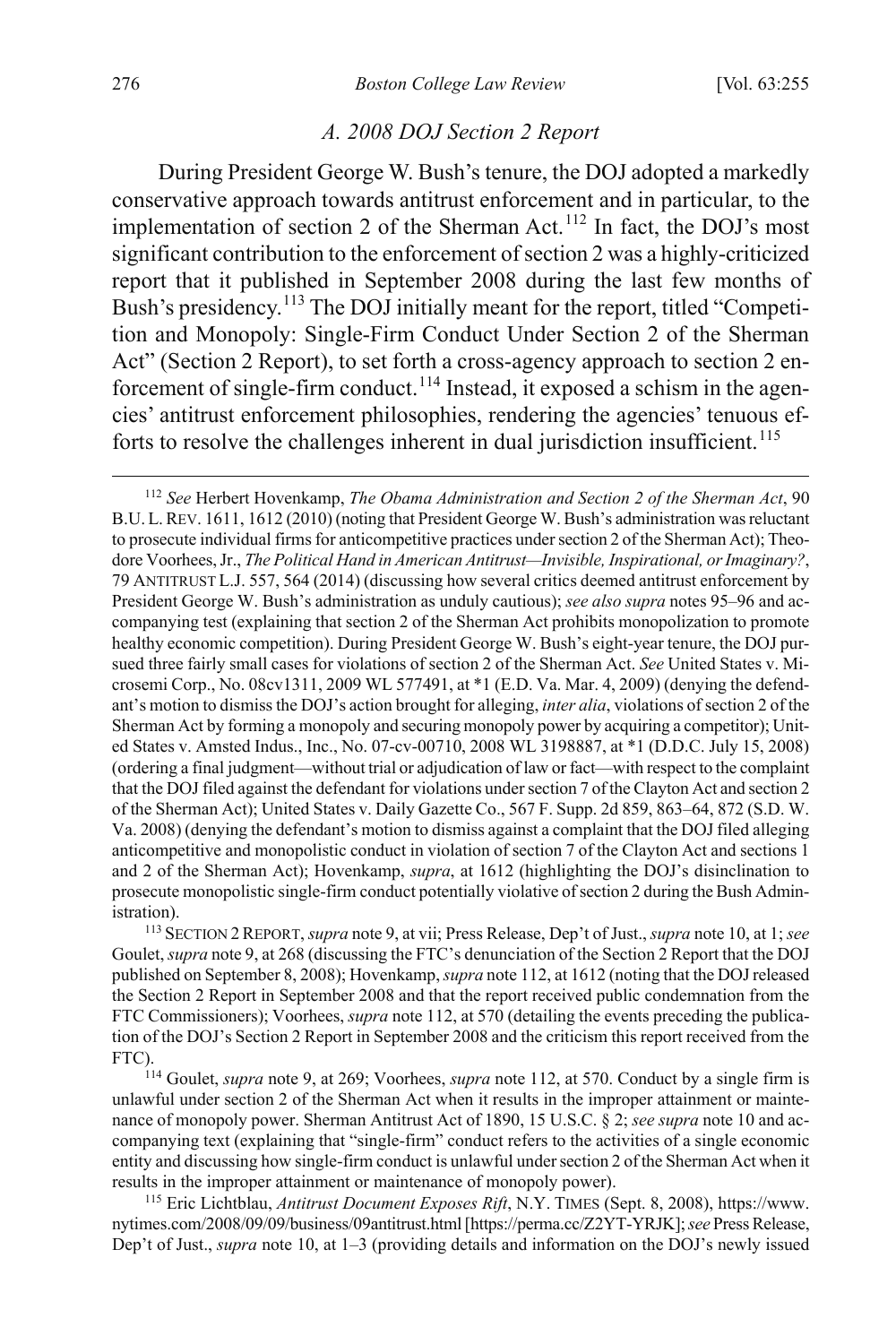<span id="page-23-0"></span>The DOJ issued the Section 2 Report after a year-long series of public hearings that the DOJ and FTC jointly hosted.<sup>[116](#page-23-1)</sup> This combined undertaking examined the concerns associated with single-firm conduct in an effort to establish joint guidelines asserting the agencies' shared enforcement policies with respect to section 2 monopolization offenses by single firms.<sup>[117](#page-23-2)</sup> After the investigation, it became evident that the agencies' clashing views on the proper legal framework for assessing single-firm conduct under section 2 would pre-vent them from reaching a consensus.<sup>[118](#page-23-3)</sup> In September of 2008, the agencies reached an impasse when the DOJ elected to proceed alone and unilaterally issued a report delineating its policy guidelines on section 2 enforcement.<sup>[119](#page-23-4)</sup>

The FTC immediately responded to the DOJ's Section 2 Report with pub-lic statements of sharp rebuke and repudiation.<sup>[120](#page-23-5)</sup> The FTC refused to join or support the report.<sup>[121](#page-23-6)</sup> FTC Commissioners Pamela Jones Harbour, Jon

<span id="page-23-1"></span><sup>116</sup> *See* SECTION 2REPORT, *supra* not[e 9,](#page-3-0) at vii (noting that Congress intended the hearings to investigate single-firm conduct under section 2); *Public Hearings: Single-Firm Conduct and Antitrust Law*, THE U.S.DEP'T OF JUST., https://www.justice.gov/atr/events/public-hearings-single-firm-conduct-andantitrust-law [https://perma.cc/AL43-STVZ] (July 23, 2015) (providing transcripts, findings, and other relevant information pertaining to the joint public hearings). The hearings took place from June 2006 to May 2007. *Public Hearings: Single-Firm Conduct and Antitrust Law*, *supra*. The hearings spanned a total of nineteen days and included 119 panelists made up of bar members, academic scholars, economists, and business people spread out over twenty-nine different panels. Press Release, Dep't of Just., *supra* not[e 10,](#page-3-5) at 3. The hearings addressed a broad range of issues, including "[b]undled loyalty discounts and market share discounts[, p]roduct tying and bundling[, e]xclusive dealing[, p]redatory pricing[, r]efusals to deal[, p]roduct design[, and m]isleading or deceptive statements or conduct." *Public Hearings: Single-Firm Conduct and Antitrust Law, supra.* 117 *See* SECTION 2 REPORT, *supra* not[e 9,](#page-3-0) at vii (emphasizing that the purpose of the hearings was

<span id="page-23-2"></span>to clarify the best standards for analyzing single-firm conduct under section 2); *Public Hearings: Single-Firm Conduct and Antitrust Law*, *supra* not[e 116](#page-23-0) (stating that the goal of the hearings was to determine the most effective way of discerning whether single-firm conduct was anticompetitive).

<sup>118</sup> Goulet, *supra* note [9,](#page-3-0) at 269; Voorhees, *supra* note [112,](#page-22-0) at 570.

<span id="page-23-4"></span><span id="page-23-3"></span><sup>119</sup> Goulet, *supra* note [9,](#page-3-0) at 269; Voorhees, *supra* not[e 112,](#page-22-0) at 570. In the Section 2 Report, the DOJ advocated for courts to adopt stricter standards for finding a defendant guilty of a Sherman Act section 2 violation. *See* SECTION 2REPORT,*supra* not[e 9,](#page-3-0) at viii–ix (contending that the previous standards and tests that antitrust regulators used are insufficient, and advocating for the use of "conductspecific tests and safe harbor[]" provisions). For example, rather than applying the effects-balancing test—does a business's anticompetitive conduct outweigh its procompetitive benefits—the DOJ contended that courts should assess whether a business's anticompetitive harm is "substantially disproportionate" to its procompetitive benefits. *Id.* at 37, 45–46. 120 Press Release, Fed. Trade Comm'n, *supra* note [11;](#page-4-2) HARBOUR, LEIBOWITZ AND ROSCH

<span id="page-23-5"></span>STATEMENT, *supra* note [11,](#page-4-2) at 1, [11;](#page-4-2) KOVACIC STATEMENT, *supra* note 11, at 1–2.<br><sup>121</sup> Press Release, Fed. Trade Comm'n, *supra* note 11; HARBOUR, LEIBOWITZ AND ROSCH

<span id="page-23-6"></span>STATEMENT, *supra* note [11,](#page-4-2) at 1, 11; KOVACIC STATEMENT, *supra* note [11,](#page-4-2) at 1–2.

Section 2 Report); Press Release, Fed. Trade Comm'n, *supra* not[e 11](#page-4-2) (refusing to join or support the DOJ's Section 2 Report because of its pro-business, non-interventionist section 2 policies); HARBOUR, LEIBOWITZ AND ROSCH STATEMENT, *supra* not[e 11,](#page-4-2) at 1, 11 (admonishing the DOJ's Section 2 Report for attempting to drastically weaken antitrust enforcement against monopolistic conduct and prioritizing powerful businesses over individuals); KOVACIC STATEMENT, *supra* not[e 11,](#page-4-2) at 1–2 (expressing concern that the DOJ published a report without first reaching a consensus with the FTC on the appropriate approach to section 2 enforcement).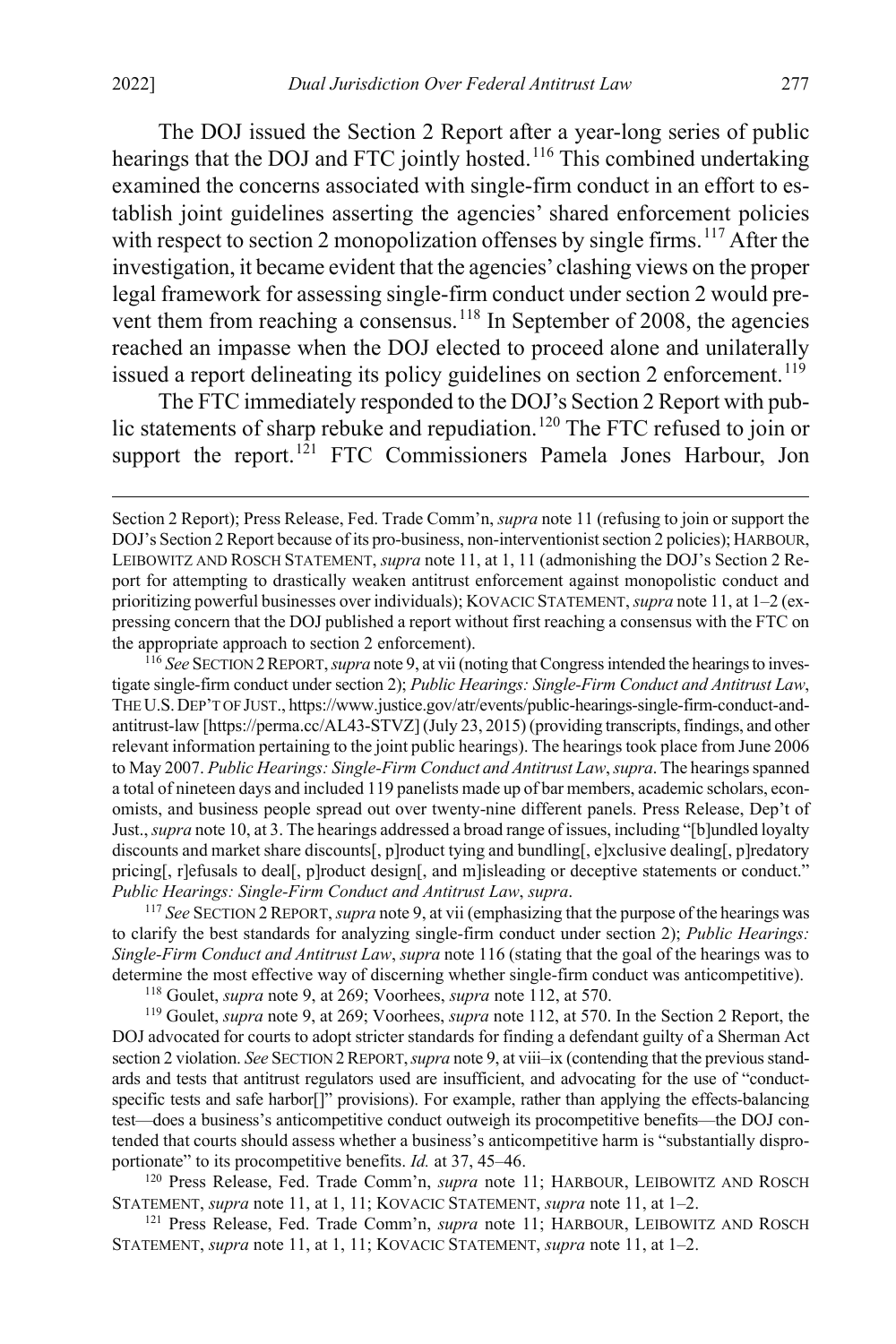Leibowitz, and J. Thomas Rosch criticized the report for strongly favoring companies over consumers and drastically weakening section 2 enforcement against single-firm anticompetitive conduct.<sup>[122](#page-24-0)</sup> In a separate statement, FTC Commissioner William E. Kovacic conveyed his disappointment that the DOJ had moved forward with its own report rather than working together with the FTC to issue joint enforcement guidelines.<sup>[123](#page-24-1)</sup> The FTC also announced that it was prepared to intervene should the DOJ's lenient, pro-business enforcement policies that the report articulated allow for any gaps in Sherman Act enforce-ment.<sup>[124](#page-24-2)</sup>

In the end, these one-sided guidelines were short-lived.<sup>[125](#page-24-3)</sup> On May 11, 2009, a mere eight months after the DOJ issued it, new Assistant Attorney General (AAG) of the Antitrust Division Christine A. Varney, whom President Barack H. Obama appointed, officially withdrew the Section 2 Report.<sup>[126](#page-24-4)</sup> AAG Varney concluded that the report created excessive barriers to prosecuting section 2 offenses and did not align with the DOJ's new policy of robust antitrust enforcement.<sup>[127](#page-24-5)</sup> Nevertheless, even though the report may have been relatively inconsequential in the grand scheme of American antitrust jurisprudence, it was significant in underscoring the problems that arise from relying on infor-

<span id="page-24-0"></span> <sup>122</sup> *See* HARBOUR, LEIBOWITZ AND ROSCH STATEMENT, *supra* not[e 11,](#page-4-2) at 1 (criticizing the Section 2 Report for disregarding consumer welfare in favor of firms' interests and adopting a probusiness approach that shelters firms with monopoly or close to monopoly power); *see also* KOVACIC STATEMENT, *supra* not[e 11,](#page-4-2) at 1–2 (stressing the importance of historical perspective and intellectual influences in providing antitrust enforcement policy); Press Release, Fed. Trade Comm'n, *supra* note [11](#page-4-2) (summarizing the statements that FTC Commissioners made in opposition to the DOJ's Section 2 Report). 123 KOVACIC STATEMENT, *supra* not[e 11,](#page-4-2) at 2.

<span id="page-24-2"></span><span id="page-24-1"></span><sup>124</sup> HARBOUR,LEIBOWITZ AND ROSCH STATEMENT, *supra* not[e 11,](#page-4-2) at 11 (asserting that the FTC is "ready to fill any Sherman Act enforcement void that might be created if the [DOJ] actually implements the policy decisions expressed in its Report"); Press Release, Fed. Trade Comm'n, *supra* note [11.](#page-4-2) 125 *See* Press Release, Dep't of Just. Off. of Pub. Affs., Justice Department Withdraws Report on

<span id="page-24-3"></span>Antitrust Monopoly Law (May 11, 2009), https://www.justice.gov/opa/pr/justice-department-withdrawsreport-antitrust-monopoly-law [https://perma.cc/U7MY-MY7K] (notifying the public that the DOJ was withdrawing the 2008 Section 2 Report).

<span id="page-24-4"></span><sup>126</sup> *See id.* (announcing that the DOJ would withdraw the Section 2 Report and that the report would henceforth cease to be DOJ policy).

<span id="page-24-5"></span><sup>&</sup>lt;sup>127</sup> CHRISTINE A. VARNEY, VIGOROUS ANTITRUST ENFORCEMENT IN THIS CHALLENGING ERA: REMARKS AS PREPARED FOR THE UNITED STATES CHAMBER OF COMMERCE 8 (2009), https://www. justice.gov/atr/file/519881/download [https://perma.cc/F8EF-RLCV] (stating the withdrawal of the Section 2 Report, in part because of the its very conservative approach towards the implementation of section 2 and its safe harbor provisions that protected firms from actionable offenses under section 2); Sean Gates & Tej Srimushnam, *New Directions in Antitrust Enforcement: Obama Appoints Christine Varney to Head DOJ Antitrust Division*, JD SUPRA (Jan. 26, 2009), https://www.jdsupra.com/legalnews/new-directions-in-antitrust-enforcement-57815/ [https://perma.cc/Q4T3-CTE8] (reporting that in January 2009, President Obama appointed Christine Varney to head the Antitrust Division of the DOJ as an initial step in accomplishing his campaign promise to scrutinize more closely potential mergers and merged firms' conduct for anticompetitive harm).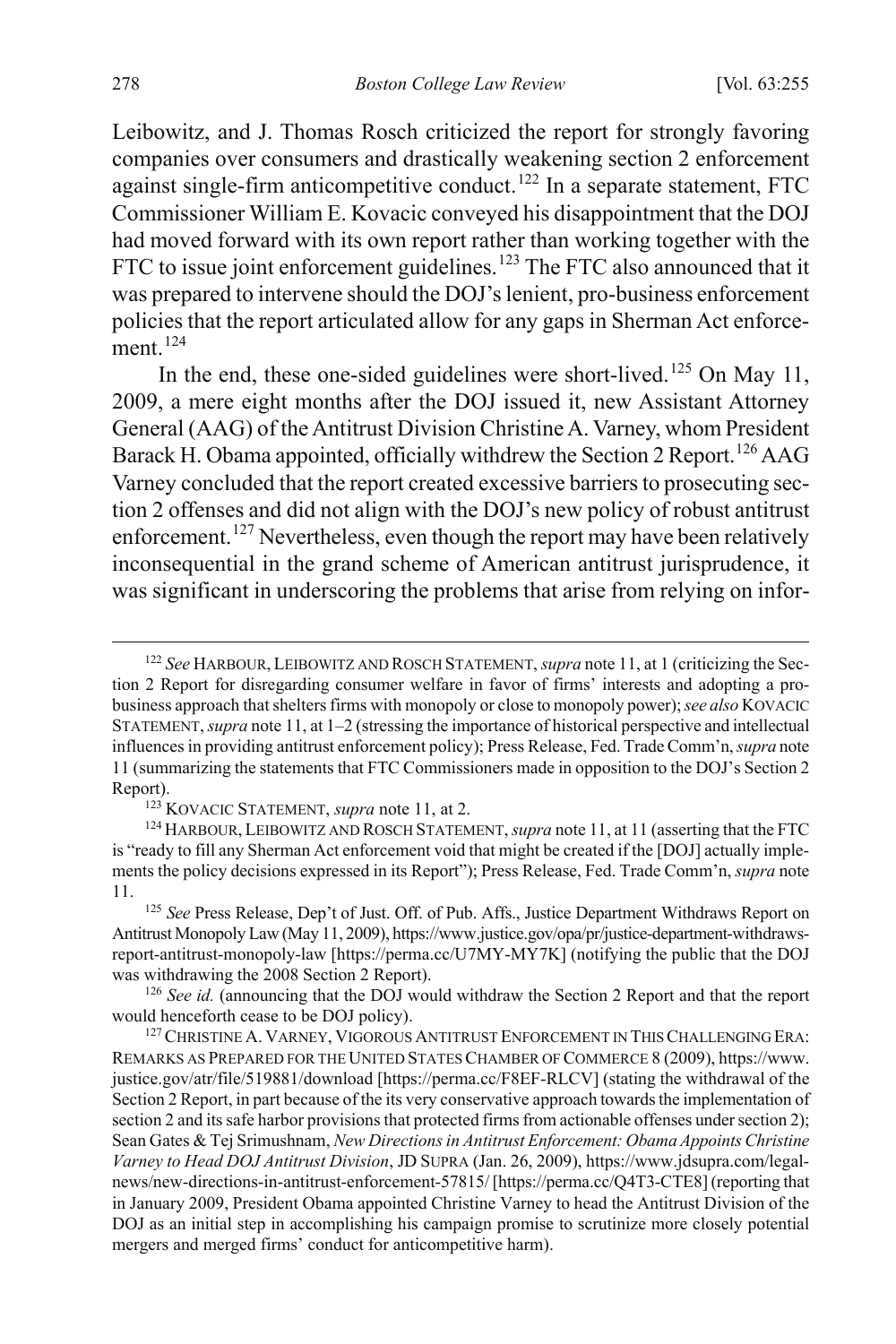mal agreements and inexact standards to address instances of inter-agency con-flict.<sup>[128](#page-25-2)</sup> Central to the viability of these agreements is the agencies' prevailing commitment to upholding inter-agency cooperation, maintaining goodwill, and avoiding needless conflict.<sup>[129](#page-25-3)</sup> Here, the agencies' informal agreements failed to stop the DOJ and FTC from breaking with that convention and presenting di-ametrically opposing legal theories to the public.<sup>[130](#page-25-4)</sup>

# <span id="page-25-9"></span><span id="page-25-1"></span><span id="page-25-0"></span>*B.* FTC v. Qualcomm *. . . and the DOJ?*

The second instance of severe discord between the DOJ and FTC occurred during the FTC's suit against Qualcomm.[131](#page-25-5) This conflict is perhaps the foremost demonstration of the divergence in approaches between the federal antitrust enforcement agencies.<sup>[132](#page-25-6)</sup> When the agencies faced irreconcilable differences in ideology on the role of antitrust law in policing violations of FRAND commitments, their ad hoc system of liaison agreements and reliance on longstanding commitments to inter-agency cooperation was simply inade-quate.<sup>[133](#page-25-7)</sup> Even though this system, coupled with a mutual assiduity to preserve goodwill, may have been sufficient to placate differences of opinion in the past, it collapsed when placed under significant pressure.<sup>[134](#page-25-8)</sup>

Subsection 1 of this Section provides background information on patent law and FRAND commitments, which are the substance of the recent fight

 <sup>128</sup> Goulet, *supra* note [9,](#page-3-0) at 274–76.

<sup>129</sup> *Id.* at 274–75.

<span id="page-25-4"></span><span id="page-25-3"></span><span id="page-25-2"></span> $130$  *Id.* Guidelines that the antitrust agencies issue are treated as controlling law, and businesses may rely on them. Hovenkamp, *supra* note [112,](#page-22-0) at 1613.

<span id="page-25-5"></span><sup>131</sup> *See* Federal Trade Commission's Complaint for Equitable Relief at 2–4, Fed. Trade Comm'n v. Qualcomm Inc., 411 F. Supp. 3d 658 (N.D. Cal. 2019) (No. 17-CV-00220) (suing Qualcomm for allegedly misusing its monopoly power and implementing exclusionary practices in violation of the FTC Act); Statement of Interest of the United States of America, *supra* not[e 12,](#page-4-3) at 2 (intervening in the FTC's case against Qualcomm for alleged antitrust violations). *See generally Qualcomm*, 411 F. Supp. 3d 658 (holding that Qualcomm's patenting licensing practices, including its refusal to license patents to rival modem chip suppliers and its refusal to sell modem chips to original equipment manufacturers until the manufacturer agreed to Qualcomm's patent license terms, were anticompetitive, and thus, granting injunctive relief), *rev'd and vacated*, 969 F.3d 974 (9th Cir. 2020).

<span id="page-25-6"></span><sup>&</sup>lt;sup>132</sup> See Luib, *supra* not[e 7](#page-2-5) (asserting that the recent clash between the DOJ and FTC in the FTC's case against Qualcomm is unprecedented); Syrett, *supra* note [8](#page-3-4) (expressing shock at the DOJ's aggressive actions in *Qualcomm*, and noting that the case demonstrates the greatest divergence between the agencies to date).

<span id="page-25-7"></span><sup>133</sup> *See* Koenig, *supra* not[e 105](#page-20-1) (noting that this was an unparalleled move by the DOJ); Luib, *supra* note [7](#page-2-5) (same); Syrett, *supra* note [8](#page-3-4) (same); *see also infra* notes [139–](#page-26-0)[157](#page-29-0) (explaining that FRAND commitments are a patent holder's agreement to license some of its patents on fair, reasonable, and non-discriminatory (FRAND) terms).

<span id="page-25-8"></span><sup>134</sup> *See* John D. McKinnon & James V. Grimaldi, *Justice Department, FTC Skirmish Over Antitrust Turf*, WALL ST.J., https://www.wsj.com/articles/justice-department-ftc-skirmish-over-antitrustturf-11564997402 [https://perma.cc/MJ7W-ABCH] (Aug. 5, 2019) (noting that although the DOJ and FTC have had small conflicts previously, recently their battles over jurisdiction have intensified).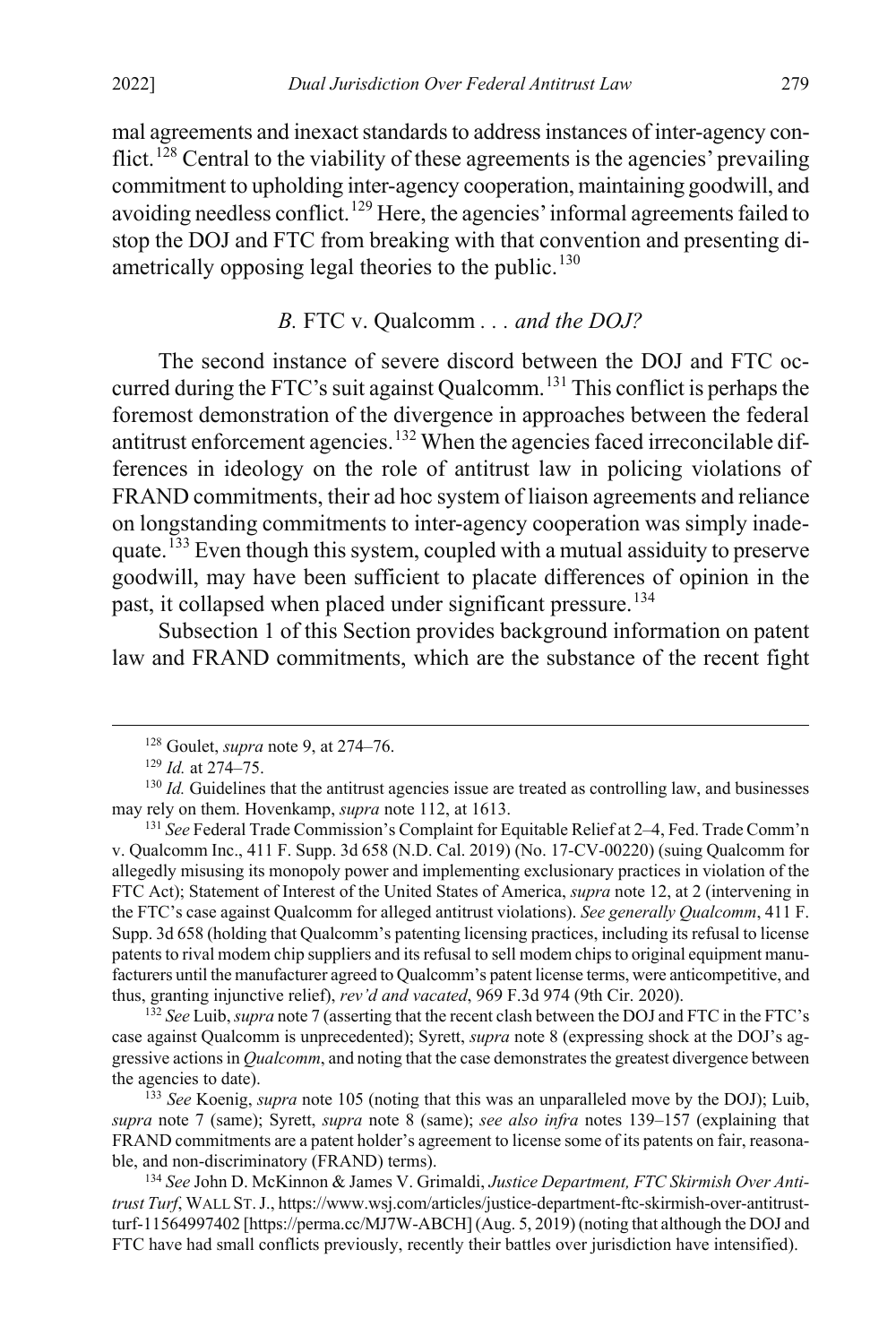between the DOJ and FTC.<sup>[135](#page-26-3)</sup> Subsection 2 explores the DOJ's and FTC's antitrust enforcement approaches to violations of FRAND commitments and the threat these violations pose to competition.<sup>[136](#page-26-4)</sup> Subsection 3 discusses the opposing positions that the DOJ and FTC took in the FTC's case against Qual-comm and the effect that this conflict had on the antitrust community.<sup>[137](#page-26-5)</sup>

# 1. Brief Overview of Intellectual Property, Patent Law, and FRAND **Commitments**

<span id="page-26-1"></span><span id="page-26-0"></span>Patent law and patent licensing practices play an essential role in the contentious fight between the DOJ and FTC.[138](#page-26-6) In the United States, patents are one of the categories of intellectual property that the government affords legal protection.<sup>[139](#page-26-7)</sup> A patent provides a product's creator with a temporarily exclusive property right to the invention; specifically, a patent's owner has a twenty-year government-issued monopoly on the invention.<sup>[140](#page-26-8)</sup> This promise of exclusive and enforceable property rights fosters innovation and encourages the distribution and commercialization of the patented property.[141](#page-26-9) The prospect of

<span id="page-26-6"></span><span id="page-26-5"></span><span id="page-26-4"></span><span id="page-26-3"></span><sup>138</sup> *See* Fed. Trade Comm'n v. Qualcomm Inc., 411 F. Supp. 3d 658, 687–807 (N.D. Cal. 2019) (discussing the FTC's allegations that Qualcomm violated antitrust law via its exclusionary patent licensing practices), *rev'd and vacated*, 969 F.3d 974 (9th Cir. 2020).

<span id="page-26-7"></span><sup>139</sup> *General Information Concerning Patents*, U.S. PAT.&TRADEMARK OFF., https://www.uspto. gov/patents/basics/general-information-patents [https://perma.cc/98S8-PC4P] (July 1, 2021). "A patent for an invention is the grant of a property right to the inventor, issued by the United States Patent and Trademark Office." *Id.* The other main categories of intellectual property are copyrights, trademarks, and trade secrets. *Id.*

<span id="page-26-8"></span><sup>140</sup> *Id.*;*see* 35 U.S.C. § 261 ("[P]atents shall have the attributes of personal property."); Nautilus, Inc. v. Biosig Instruments, Inc., 572 U.S. 898, 901–02 (2014) (noting that patents, which operate as limited monopolies, grant the inventor with property rights to the invention, and as such, those seeking a patent must define its scope); United States v. Dubilier Condenser Corp., 289 U.S. 178, 187 (1933) (holding that "[a] patent is property"), *amended by* 289 U.S. 706 (1933); Adam Mossoff, *Patents as Constitutional Private Property: The Historical Protection of Patents Under the Taking Clause*, 87 B.U. L. REV. 689, 693 (2007) (stating that patents constitute property). Specifically, the right the patent grants to the inventor is "the right to exclude others from making, using, offering for sale, or selling' the invention throughout the United States or importing the invention into the United States." 35 U.S.C. § 154. Because the government will not patent all products, patent law has designated specific criteria for the types of products that people can patent and the conditions that the government requires to grant a patent. *See General Information Concerning Patents*, *supra* note [139](#page-26-0) (specifying that a "process, machine, manufacture, or composition of matter" must be novel, nonobvious, and useful to be eligible for patent protection (quoting 35 U.S.C. § 101)). A patent holder typically holds this exclusive right for around twenty years from the patent's application date. *Id.*; U.S. DEP'T OF JUST. & FED. TRADE COMM'N, ANTITRUST GUIDELINES FOR THE LICENSING OF INTELLEC-TUAL PROPERTY 1 (2017), https://www.justice.gov/atr/IPguidelines/download [https://perma.cc/Q7VL-QJZC].

<span id="page-26-9"></span><sup>141</sup> U.S. DEP'T OF JUST. & FED. TRADE COMM'N, *supra* note [140,](#page-26-2) at 2.

<span id="page-26-2"></span> <sup>135</sup> *See infra* notes [138–](#page-26-1)[157](#page-29-0) and accompanying text.

<sup>136</sup> *See infra* notes [158–](#page-29-1)[169](#page-31-0) and accompanying text.

<sup>137</sup> *See infra* notes [170–](#page-31-1)[190](#page-35-0) and accompanying text.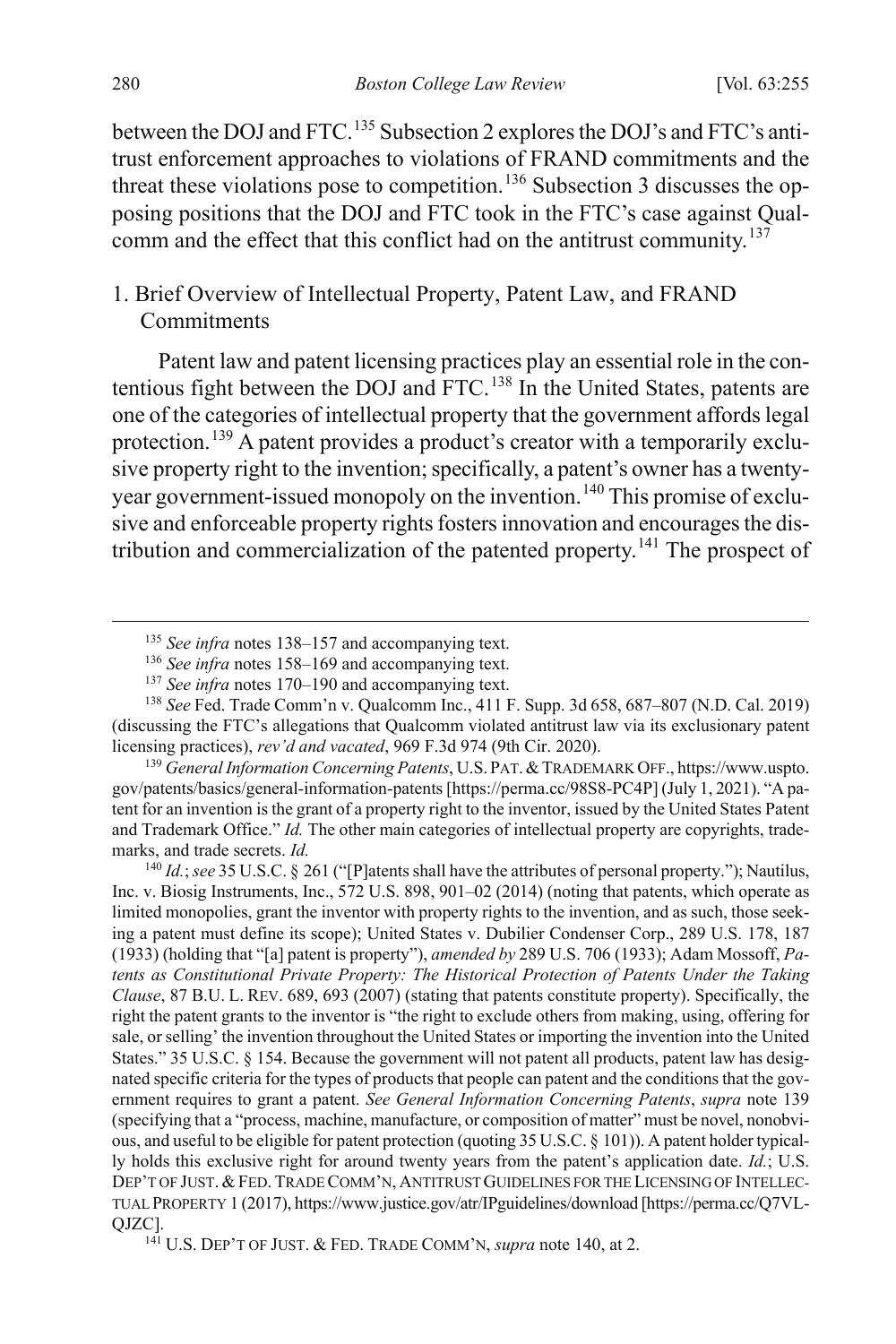protected financial gain helps mitigate the potentially high costs of researching and developing, or creating, a new product or process.<sup>[142](#page-27-1)</sup>

<span id="page-27-0"></span>Like most other property rights, a patent holder may license the patent, and therefore, patent licensing plays a central role in promoting the commer-cialization of innovation.<sup>[143](#page-27-2)</sup> A patent license is a contract between the patent owner and a third party in which the owner assigns rights in the patent to that party.<sup>[144](#page-27-3)</sup> As a result, the licensee may use the patented product, system, or device.[145](#page-27-4) These contracts may contain royalty requirements as well as various restrictions regarding use.<sup>[146](#page-27-5)</sup>

<span id="page-27-10"></span>Patent licensing is particularly critical in the technology sector.<sup>[147](#page-27-6)</sup> Technology companies rely on the compatibility of their product with other companies' products to be successful in the market.[148](#page-27-7) For example, a company that creates cell phones must use certain phone chips to connect to Wi-Fi, 4G, or even to phones that other companies make.<sup>[149](#page-27-8)</sup>

<span id="page-27-9"></span>Given the need for different companies' technological products or processes to work together, a system of collaboration among competitors that re-

<span id="page-27-3"></span><sup>144</sup> *See Patent Licensing: A Closer Look*, INQUARTIK (Jan. 21, 2021), https://www.inquartik. com/blog/basic-what-is-patent-licensing/ [https://perma.cc/4P2P-E356] (discussing: (1) the basics of a patent and patent license; (2) the different approaches to patent licensing, such as the carrot approach and the stick approach; (3) the various types of patent licenses and their advantages and disadvantages; and (4) methods on how to profit off a patent).

<sup>145</sup> *Id.*

<span id="page-27-5"></span><span id="page-27-4"></span><sup>146</sup> Rupert, *supra* not[e 143,](#page-27-0) at 761. These restrictions can include geographical limitations on where the licensee can use the patent, how much the licensee can sell the product that they are using the patent for, as well as various other use-type restrictions. *Id.*

<span id="page-27-6"></span><sup>147</sup> A. Douglas Melamed & Carl Shapiro, *How Antitrust Law Can Make FRAND Commitments More Effective*, 127 YALE L.J. 2110, 2112 (2018) (noting how patents are essential for creating standards and thus are necessary tools for the technology sector).

<span id="page-27-7"></span><sup>148</sup> *See id.* (emphasizing that there is great value in establishing compatibility standards in the communications technology sector).

<span id="page-27-8"></span><sup>149</sup> Mark A. Lemley & Timothy Simcoe, *How Essential Are Standard-Essential Patents?*, 104 CORNELL L.REV. 607, 609 (2019) (explaining that for a technological communication device to connect to Wi-Fi or the internet, it must use specific standards that many other companies also use to ensure that products that different firms make will work together).

<span id="page-27-1"></span> <sup>142</sup> *See* Andrew Beckerman-Rodau, *Patents Are Property: A Fundamental but Important Concept*, 4 J. BUS. & TECH. L. 87, 91–92 (2009) (discussing the high cost of research and development for innovation and how patents can help offset those costs).

<span id="page-27-2"></span><sup>143</sup> *See* Jonathan M. Barnett, *Why Is Everyone Afraid of IP Licensing?*, 30 HARV. J.L. & TECH. (SPECIAL SYMP.) 123, 124 (2017) (describing the importance of intellectual property licensing in facilitating the commercialization process that provides markets with new inventions and products); Donald W. Rupert, *The Relationship of Patent Law to Antitrust Law*, 49 ANTITRUST L.J. 755, 758 (1980) (describing patent rights as sharing similar attributes of transferability to tangible property, for example, "purchase, gift, exclusive or non-exclusive license, [and] assignment"); SUE A.PURVIS, THE FUNDAMENTALS OF INTELLECTUAL PROPERTY FOR THE ENTREPRENEUR 13, https://www.uspto.gov/ sites/default/files/about/offices/ous/121115.pdf [https://perma.cc/R2WD-GC6B] (noting that patents, as a form of private property, may also be "[s]old to others; [m]ortgaged; [a]ssigned; [g]iven away; [b]equeathed in a will and inherited; or [l]icensed and taxed").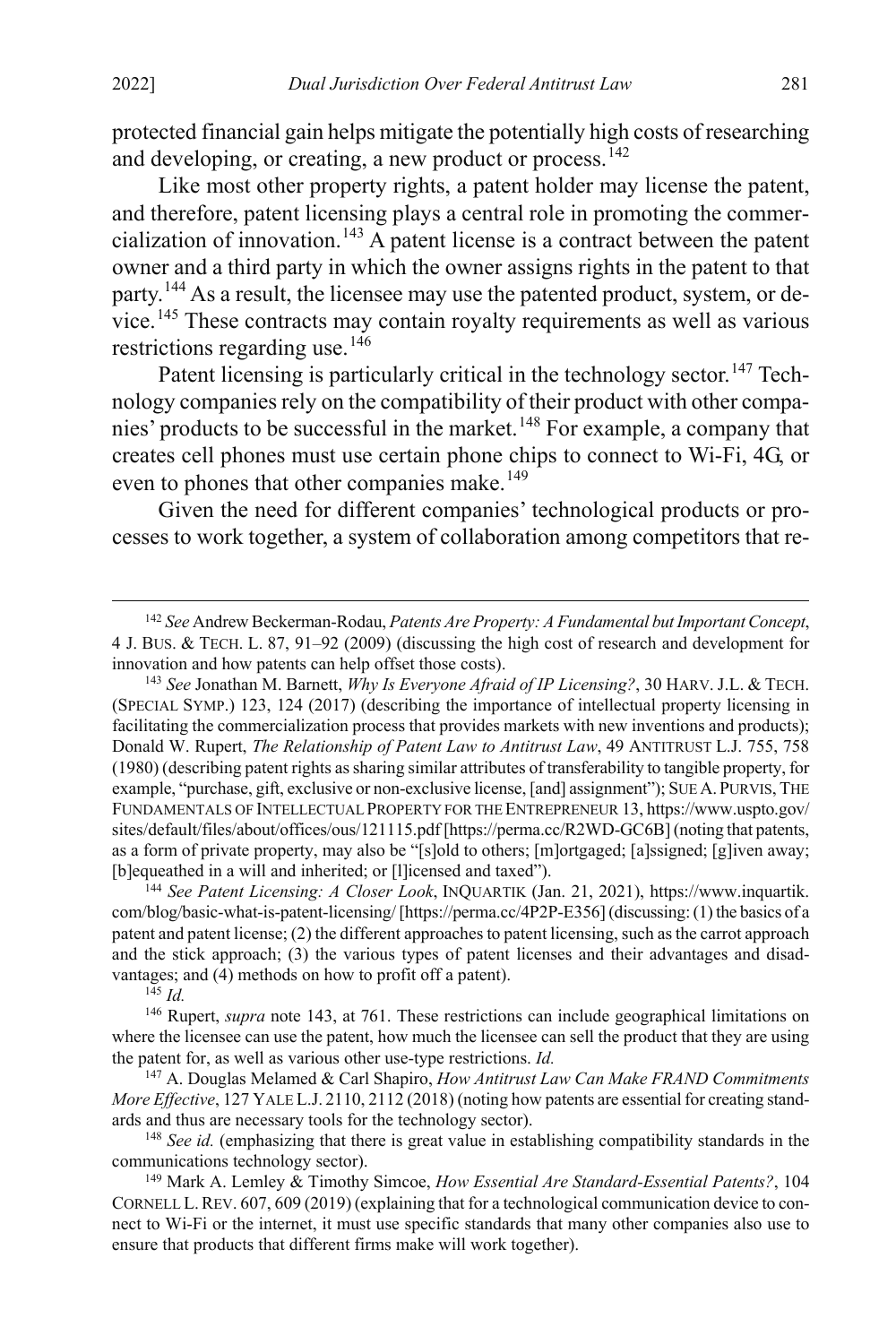<span id="page-28-1"></span><span id="page-28-0"></span>lies on interoperability standards has arisen.<sup>[150](#page-28-2)</sup> Within this system, standard setting organizations (SSOs) establish industry standards through a process in which industry participants vote to accept the features and attributes that a product will require in order to satisfy the standard.<sup>[151](#page-28-3)</sup> These standards are comprised of hundreds, sometimes thousands, of patents referred to as standard-essential patents (SEPs).[152](#page-28-4) Once SSOs set an industry standard, SEP own-ers can hold considerable power.<sup>[153](#page-28-5)</sup> It can be rather expensive for an industry participant who has adopted the standard to circumvent utilizing the patented technology.[154](#page-28-6) Thus, there is always the risk that a SEP holder will abuse its superior bargaining position and either refuse to license its SEPs, license them on very unfavorable terms, or engage in other exploitative conduct.[155](#page-28-7) To reduce this risk, SSOs customarily require SEP holders to make a contractual commitment to license their SEPs on FRAND terms before including that patent in the standard.[156](#page-28-8) By virtue of a FRAND commitment, SEP holders must provide a

<span id="page-28-4"></span><sup>152</sup> Melamed & Shapiro, *supra* not[e 147,](#page-27-10) at 2113. These standard-essential patents (SEPs) cover fundamental aspects of the standard. Hovenkamp, *supra* not[e 150,](#page-28-0) at 79. Standards consisting of numerous SEPs are particularly common in the technology, information, and communications industries. Melamed & Shapiro, *supra* not[e 147,](#page-27-10) at 2112–13*.* After the SSOs set a standard, implementers of that standard must obtain patent licenses for all the included SEPs. Hovenkamp, *supra* not[e 150,](#page-28-0) at 79.

<span id="page-28-5"></span><sup>153</sup> *See* Herbert Hovenkamp, *FRAND and Antitrust*, 105 CORNELL L. REV. 1683, 1690 (2020) (observing that after the SSOs establish a standard and participants in the standard have begun using the essential patented technology, the holder of an SEP is in a powerful position); Melamed  $\&$ Shapiro, *supra* not[e 147,](#page-27-10) at 2111 (same). Antitrust scholars consider a SEP holder to have monopoly power. Melamed & Shapiro, *supra* not[e 147,](#page-27-10) at 2115. Traditionally, an implementer of a standard has already started using the patented technology before it has officially obtained a license by the SEP holder to do so. *Id.* at 2113. Thus, when patent negotiations finally take place between the implementer and SEP holder, the implementer has already committed to using the patented technology and is "locked into the standard." *Id.* Once a patent holder is included in a standard, it no longer has to compete to have standard implementers choose its patented technology. *Id.* Thus, an SEP holder's technology becomes essential—implementers have no feasible substitute. *Id.*

<sup>154</sup> Melamed & Shapiro, *supra* not[e 147,](#page-27-10) at 2113.

<span id="page-28-7"></span><span id="page-28-6"></span><sup>155</sup> *Id.* at 2111. For a detailed discussion on how implementers of a standard are coerced into paying higher royalties to SEP holders, see generally *id.* at 2114–15.

<span id="page-28-8"></span>156 Hovenkamp, *supra* note [153,](#page-28-1) at 1688; Hovenkamp, *supra* not[e 150,](#page-28-0) at 80–81; Melamed & Shapiro, *supra* note [147,](#page-27-10) at 2113.

<span id="page-28-2"></span> <sup>150</sup> *See* Claire Guo, *Intersection of Antitrust Laws with Evolving FRAND Terms in Standard Essential Patent Disputes*, 18 J. MARSHALL REV. INTELL. PROP. L. 259, 261 (2019) (noting the importance of interoperability of products globally); Erik Hovenkamp, *Tying, Exclusivity, and Standard-Essential Patents*, 19 COLUM. SCI. & TECH. L. REV. 79, 80–81 (2017) (noting that in circumstances where a particular technology relies on the interoperability of its many parts, the various companies will operate using a standard setting organization (SSO)); Lemley & Simcoe, *supra* not[e 149,](#page-27-9) at 609– 10 (describing the importance of standards to the interoperability of technology); Melamed & Shapiro, *supra* not[e 147,](#page-27-10) at 2112 (stressing the importance of interoperability).

<span id="page-28-3"></span><sup>151</sup> Hovenkamp, *supra* not[e 150,](#page-28-0) at 81; Melamed & Shapiro, *supra* note [147,](#page-27-10) at 2112. A vote to enact a new industry standard is usually open to all industry participants. Melamed & Shapiro, *supra*  note [147,](#page-27-10) at 2112.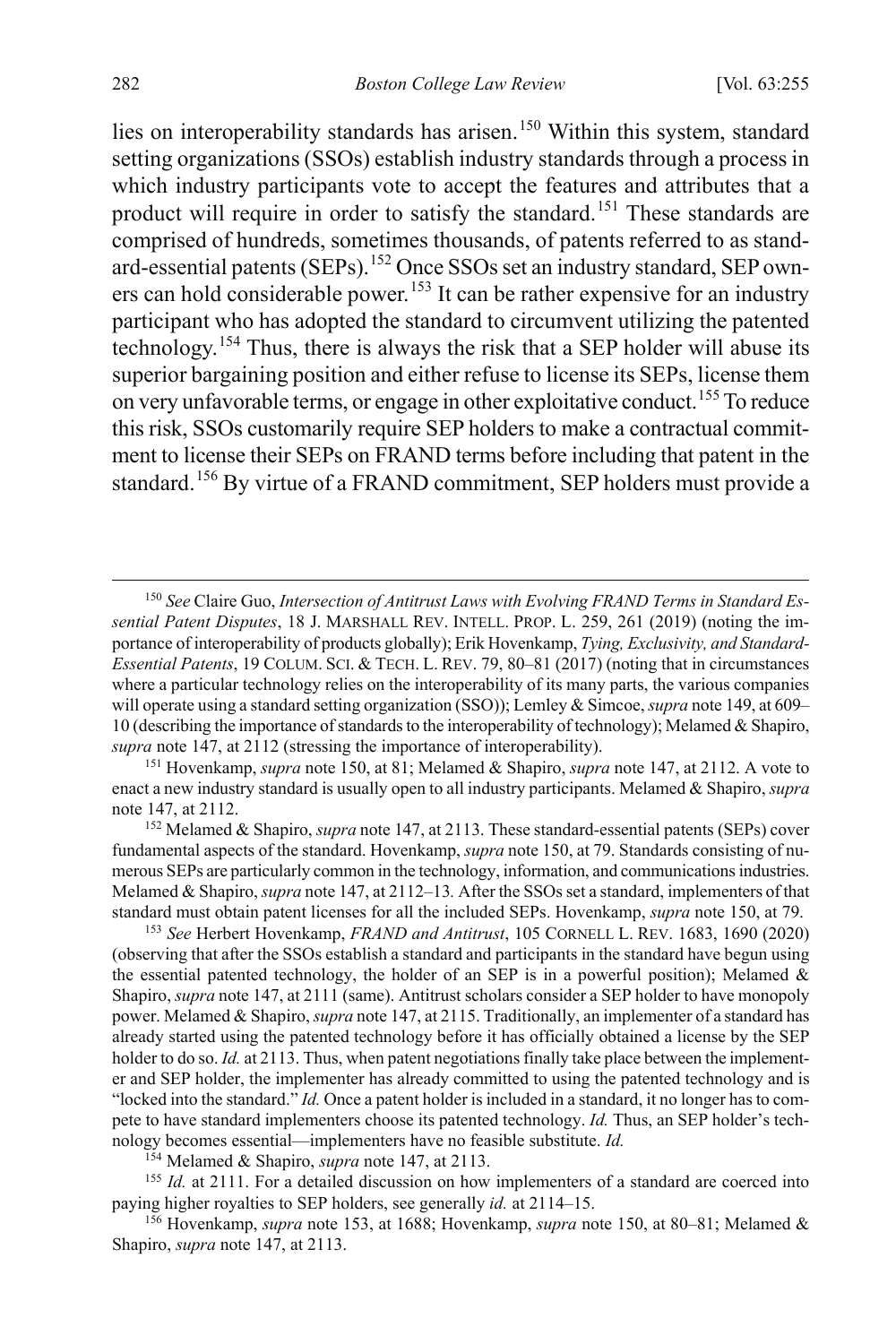<span id="page-29-0"></span>license for any and all relevant industry participants, and any royalty rate that the SEP holder imposes must be reasonable.<sup>[157](#page-29-2)</sup>

### 2. Historical Approach to Patent Hold-Ups

<span id="page-29-1"></span>Prior to *Qualcomm*, the DOJ and FTC adopted similar positions acknowledging the dangers of a patent "hold-up," which occurs when an SEP holder violates its commitment to license its SEPs on FRAND terms.[158](#page-29-3) In 2006, the DOJ discussed the potential harm in patent hold-ups, considering that a stand-ard that an SSO sets can be difficult and expensive to change.<sup>[159](#page-29-4)</sup> Thus, rather than encouraging competition and innovation of technologies, the standard may result in acquiescence to more unfavorable licensing terms.<sup>[160](#page-29-5)</sup>

A year later, in 2007, the DOJ and FTC collaboratively published a report in which they again cautioned that SEP owners hold great bargaining power to extort higher royalty fees after an industry establishes a standard and that the SEP owners could harm consumers if they misuse it.<sup>[161](#page-29-6)</sup> In 2013, the DOJ and U.S. Patent & Trademark Office (USPTO) issued a policy statement, again warning of the dangers of patent hold-ups given the tremendous power an SEP holder has over licensees.<sup>[162](#page-29-7)</sup> In addition to making public statements forewarn-

<span id="page-29-4"></span><sup>159</sup> *See* Letter from Thomas O. Barnett, Assistant Att'y Gen., Antitrust Div. of the Dep't of Just., to Robert A. Skitol, Att'y, Drinker, Biddle & Reath, LLP (Oct. 30, 2006), https://www.justice.gov/ sites/default/files/atr/legacy/2006/10/31/219380.pdf [https://perma.cc/6YNA-UKF6] (warning of the dangers of patent hold-ups in a business review letter to counsel for VMEbus International Trade Association, an SSO).

<sup>160</sup> *Id.*

<span id="page-29-7"></span><sup>162</sup> *See* DEP'T OF JUST.&U.S.PAT.&TRADEMARK OFF.,POLICY STATEMENT ON REMEDIES FOR STANDARDS-ESSENTIAL PATENTS SUBJECT TO VOLUNTARY F/RAND COMMITMENTS 4 (2013),

<span id="page-29-8"></span><span id="page-29-2"></span> <sup>157</sup> Hovenkamp, *supra* note [153,](#page-28-1) at 1689; *see* Hovenkamp, *supra* note [150,](#page-28-0) at 81 (noting that FRAND obligations limit the rate that SEP holders can charge standard implementers for royalties). In the event of a dispute over the royalty rate, a third party may step in to aid the negotiations. Hovenkamp, *supra* note [153](#page-28-1) at 1689.

<span id="page-29-3"></span><sup>158</sup> *See* Erik Hovenkamp & Timothy Simcoe, *Tying and Exclusion in FRAND Licensing: Evaluating* Qualcomm, 19 ANTITRUST SOURCE, Feb. 2020, at 1, 4 ("FRAND commitments are a promise to license patents incorporated into industry standards broadly and at reasonable rates."); Lemley & Simcoe, *supra* not[e 149,](#page-27-9) at 609–10 (describing the terms of a FRAND commitment and what it means to violate one); Syrett, *supra* not[e 8](#page-3-4) (noting that prior to Assistant Attorney General (AAG) Makan Delrahim's confirmation in September of 2017, the DOJ and FTC both acknowledged that patent hold-ups may pose a danger to consumers and should be subject to antitrust scrutiny); *see also* Fed. Trade Comm'n v. Qualcomm Inc., 411 F. Supp. 3d 658, 683 (N.D. Cal. 2019) (deciding the case that the FTC brought against Qualcomm, during which the DOJ intervened on behalf of Qualcomm and against the FTC), *rev'd and vacated*, 969 F.3d 974 (9th Cir. 2020).

<span id="page-29-6"></span><span id="page-29-5"></span><sup>161</sup> *See* U.S. DEP'T OF JUST. &FED.TRADE COMM'N, ANTITRUST ENFORCEMENT AND INTELLEC-TUAL PROPERTY RIGHTS: PROMOTING INNOVATION AND COMPETITION 37–40 (2007), https://www. ftc.gov/sites/default/files/documents/reports/antitrust-enforcement-and-intellectual-property-rightspromoting-innovation-and-competition-report.s.department-justice-and-federal-trade-commission/ p040101promotinginnovationandcompetitionrpt0704.pdf [https://perma.cc/6J8Z-HSLN] (describing the opportunity for a patent hold-up after a standard uses a patent: once a the industry sets a standard, the SEP has great power and could misuse that power to gain higher royalties).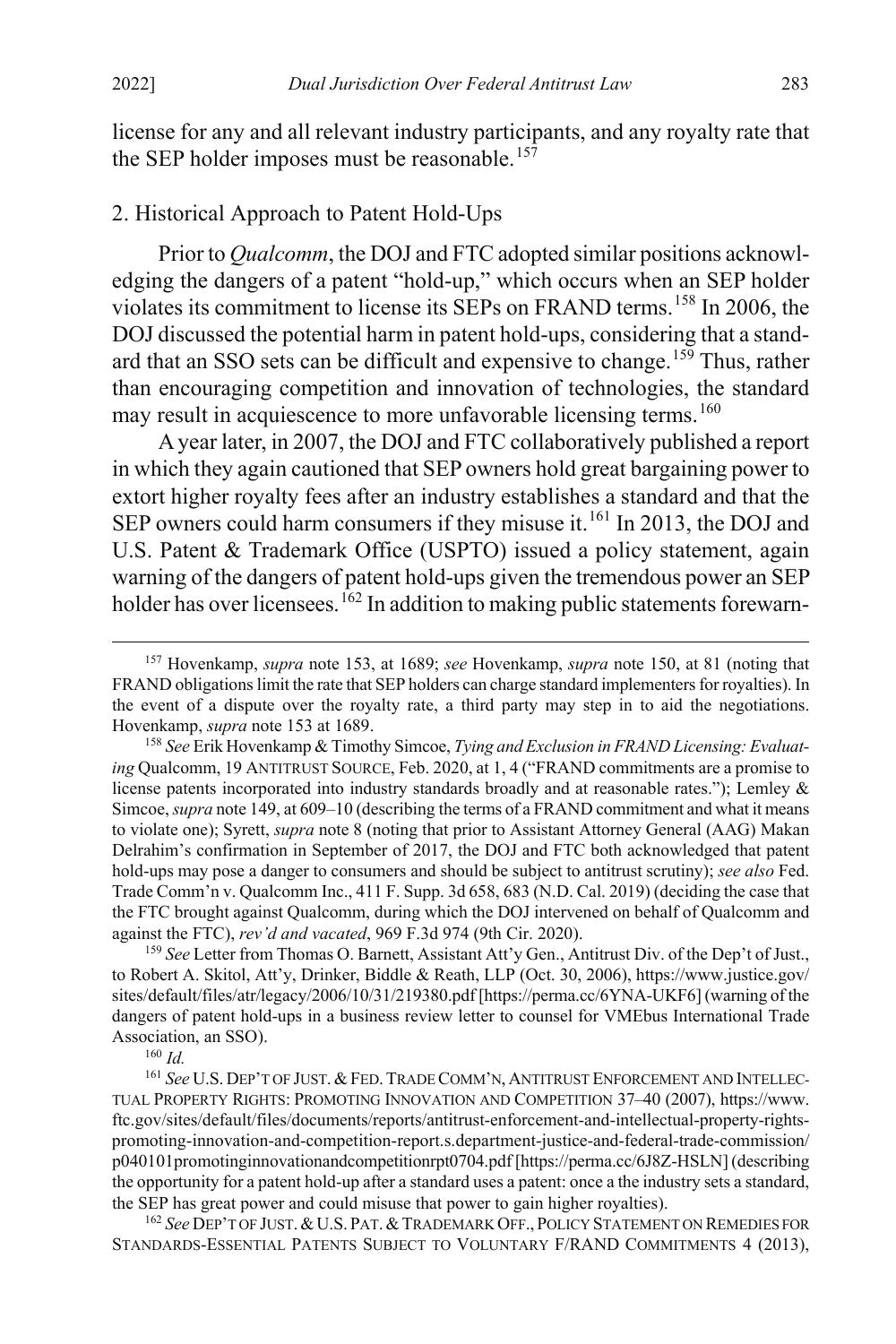ing about the harms of patent hold-ups, the DOJ also brought related enforce-ment actions for antitrust violations involving patent hold-ups.<sup>[163](#page-30-1)</sup>

<span id="page-30-0"></span>Then, in 2017, the DOJ's and FTC's well-established parallel policies on patent hold-ups changed drastically after President Donald J. Trump took office.[164](#page-30-2) After President Trump appointed and the Senate confirmed Makan Delrahim as the AAG of the Antitrust Division, the DOJ moved away from its established view that patent hold-ups pose a danger to competition and con-sumer welfare.<sup>[165](#page-30-3)</sup> Beginning in late 2017, AAG Delrahim made several speeches articulating the DOJ's new position that the antitrust laws do not apply to violations of FRAND obligations and that the remedy for such issues is more appropriately found in contract law.<sup>[166](#page-30-4)</sup> He further stated that he did not believe that patent hold-ups and FRAND commitment disputes warranted antitrust scrutiny.[167](#page-30-5) AAG Delrahim also proclaimed that the DOJ was withdraw-

<span id="page-30-1"></span><sup>163</sup> *See, e.g.* Press Release, U.S. Dep't of Just. Off. of Pub. Affs., Statement of the Department of Justice's Antitrust Division on Its Decision to Close Its Investigations of Google Inc.'s Acquisition of Motorola Mobility Holdings Inc. and the Acquisitions of Certain Patents by Apple Inc., Microsoft Corp. a . . . (Feb. 13, 2012), https://www.justice.gov/opa/pr/statement-department-justice-s-antitrustdivision-its-decision-close-its-investigations [https://perma.cc/SNC4-7GZA] (detailing the DOJ's 2011 antitrust investigations into Google's acquisition of Motorola Holdings Inc. and a consortium's acquisition of Nortel Network Corp.'s SEPs for potential violations of FRAND agreements). For additional information on these two investigations, see generally *id.*

<span id="page-30-2"></span><sup>164</sup> Sonia Kuester Pfaffenroth, Peter J. Levitas & Dylan S. Young, *DOJ Changing Its Antitrust Approach to FRAND and SEPs*, 31 INTELL. PROP. & TECH. L.J., Apr. 2019, at 1, 1 (explaining that under the Trump Administration, the DOJ moved away from the position it previously shared with the FTC on the role of antitrust in patent licensing and FRAND commitments). Before Trump took office and appointed AAG Makan Delrahim to head the Antitrust Division, the DOJ and FTC had both acknowledged that certain patent practices, such as the use of injunctions by SEP holders that had agreed to license their patents under FRAND terms, could harm competition *Id.*

<span id="page-30-3"></span><sup>165</sup> Brian Fung, *The Senate Has Confirmed Trump's Antitrust Chief*, WASH. POST (Sept. 27, 2017), https://www.washingtonpost.com/news/the-switch/wp/2017/09/27/the-senate-has-confirmedtrumps-antitrust-chief/ [https://perma.cc/5PDH-VGWP] (reporting that in September 2017, the Senate confirmed Makan Delrahim, President Donald Trump's appointee, to head the Antitrust Division of the DOJ); MAKAN DELRAHIM,THE "NEW MADISON"APPROACH TO ANTITRUST AND INTELLECTUAL PROPERTY LAW: REMARKS AS PREPARED FOR DELIVERY AT UNIVERSITY OF PENNSYLVANIA LAW SCHOOL 9–10 (2018), https://www.justice.gov/opa/speech/file/1044316/download [https://perma.cc/ D2U7-QBHC] (discussing his belief that a patent hold-up does not pose any concerns to antitrust policy, and therefore, antitrust law has no place in disputes regarding breaches of FRAND commitments).

<span id="page-30-4"></span><sup>166</sup> DELRAHIM, *supra* note [165,](#page-30-0) at 9–10; Makan Delrahim, Assistant Att'y Gen., U.S. Dep't of Just. Antitrust Div., Remarks at the 19th Annual Berkeley-Stanford Advanced Patent Law Institute: "Telegraph Road": Incentivizing Innovation at the Intersection of Patent and Antitrust Law (Dec. 7, 2018), https://www.justice.gov/opa/speech/assistant-attorney-general-makan-delrahim-delivers-remarks-19th-annual-berkeley-stanford [https://perma.cc/XWF2-BWBX].

<span id="page-30-5"></span><sup>167</sup> DELRAHIM, *supra* note [165,](#page-30-0) at 5 (asserting that "hold-up is fundamentally not an *antitrust* problem").

<span id="page-30-6"></span>https://www.justice.gov/atr/page/file/1118381/download [https://perma.cc/JC2M-5YVC] (warning of the threat an SEP hold-up poses to consumer welfare and that, given the essential nature of an SEP, an implementer of a standard has no choice but to agree to an SEP owner's licensing terms that are in breach of its FRAND commitment).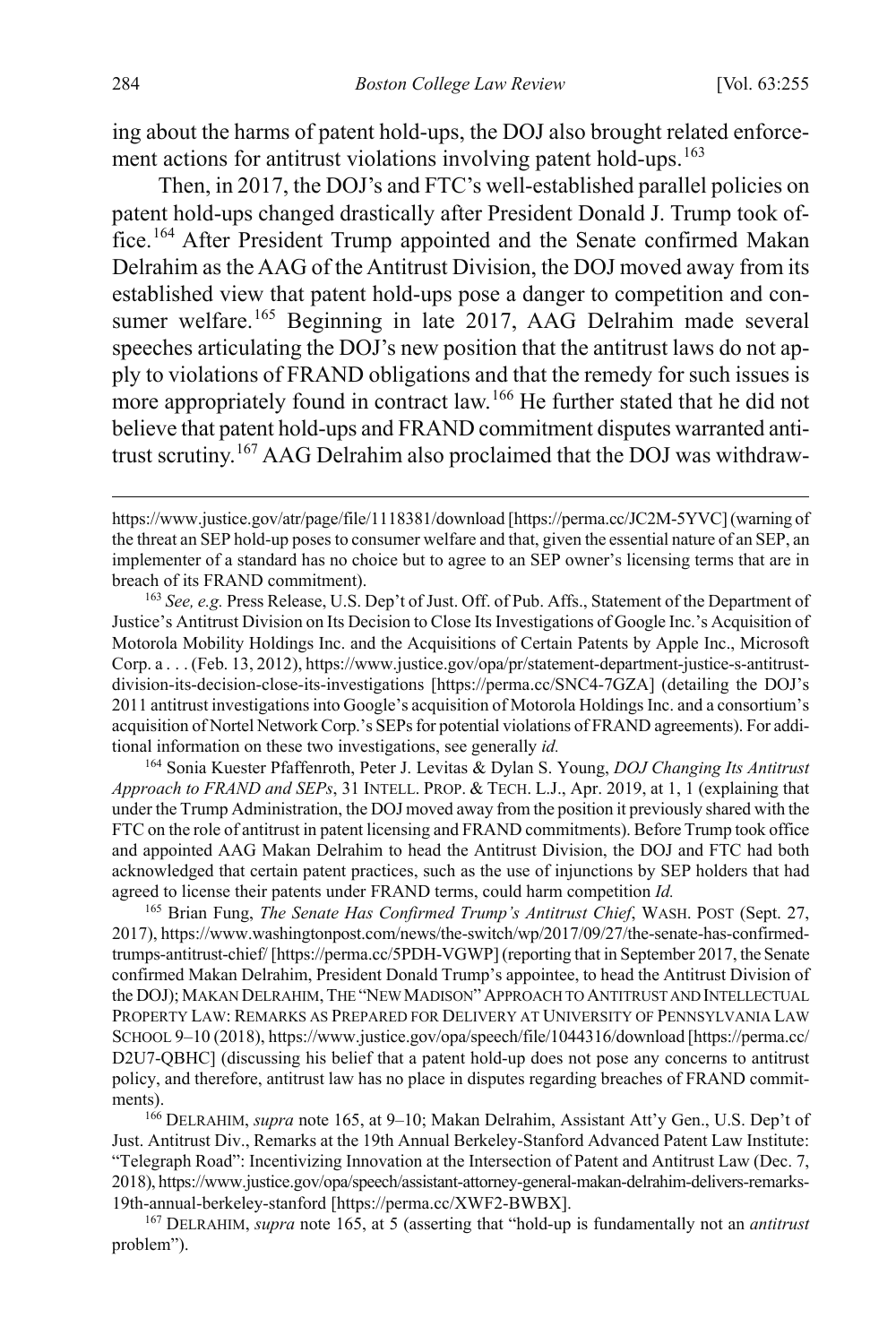ing its endorsement of the 2013 joint policy statement made with the USPTO discussing how patent hold-ups may endanger competition.<sup>[168](#page-31-2)</sup> Given the DOJ's and FTC's well-documented, mutual acknowledgement of the potential dangers of patent hold-ups, the DOJ's strong repudiation of this position shocked the public and antitrust community.<sup>[169](#page-31-3)</sup>

## <span id="page-31-0"></span>3. The Battle Over *Qualcomm* and FRAND Commitments

<span id="page-31-1"></span>Perhaps one of the most public examples of the DOJ's divergence from its prior policy regarding patent hold-ups came when the DOJ intervened in the FTC's case against Qualcomm.<sup>[170](#page-31-4)</sup> In January of 2017, the FTC brought a civil action against Qualcomm for violating federal antitrust law. [171](#page-31-5) Qualcomm is the owner of several SEPs for innovations used in modern cellular technologies, and it also manufactures and sells cellular modem chips.[172](#page-31-6) The FTC al-

<span id="page-31-3"></span>in opposition to the FTC's position in its action against Qualcomm "was a remarkable spectacle" and represented a change in the DOJ's prior emphasis on the harm of patent hold-ups).

<span id="page-31-4"></span>170 *See* Fed. Trade Comm'n v. Qualcomm Inc., 411 F. Supp. 3d 658, 683 (N.D. Cal. 2019) (finding for the FTC and holding that Qualcomm's patent licensing practices resulted in anticompetitive harm), *rev'd and vacated*, 969 F.3d 974 (9th Cir. 2020); Statement of Interest of the United States of America, *supra* note [12,](#page-4-3) at 2 (supporting Qualcomm in the FTC's lawsuit against the corporation).

<span id="page-31-5"></span><sup>171</sup> Federal Trade Commission's Complaint for Equitable Relief, *supra* not[e 131,](#page-25-1) at 2–3. Qualcomm is a multinational telecommunications and technology company. Thomas Alsop, *Semiconductor Revenue Market Share of Qualcomm Worldwide 2008-2020*, STATISTA (Apr. 12, 2021), https:// www.statista.com/statistics/295482/semiconductor-revenue-of-qualcomm-worldwide-market-share/ #:~:text=In%202020%2C%20Qualcomm's%20market%20share,to%20449.84%20billion%20U.S. %20dollars [https://perma.cc/FFB2-59XQ]. One of the products that Qualcomm manufacturers is semiconductors. *Id.* Qualcomm attained a nearly 4% share of the global semiconductor market's over \$466 billion revenues in 2020. *Id.*

<span id="page-31-6"></span><sup>172</sup> Fed. Trade Comm'n v. Qualcomm Inc., 411 F. Supp. 3d 658, 672, 674 (N.D. Cal. 2019), *rev'd and vacated*, 969 F.3d 974 (9th Cir. 2020). These cellular technologies include third-generation (3G) CDMA and fourth-generation (4G) LTE cellular standards that most of today's smartphones utilize. *The World-changing Technology That Almost Wasn't*, QUALCOMM, https://www.qualcomm.com/ research/stories/world-changing-technology [https://perma.cc/XKM6-EN2Q]. Qualcomm dominates the realm of fifth-generation (5G) technology with around 140,000 patents and patent applications for

<span id="page-31-2"></span> <sup>168</sup> *See* Delrahim, *supra* note [166](#page-30-6) (declaring the DOJ's official withdrawal of support from the 2013 "Policy Statement on Remedies for Standards-Essential Patents Subject to Voluntary F/RAND Commitments" that the DOJ and U.S. Patent and Trademark Office (USPTO) issued jointly). The jointly issued policy statement had warned of the risks associated with patent hold-ups. U.S.DEP'T OF JUST. & U.S. PAT. & TRADEMARK OFF., *supra* note [162,](#page-29-8) at 4. Once an industry has established a standard and incorporated certain patented technology into that industry standard, implementers of the standard may find it nearly impossible to transition from the SEP to either an alternative technology or completely different standard altogether without extreme difficulty and high costs. *Id.* Thus, an SEP holder may acquire market power, which the SEP holder could abuse by engaging in patent hold-ups. *Id.* According to the DOJ and USPTO in the joint policy statement, patent hold-ups ensue when an SEP holder (1) requests an overpriced royalty that would not have been viable in a competitive market (where suitable alternative technology exists); or (2) refuses to license its SEPs to a market rival. *Id.* For an analysis of how patent hold-ups harm implementers of a standard, consumers, and overall competition, see generally *id.* at 4–6.<br><sup>169</sup> See Syrett, *supra* not[e 8](#page-3-4) (discussing how the unprecedented steps the DOJ took in filing briefs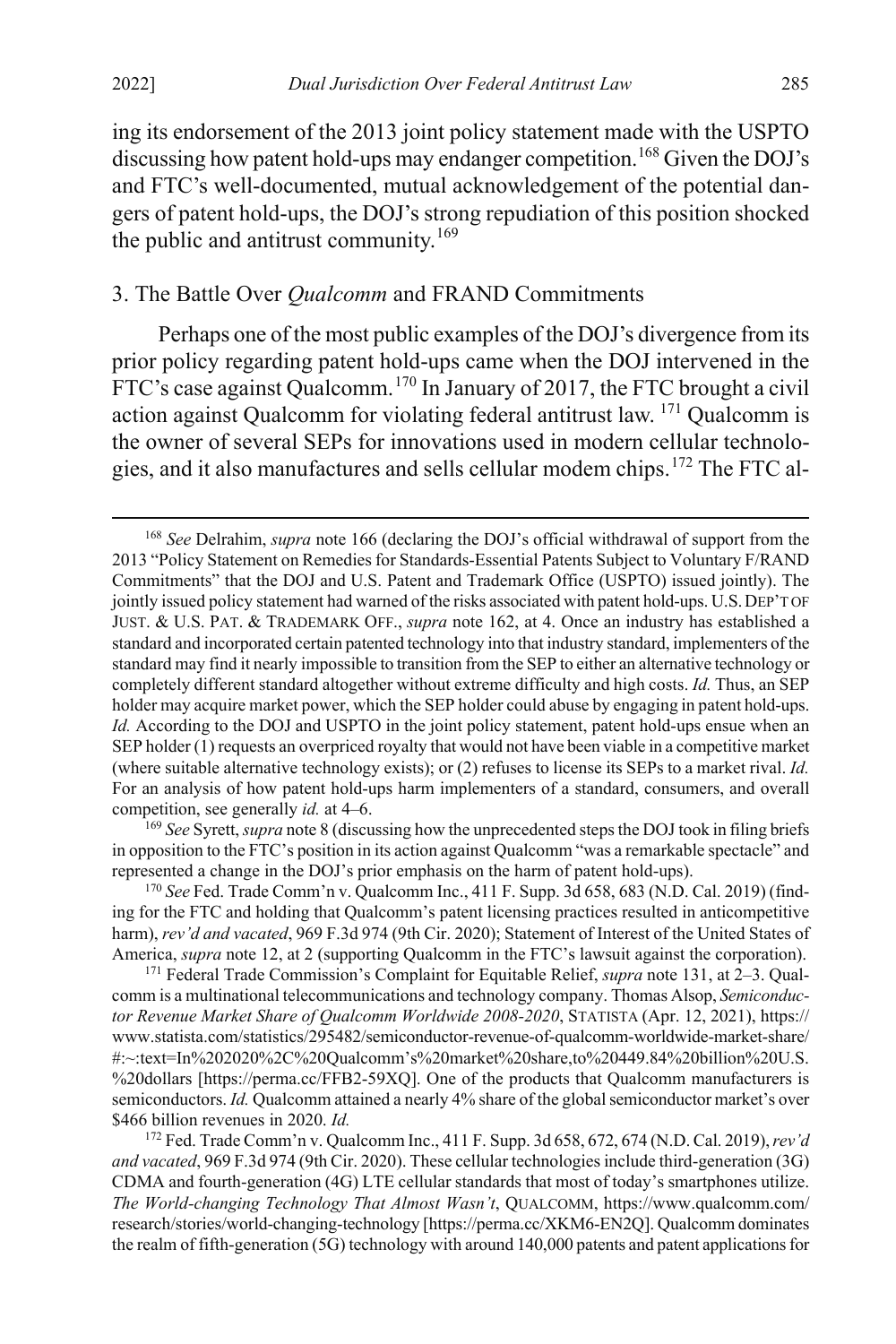leged that Qualcomm was employing anticompetitive patent licensing agree-ments to maintain its monopoly over cellular modem chips.<sup>[173](#page-32-0)</sup> The FTC contended that Qualcomm's patent licensing practices not only violated the terms of its FRAND commitment but also violated the FTC Act.<sup>[174](#page-32-1)</sup>

In May of 2019, the DOJ filed its controversial Statement of Interest in the FTC's case against Qualcomm, opposing the FTC's position and supporting Qualcomm's.[175](#page-32-2) In its statement, the DOJ said that, at that stage, it had no opinion on the substance of the FTC's assertions regarding Qualcomm's liability.[176](#page-32-3) Nevertheless, it did ask the court, if it held Qualcomm liable, to consider the harmful consequences of an unduly harsh remedy on competition and innovation in telecommunications and  $5G<sup>177</sup>$  $5G<sup>177</sup>$  $5G<sup>177</sup>$ 

The FTC was not pleased, and in response to what it termed the DOJ's "untimely" statement, the FTC asserted that that the court had already addressed the remedy issue and that the DOJ had misunderstood the law and facts.<sup>[178](#page-32-5)</sup> The FTC

<sup>173</sup> Federal Trade Commission's Complaint for Equitable Relief, *supra* not[e 131,](#page-25-1) at 2–3.<br><sup>174</sup> *Id.* at 1–2; *see* Federal Trade Commission (FTC) Act of 1914, 15 U.S.C. § 45(a) (outlawing,

<span id="page-32-1"></span><span id="page-32-0"></span>among other things, "unfair methods of competition"). Here, Qualcomm refused to license its SEPs to any rival companies, except for original equipment manufacturers (OEMs) (companies that manufacture and sell equipment or components of equipment, which is bought by another company who in turn sells the products under its own brand), to avoid "patent exhaustion." *Qualcomm*, 411 F. Supp. 3d at 698. Qualcomm does not want to license its patents to other companies as this would allow OEMs to buy chips without purchasing the patent licenses from Qualcomm itself. *Id.* at 744. These rivals, however, still require Qualcomm's SEPs to make their own chips, and Qualcomm must provide its rivals with access to its SEPs. *Id.* To remedy this dilemma, Qualcomm grants its rival chip-suppliers a royalty-free license so they can make their chips, on the condition that these companies inform Qualcomm of their supply agreements with OEMs. *Id.* at 745. Qualcomm then levies a certain high royalty fee on the OEMs for the use of chips that Qualcomm's rivals make using Qualcomm's SEPs. *Id.* at 751. Thus, OEMs cannot avoid paying Qualcomm royalty fees. *Id.*

<span id="page-32-2"></span><sup>175</sup> Statement of Interest of the United States of America, *supra* not[e 12,](#page-4-3) at 2 (intervening in the FTC's case against Qualcomm for alleged antitrust violations, and asking the court to carefully consider the implications and effect of the ordered remedy if it were to find Qualcomm liable on the FTC's claims).

<sup>176</sup> *Id.*

<sup>177</sup> *Id.* at 2, 5.

<span id="page-32-5"></span><span id="page-32-4"></span><span id="page-32-3"></span><sup>178</sup> See Plaintiff Federal Trade Commission's Response to Statement of Interest Filed by United States Department of Justice Antitrust Division, *supra* not[e 12,](#page-4-3) at 1–2 (noting that the district court had already considered the issue of liability and remedies, and that the parties had already presented the court with comprehensive filings on remedies).

<sup>5</sup>G technologies. Jenny Beth Martin, Letter to the Editor, *Qualcomm, 5G, Security and Patent Wars*, WALL ST.J. (Dec. 11, 2019), https://www.wsj.com/articles/qualcomm-5g-security-and-patent-wars-11576096074 [https://perma.cc/RN4X-4MAN] (discussing how domestic patent disputes are threatening Qualcomm's position as the dominate leader in the 5G technology market). In addition to holding thousands of patents for 5G technology, Qualcomm also holds SEPs for 3G and 4G technology. *Qualcomm Technology Licensing: Overview*, QUALCOMM, https://www.qualcomm.com/company/licensing [https://perma.cc/FFW8-VX6W]. Qualcomm also owns cell-phone-related intellectual property for "position location, processing platform, video compression, imaging, computer vision, voice and audio technologies, Wi-Fi, and AI." *Id.* The company licenses its products to hundreds of licensees, such as Apple, AirWire Technologies, CommScope Technologies LLC, Galaxy Microsystems Limited, and Huawei, to name a few. *Id.*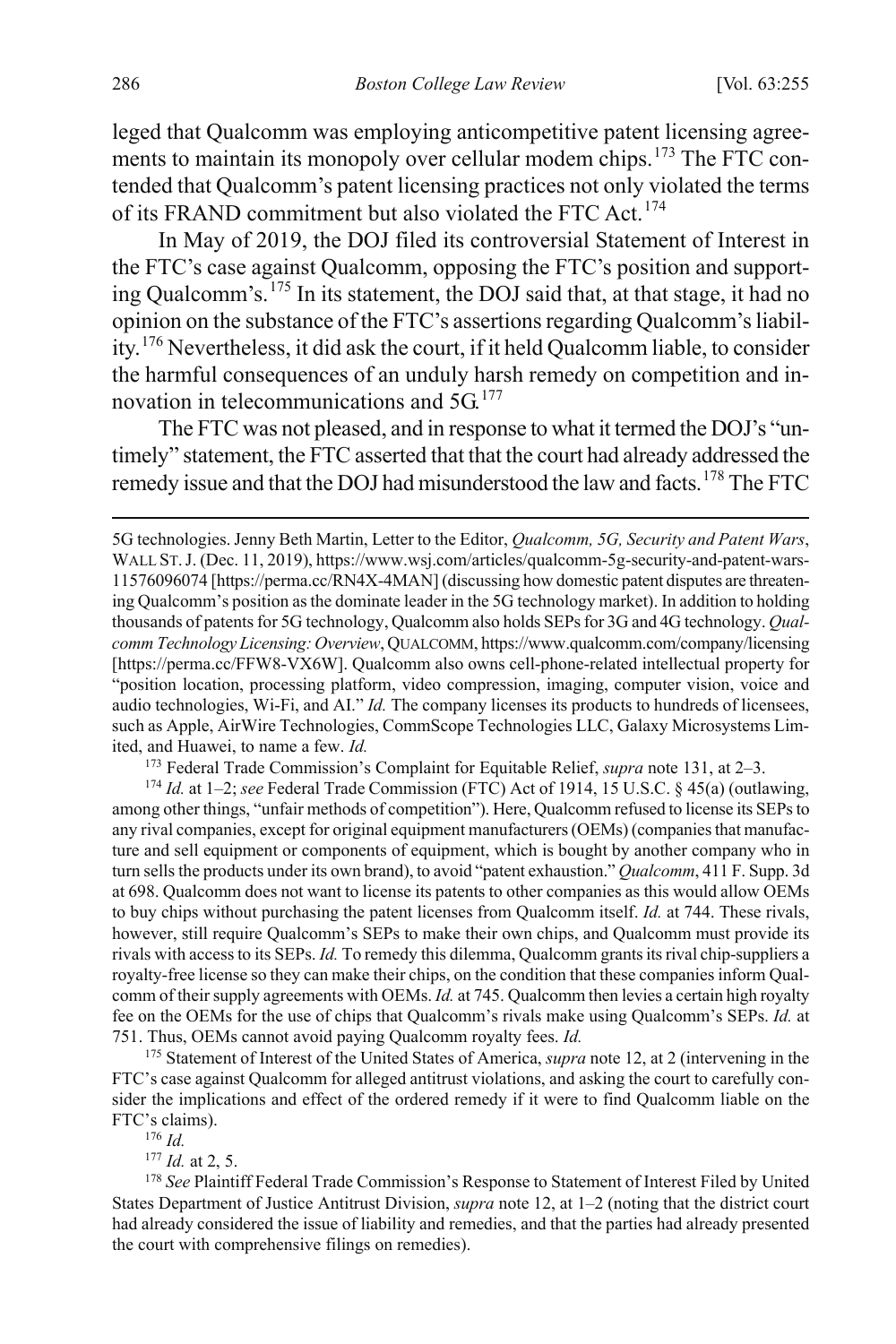made clear that it contested several of the claims that the DOJ raised and that the FTC was not affiliated with the DOJ's filing.<sup>[179](#page-33-0)</sup>

In May 2019, the district court ruled in favor of the FTC and issued in-junctive relief against Qualcomm.<sup>[180](#page-33-1)</sup> Upon Qualcomm's appeal, the DOJ filed two additional statements in support of Qualcomm.<sup>[181](#page-33-2)</sup> Both statements strongly admonished the FTC's position and underlying theory.<sup>[182](#page-33-3)</sup> Ultimately, in August 2020, the U.S. Court of Appeals for the Ninth Circuit overturned the district court's ruling, holding that antitrust law did not apply in the case at all.<sup>[183](#page-33-4)</sup>

The *Qualcomm* case, in addition to having significant implications regarding the application of antitrust laws to FRAND commitment violations, is noteworthy for underscoring the unresolved rift between the DOJ and FTC on the role of antitrust enforcement in patent licensing, particularly FRAND agreements.[184](#page-33-5) When addressing this divide in September 2018, FTC Chairman Joseph Simons emphasized the importance of consistency in antitrust policy between the two federal agencies but also noted the inconsistency growing in their joint regulation of intellectual property.<sup>[185](#page-33-6)</sup>

179 *Id.*

<span id="page-33-2"></span>Injunction Pending Appeal, *supra* not[e 12,](#page-4-3) at 1 (contending that the district court ruled incorrectly and that "Qualcomm ha[d] a likelihood of success on the merits"); Brief of the United States of America as Amicus Curiae in Support of Appellant and Vacatur, *supra* not[e 12,](#page-4-3) at 1–2 (arguing that the district court erred in ruling that Qualcomm was liable for anticompetitive practices and requesting vacatur).

<span id="page-33-3"></span><sup>182</sup> *See* United States' Statement of Interest Concerning Qualcomm's Motion for Partial Stay of Injunction Pending Appeal, *supra* not[e 12,](#page-4-3) at 3 (arguing that the district court's opinion, which found in favor of the FTC, blatantly "ignore[d] established antitrust principles"); Brief of the United States of America as Amicus Curiae in Support of Appellant and Vacatur, *supra* not[e 12,](#page-4-3) at 4–6 (contending that the district court's analysis was flawed and that it "committed fundamental errors of antitrust law").

<span id="page-33-4"></span><sup>183</sup> Fed. Trade Comm'n v. Qualcomm Inc., 969 F.3d 974, 982 (9th Cir. 2020) (overturning the district court's decision and vacating the order for injunctive relief on the basis that Qualcomm's conduct did not amount to anticompetitive harm against its competitors).

<span id="page-33-5"></span><sup>184</sup> *See* United States' Statement of Interest Concerning Qualcomm's Motion for Partial Stay of Injunction Pending Appeal, *supra* not[e 12,](#page-4-3) at 3 (arguing that Qualcomm had a likelihood of success on the merits, thus contending, in other words, that the FTC's theory of the case was incorrect); NOAH JOSHUA PHILLIPS, PREPARED REMARKS OF COMMISSIONER NOAH JOSHUA PHILLIPS: IP AND ANTI-TRUST LAWS: PROMOTING INNOVATION IN A HIGH-TECH ECONOMY 14–15 (2019), https://www.ftc. gov/system/files/documents/public\_statements/1508165/app\_association\_keynote\_final.pdf [https:// perma.cc/P2QM-Z3NY] (discussing the repercussions of the United States getting antitrust policy wrong domestically and internationally given its position as a world leader in the international enforcement of antitrust); Luib, *supra* not[e 7](#page-2-5) (explaining that this clash over Qualcomm and patent licensing is the most serious disunion between the DOJ and FTC in recent antitrust history).

<span id="page-33-6"></span>185 JOSEPH SIMONS, PREPARED REMARKS OF CHAIRMAN JOSEPH SIMONS: GEORGETOWN LAW GLOBAL ANTITRUST ENFORCEMENT SYMPOSIUM 5–6 (Sept. 25, 2018), https://www.ftc.gov/system/ files/documents/public\_statements/1413340/simons\_georgetown\_lunch\_address\_9-25-18.pdf [https://

<span id="page-33-1"></span><span id="page-33-0"></span><sup>180</sup> Fed. Trade Comm'n v. Qualcomm Inc., 411 F. Supp. 3d 658, 812, 820–24 (N.D. Cal. 2019) (finding Qualcomm liable for anticompetitive conduct by, *inter alia*, (1) refusing to provide patent exhaustion; (2) refusing to sell modem chips to an OEM until the OEM signed a license; and (3) engaging in chip supply threats and cutoffs), *rev'd and vacated*, 969 F.3d 974 (9th Cir. 2020). The district court ultimately granted injunctive relief. *Id.* at 820–24.<br><sup>181</sup> See United States' Statement of Interest Concerning Qualcomm's Motion for Partial Stay of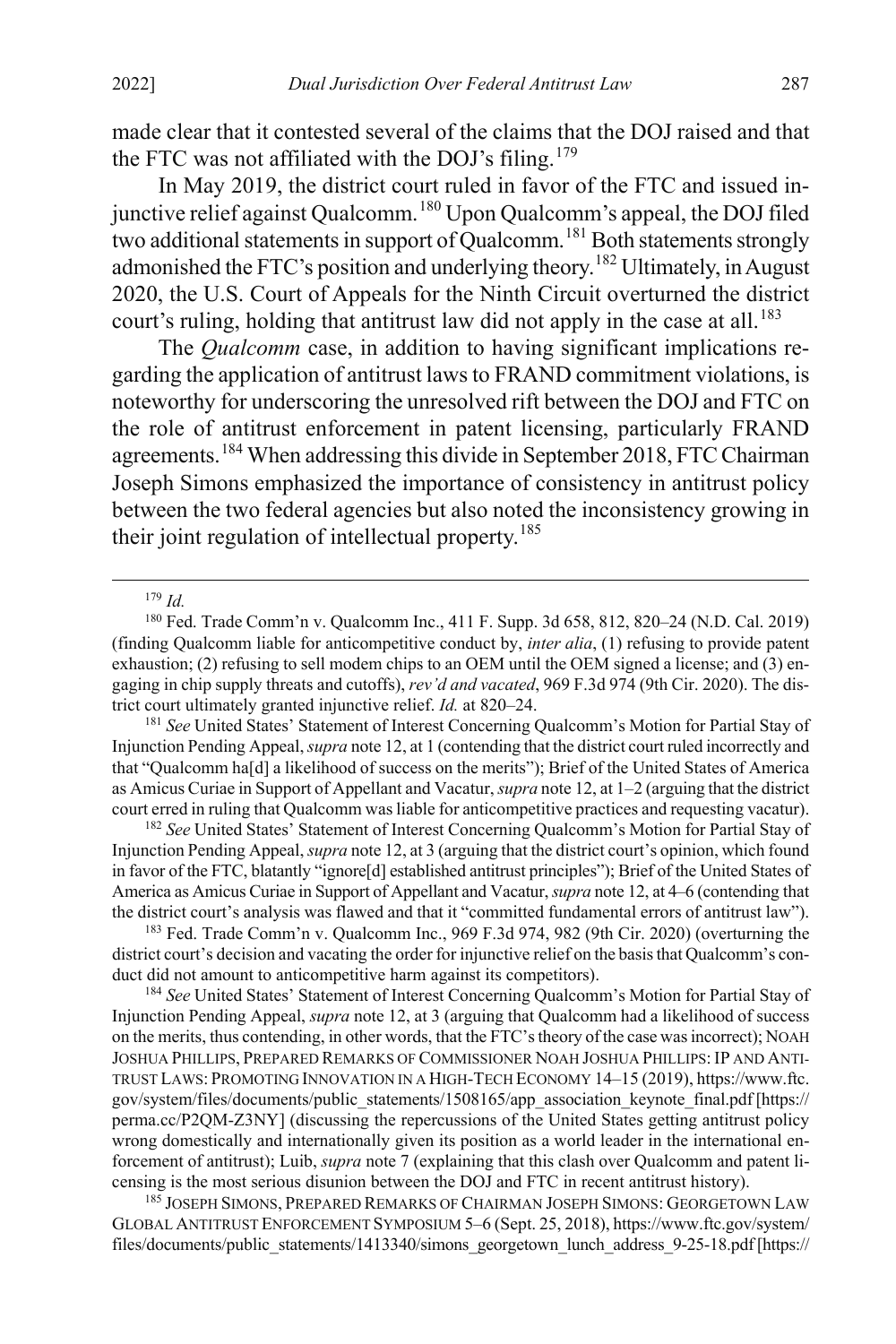The DOJ's repudiation of the position that it long shared with the FTC causes concern.<sup>[186](#page-34-0)</sup> It marked the first time in history that the DOJ directly in-tervened in a legal case in opposition to the FTC.<sup>[187](#page-34-1)</sup> In addition to undermining the FTC's authority, the DOJ disregarded all the past agreements and coordination efforts that the two agencies previously designed to avoid this very situation.[188](#page-34-2) A new president and a change in administration may render the conflicting antitrust policy with respect to SEP licensing and FRAND commit-

perma.cc/V2Y2-68CV]. President Trump nominated FTC Chairman Joseph Simons in 2017, and he took office on May 1, 2018. Cecilia Kang, *Trump Picks Joseph Simons, Corporate Antitrust Lawyer, to Lead F.T.C.*, N.Y. TIMES (Oct. 19, 2017), https://www.nytimes.com/2017/10/19/business/trumpftc-simons.html [https://perma.cc/L3MG-3PZF]; *Joseph J. Simons*, FED. TRADE COMM'N, https:// www.ftc.gov/about-ftc/biographies/joseph-j-simons [https://perma.cc/7NSX-LC5Y]. President George W. Bush previously appointed Simons to serve as the Director of the FTC's Bureau of Competition from 2001 to 2003. Kang, *supra*; *Joseph J. Simons*, *supra*. 186 *See* Jay Jurata & Emily Luken, *Whistling in the Wind? DOJ's Unusual Statement of Interest in* 

<span id="page-34-0"></span>FTC v. Qualcomm *Case Highlights Disparity Between U.S. Antitrust Agencies on FRAND, SEPs, & Competition Law*, ORRICK:ANTITRUST WATCH (May 14, 2019), https://blogs.orrick.com/antitrust/2019/ 05/14/whistling-in-the-wind-dojs-unusual-statement-of-interest-in-ftc-v-qualcomm-case-highlightsdisparity-between-u-s-antitrust-agencies-on-frand-seps-competition-law/ [https://perma.cc/X8KW-46KP] (showing that the DOJ's public disavowal of the FTC's approach to antitrust enforcement in intellectual property is both very unusual and a cause for confusion for both private plaintiffs and corporations); Jacqueline Yin, *Delrahim Out of Step with FTC, Industry, Academics on FRAND/SEP*, PAT. PROGRESS (Apr. 11, 2019), https://www.patentprogress.org/2019/04/11/delrahim-out-of-stepwith-ftc-industry-academics-on-frand-sep/ [https://perma.cc/7GW2-B999] (noting that this type of discrepancy between federal regulators harms and destabilizes the United States' position as a role model on antitrust enforcement worldwide); *DOJ & FTC Will Argue Opposite Sides of a Qualcomm Suit Thursday*, COMPETITION POL'Y INT'L (Feb. 9, 2020), https://www.competitionpolicyinternational.com/doj-ftc-will-argue-opposite-sides-of-a-qualcomm-suit-thursday/ [https://perma.cc/WD6X-UDBW] (noting that although disagreements occur between the two agencies over enforcement, they have never before occurred so publicly and contentiously). 187 *See* Koenig, *supra* note [105](#page-20-1) (noting that before *Qualcomm*, the DOJ had never taken such

<span id="page-34-1"></span>direct action against the FTC); Luib, *supra* not[e 7](#page-2-5) (same); McKinnon & Grimaldi, *supra* not[e 134](#page-25-9) (same).

<span id="page-34-2"></span><sup>188</sup> *See* U.S. DEP'T OF JUST. ANTITRUST DIV.,*supra* not[e 3,](#page-1-3) at VII-3 (discussing the elements of the agencies' pre-investigation clearance process that both must follow to reduce the risk of duplicative actions); Hansen, *supra* not[e 4,](#page-2-0) at 21–22 (discussing the various agreements between the DOJ and FTC to coordinate and ensure that there is no duplication or conflict); Roll, *supra* not[e 18,](#page-5-0) at 2077–79 (outlining the liaison agreements in place to internally resolve disputes); Syrett, *supra* not[e 8 \(](#page-3-4)noting that the DOJ's actions in the FTC's suit against Qualcomm publicly emphasized the increasing divide in the agencies' policies regarding antitrust and patent licensing); *see also* United States' Statement of Interest Concerning Qualcomm's Motion for Partial Stay of Injunction Pending Appeal, *supra* note [12,](#page-4-3) at 1 (arguing that the lower court erred in finding Qualcomm liable for violations of antitrust law and seeking a partial stay of injunction for Qualcomm); Brief of the United States of America as Amicus Curiae in Support of Appellant and Vacatur, *supra* note [12,](#page-4-3) at 1–2 (contending that Qualcomm could likely win on the merits and that the district court erred in applying the antitrust laws); Statement of Interest of the United States of America, *supra* not[e 12,](#page-4-3) at 2 (requesting that if the court was to rule that Qualcomm was liable for antitrust violations, it thoroughly assess the ramifications of the potential remedy prior to ordering it); Plaintiff Federal Trade Commission's Response to Statement of Interest Filed by United States Department of Justice Antitrust Division, *supra* not[e 12,](#page-4-3) at 1–2 (replying to the DOJ's intervening Statement of Interest to clarify that the FTC had no part in the DOJ's filing and disagreed with its assertions).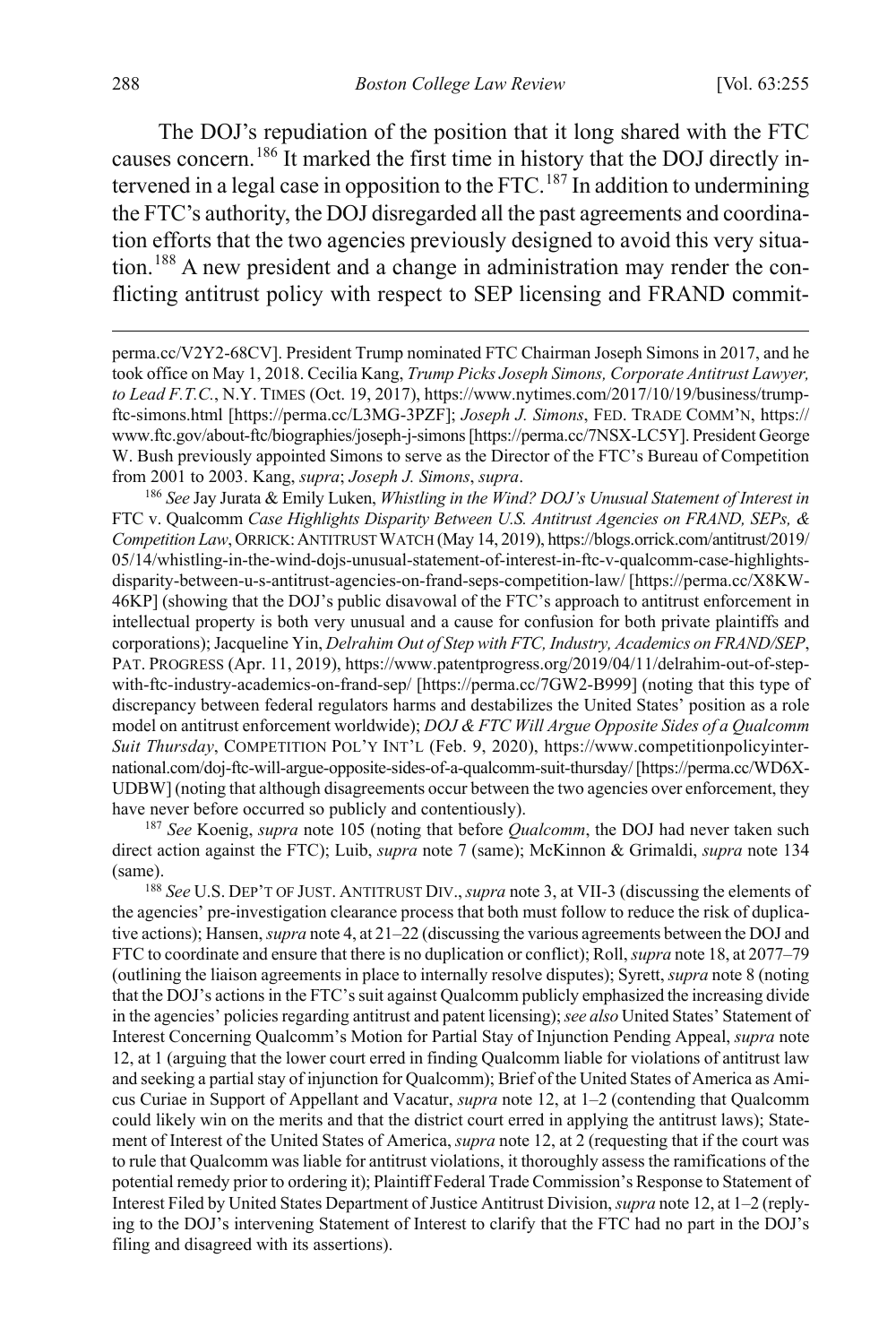ments that occurred during President Trump's tenure a historical anomaly.<sup>[189](#page-35-1)</sup> Nevertheless, the underlying problem of having two separate federal antitrust regulatory agencies with dual jurisdiction over almost all civil enforcement—but with no legal procedural structure on how to resolve any disputes—remains.<sup>[190](#page-35-2)</sup>

# <span id="page-35-3"></span><span id="page-35-0"></span>III. IN AN INCREASINGLY POLARIZED UNITED STATES, FEDERAL REGULATORS NEED MORE FORMAL STRUCTURES TO DETERMINE ISSUES OF JURISDICTION

Over the past few decades, political polarization has been a defining feature of the U.S. legal system, and federal antitrust enforcement is no excep-

<span id="page-35-2"></span><sup>190</sup> *See Peay, supra* note [4,](#page-2-0) at 1319 (noting that the DOJ and FTC have yet to resolve the issue of shared responsibilities and dual jurisdiction over the enforcement of antitrust law); Kathryn Jordan Mims, Jaclyn Phillips & Trina Shek Rizzo, *DOJ Antitrust Division Quietly Walks Back Prior Administration-Era Support of Standard Essential Patent Holders*, WHITE &CASE (May 26, 2021), https://www.white case.com/publications/alert/doj-antitrust-division-quietly-walks-back-prior-administration-era-support [https://perma.cc/CV9H-NKNS] (noting that President Biden's signaling that the DOJ will revert back to a pre-Trump Administration antitrust stance on SEPs has created much confusion for patent holders on the current state of the law and increases the likelihood of inconsistent judicial rulings).

<span id="page-35-1"></span> <sup>189</sup> *See* Herbert Hovenkamp, Opinion, *Justice Department's New Position on Patents, Standard Setting, and Injunctions*, REGUL. REV. (Jan. 6, 2020), https://www.theregreview.org/2020/01/06/ hovenkamp-justice-department-new-position-patents-standard-setting-injunctions/ [https://perma.cc/ 53F6-FLCY] (discussing the DOJ's recently adopted policy statements declaring that FRAND disputes are generally out of reach of antitrust enforcement and how rifts in the antitrust agencies' enforcement approach on this issue creates conflict and inconsistency under the law); Jon Swartz, *Here's Where Biden and Trump Stand on Antitrust, Social Media and Other Tech Issues*, MARKETWATCH (Oct. 1, 2020), https://www.marketwatch.com/story/heres-where-biden-and-trump-stand-on-antitrustsocial-media-and-other-tech-issues-2020-10-01 [https://perma.cc/3V9Q-S74F] (noting that Democrats and Republicans have generally approached antitrust regulation of intellectual property and technology differently: Republicans have leaned towards addressing an "anticonservative bias on social media platforms," and Democrats have focused on "anticompetitive business practices and consumer-privacy rights"). President Joe Biden could rescind the DOJ's approach to patent hold-ups and reinstate the DOJ's pre-President Trump policies, acknowledging that in certain situations, patent hold-ups can be anticompetitive. *See* Muireann Bolger, *Antitrust: A Changing of the Guard*, WORLD INTELL. PROP. REV. (Mar. 9, 2021), https://www.worldipreview.com/article/antitrust-a-changing-of-the-guard [https:// perma.cc/45Y8-GG4U] (suggesting that under President Biden, the nation could witness a crack-down on antitrust enforcement, particularly with respect to intellectual property); Swartz, *supra* (discussing President Biden's view on antitrust and technology, his disapproval of the monopoly power of big tech, his criticism of social media platforms, and his support for national data privacy). President Biden has signaled that he plans to more robustly administer antitrust laws and reverse the previous administration's lenient, pro-patent holder antitrust policies. *See* H. Holden Brooks et al., *President Biden's Executive Order on Competition Could Mean Broad Changes Across a Range of Industries*, FOLEY & LARDNER LLP (July 14, 2021), https://www.foley.com/en/insights/publications/2021/07/ biden-executive-order-competition-broad-changes [https://perma.cc/KU3H-V5KP] (commenting on how President Biden's Executive Order 14036 suggests that his administration plans to promote a renewed focus on antitrust regulation); Matthew Bultman, *Biden Signals Shift Toward Tech on Standard Essential Patents*, BLOOMBERG L. (July 26, 2021), https://news.bloomberglaw.com/ip-law/bidensignals-shift-toward-tech-on-standard-essential-patents [https://perma.cc/6RNV-G326] (noting that President Biden has taken steps to reverse the DOJ's previously held antitrust policies on SEPs).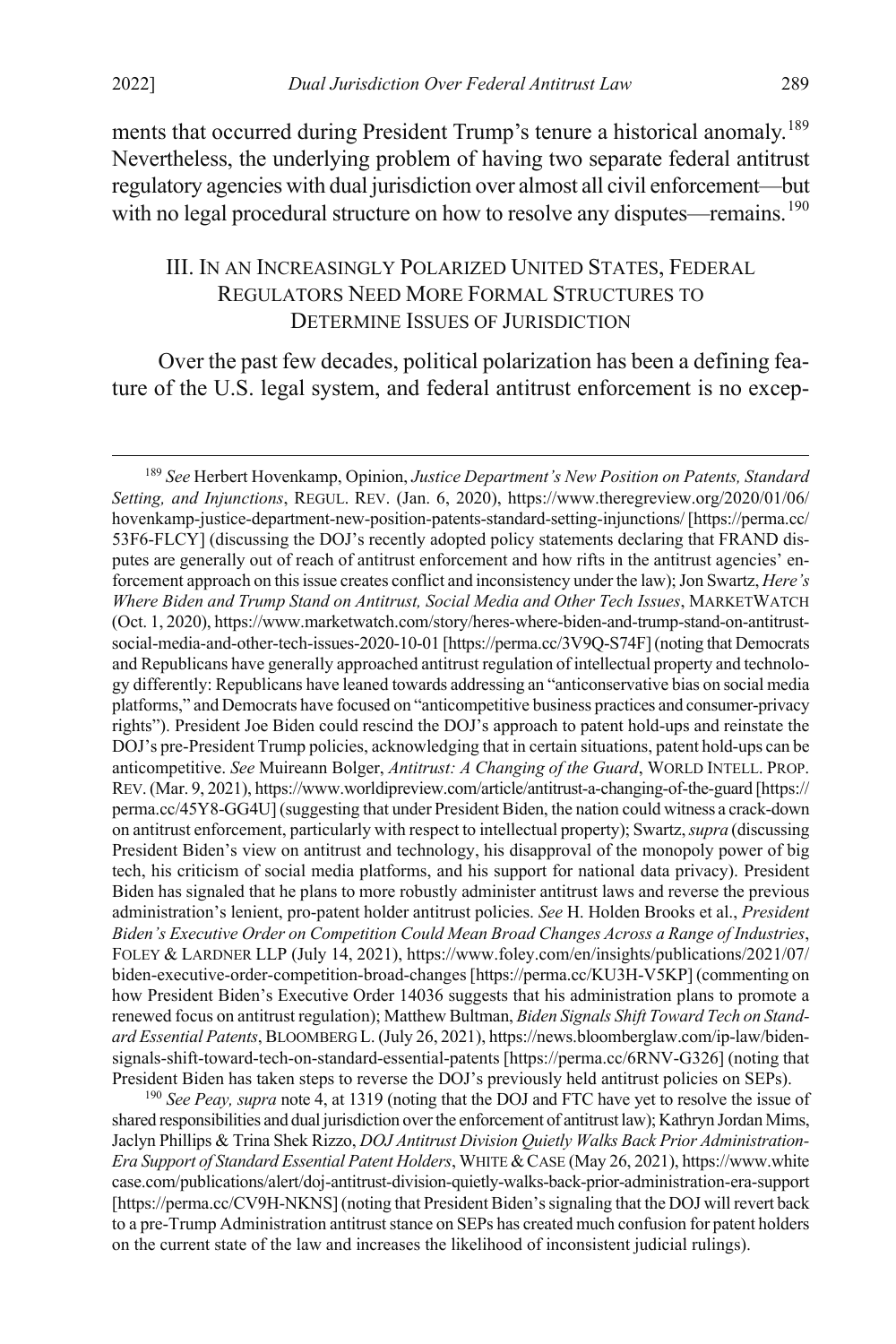<span id="page-36-5"></span><span id="page-36-0"></span>tion.<sup>[191](#page-36-1)</sup> Discourse over the goals of antitrust law enforcement has taken on an increasingly partisan tone, especially in emergent markets and products related to technological advancements.<sup>[192](#page-36-2)</sup> This has been reflected in the growing rift between the two federal antitrust agencies that Congress tasked with enforcing the nation's antitrust laws.<sup>[193](#page-36-3)</sup> In a period of growing polarization, the agencies' current informal, ad hoc arrangement for dividing up responsibility is inade-quate to meet diverging ideologies on antitrust enforcement.<sup>[194](#page-36-4)</sup> Accordingly,

<span id="page-36-2"></span><sup>192</sup> *See* McGinnis & Sun, *supra* not[e 101,](#page-19-4) at 308 (explaining that legislators, academics, and regulators are uncertain of how to approach antitrust regulation in emergent markets created by technological advances); Kovach, *supra* not[e 103](#page-20-6) (noting that congressional Republicans disagreed with congressional Democrats' call for legislation that would dissolve big technology companies, such as Google and Facebook, by requiring the companies to divide up their various lines of business).

<span id="page-36-3"></span><sup>193</sup> *See* William E. Kovacic, *Politics and Partisanship in U.S. Federal Antitrust Enforcement*, 79 ANTITRUST L.J. 687, 689 (2014) (noting that politics unquestionably impact the DOJ and FTC and influence the decisions that the officials in charge make); *The Politics of Antitrust: Candidates & Newsmakers Bringing Antitrust into the Spotlight*, *supra* not[e 191](#page-36-0) (acknowledging that although the public has traditionally thought of the DOJ and FTC as apolitical institutions, there have been recent calls on both sides of the political spectrum regarding the goals and scope of antitrust enforcement). The DOJ's and FTC's leaders are political appointees, which inevitably can result in some degree of partisanship to infiltrate each agency's policies, goals, and priorities. Kovacic, *supra,* at 689. Partisanship can injure an agency when leaders of the agency prioritize party goals to the detriment of the agency's goals and reputation. *Id.* Moreover, partisanship can harm inter-agency relationships and cooperation, which can greatly diminish the effectiveness of antitrust enforcement. *Id.* at 689–92.

<span id="page-36-4"></span><sup>194</sup> *See Oversight of the Enforcement of the Antitrust Laws Hearing*, *supra* not[e 7](#page-2-5) (statement of Sen. Mike Lee, Chairman, Subcomm. on Antitrust, Competition Pol'y, & Consumer Rts.) (expressing

<span id="page-36-1"></span> <sup>191</sup> *See* Stephen E. Gottlieb, *Law and the Polarization of American Politics*, 25 GA. ST.U.L.REV. 339, 339–40 (2008) (observing that in the last several years, U.S. political polarization has risen and consequently obstructed valuable government projects); Gordon Heltzel & Kristin Laurin, *Polarization in America: Two Possible Futures*, 34 CURRENT OP. BEHAV. SCIS. 179, 179 (2020) (noting that Americans are concerned by the growth of polarization in the United States over the last three decades); Robert P. Jones & Maxine Najle, *American Democracy in Crisis: The Fate of Pluralism in a Divided Nation*, PRRI (Feb. 19, 2019), https://www.prri.org/research/290merican-democracy-incrisis-the-fate-of-pluralism-in-a-divided-nation/ [https://perma.cc/F7LJ-TTZK] (finding that 91% of Americans believe that the nation is politically fractured); Gillian E. Metzger, *Agencies, Polarization, and the States*, 115 COLUM. L. REV. 1739, 1743–44 (2015) (examining how polarization can harm a government administrative agency's legislative direction and how the subsequent congressional interference disturbs the agency's capacity to operate and address new regulatory challenges); *The Politics of Antitrust: Candidates & Newsmakers Bringing Antitrust into the Spotlight*, A.B.A. (Sept. 13, 2019), https://www.americanbar.org/groups/business\_law/resources/materials/2019/annual\_materials/ politics of antitrust/ [https://perma.cc/Z4AE-WNGG] (noting that in recent times, discourse regarding the objectives of antitrust is taking on a more partisan tone as Democrats call for a reevaluation of the consumer welfare standard); *In a Politically Polarized Era, Sharp Divides in Both Partisan Coalitions*, PEW RSCH. CTR. (Dec. 17, 2019), https://www.pewresearch.org/politics/2019/12/17/in-apolitically-polarized-era-sharp-divides-in-both-partisan-coalitions/ [https://perma.cc/ZYL7-8JPH] (finding that political party affiliation is the defining factor for Americans' views on political issues, including guns, race, immigration, role of government, business, economy, and labor). Republicans and Democrats are extremely divided with respect to the role that the government should play in regulating businesses. *In a Politically Polarized Era, Sharp Divides in Both Partisan Coalitions*, *supra*. 78% of Democrats who the Pew Research Center surveyed believed that government should take on a larger role in regulating business. *Id.* Conversely, 71% of Republicans held the opposite view and believed that government should take a step back from regulating businesses. *Id.*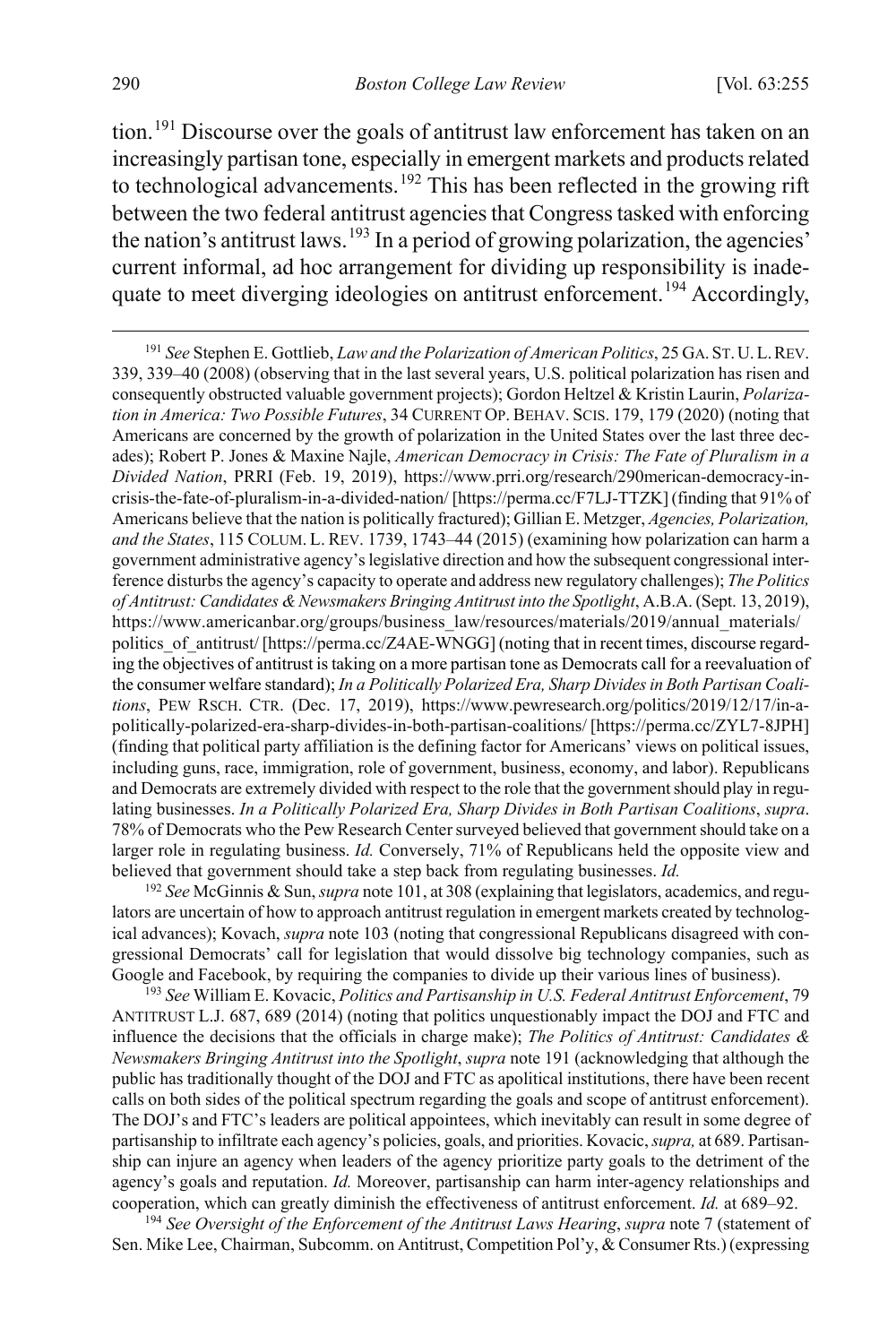<span id="page-37-7"></span> $\overline{a}$ 

the DOJ and FTC should take affirmative steps toward formalizing their cooperation to reduce the damage to the integrity of antitrust law that arises when the two agencies take conflicting positions in the same matter.<sup>[195](#page-37-1)</sup>

Section A of this Part explains why abandoning the agencies' existing liaison arrangement and instituting a formal structure for addressing interagency conflicts over their shared jurisdiction is necessary.<sup>[196](#page-37-2)</sup> Section B argues that Congress should intervene legislatively to provide more guidance on how the DOJ and FTC should divide antitrust enforcement and establish a standing committee for conflict resolution to encourage cooperation.<sup>[197](#page-37-3)</sup>

## <span id="page-37-0"></span>*A. Why Is This Important? Is This Making a Mountain Out of a Molehill?*

It is indisputable that politics play a consequential role in antitrust law and enforcement.<sup>[198](#page-37-4)</sup> So, although there are a myriad of other important factors that also influence the agencies' antitrust enforcement policies, such as economics and institutional norms, the DOJ and FTC are not immune to this shift towards partisanship and polarization.<sup>[199](#page-37-5)</sup> Two of the greatest public fights over antitrust enforcement policy—the 2008 Section 2 Report that the DOJ issued under President George W. Bush and the FTC's 2017 suit against Qualcomm that it filed under President Obama—occurred during moments of great politi-cal change.<sup>[200](#page-37-6)</sup> Both cases arose when the presidency exchanged party hands.<sup>[201](#page-37-7)</sup>

<span id="page-37-6"></span>just three days before President Trump took office, replacing President Obama's administration);

deep concern that clashes between the DOJ and FTC have recently increased and that the agencies existing clearance processes for determining which agency will handle a matter are not working); *see also* Statement of Interest of the United States of America, *supra* note [12,](#page-4-3) at 2 (intervening in the FTC's case against Qualcomm for alleged antitrust violations and asking the court to carefully consider the implications and effect of the ordered remedy if it was to conclude that Qualcomm was liable on the FTC's claims); Press Release, Fed. Trade Comm'n, *supra* note [11](#page-4-2) (refusing to join the DOJ's Section 2 Report).

<span id="page-37-1"></span><sup>195</sup> *See* Kovacic, *supra* not[e 193,](#page-36-5) at 704 (warning that partisanship in antitrust enforcement can have long-lasting effects, such as the devaluation of the agencies' reputation, the diminishment of their authority on the world stage, and the deterrence of future efforts to improve agency performance); Roll, *supra* not[e 18,](#page-5-0) at 2077–79 (outlining the agencies' liaison agreements and efforts to coordinate their joint responsibilities over the years).

<sup>196</sup> *See infra* notes [198–](#page-37-0)[214](#page-40-0) and accompanying text.

<sup>197</sup> *See infra* notes [215–](#page-40-1)[240](#page-44-0) and accompanying text.

<span id="page-37-4"></span><span id="page-37-3"></span><span id="page-37-2"></span><sup>198</sup> *See* Kovacic, *supra* not[e 193,](#page-36-5) at 689 (acknowledging that because it is indisputable that politics affect antitrust enforcement, the real question is the extent of its influence).

<span id="page-37-5"></span><sup>&</sup>lt;sup>199</sup> See id. at 688 (discussing how the enforcement approach of the DOJ and FTC are affected by politics); Kovacic, *supra* not[e 27,](#page-6-9) at 399–400 (noting that many internal and external forces affect the direction of antitrust policy, including the interaction of the DOJ and FTC with scholars, bar associations, firms, and consumer organizations, changes in institutional design, the role of economists, and historical enforcement norms); Voorhees, *supra* not[e 112,](#page-22-0) at 558 (arguing that there are four main forces that control the direction of antitrust law: (1) common-law framework; (2) the importance of judges; (3) heavy reliance on economic analysis; and (4) the concurrent jurisdiction of the DOJ and FTC).200 *See* Duesterberg, *supra* not[e 9](#page-3-0) (reporting that the FTC filed the complaint against Qualcomm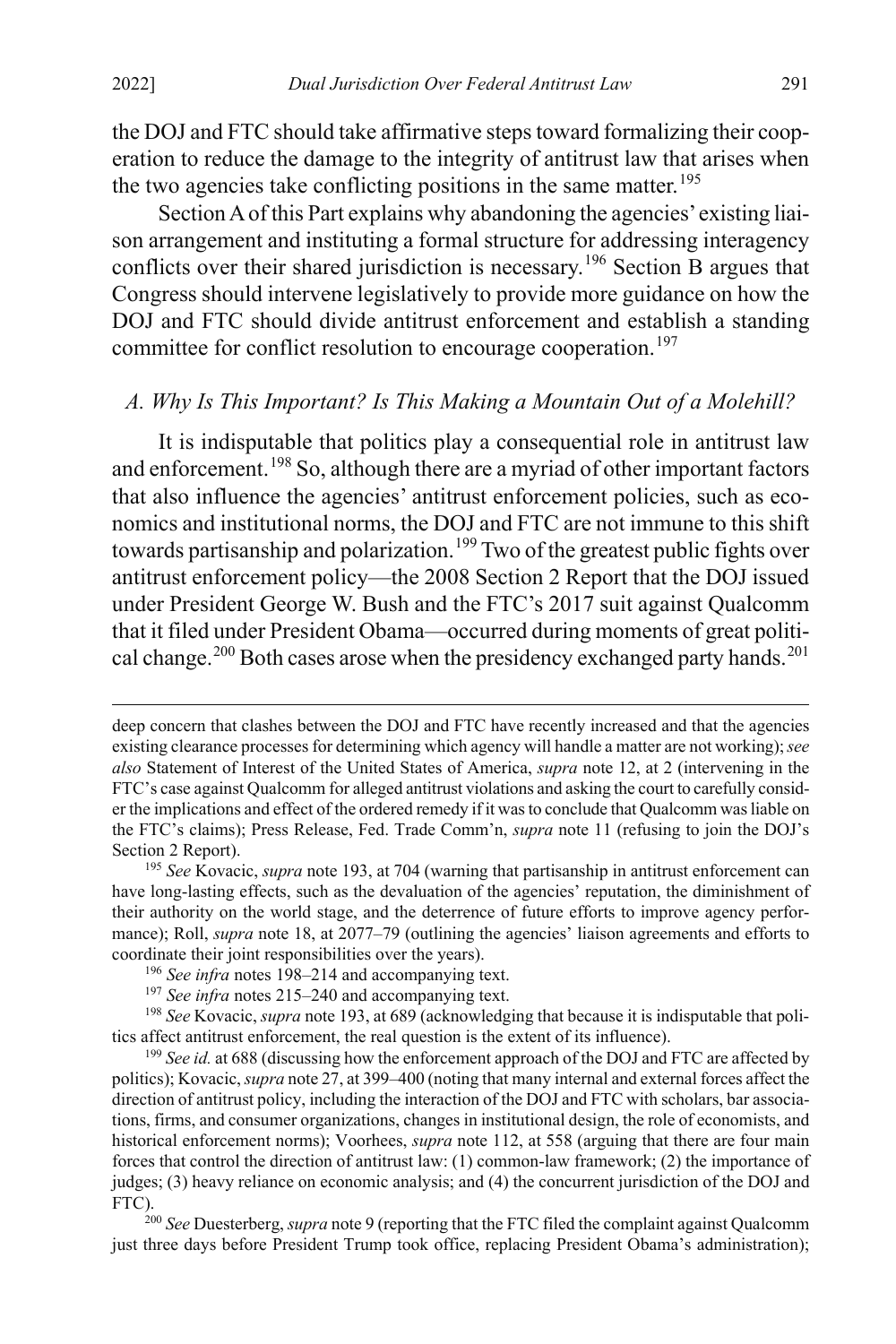The fact that the DOJ issued the Section 2 Report during the last few months of Republican George W. Bush's presidency was arguably no coinci-dence.<sup>[202](#page-38-0)</sup> Critics viewed the report as a last-ditch attempt by the Bush Administration to imbue a formal pro-business approach to antitrust issues before the next—possibly Democratic—President entered office.<sup>[203](#page-38-1)</sup> Although policy positions, such as the Section 2 Report, are not settled law or binding on the next administration, businesses, judges, and the legal community are allowed to refer to them for guidance.<sup>[204](#page-38-2)</sup> Thus, prior to the withdrawal of the report by President Obama's Democratic administration, the state of the law regarding section 2 of the Sherman Act was extremely uncertain.<sup>[205](#page-38-3)</sup>

Similarly, the FTC brought its 2017 case against Qualcomm in the last days of Obama's presidency.<sup>[206](#page-38-4)</sup> Thereafter, the DOJ, under newly-elected President Trump, took a drastically different position on the role of antitrust in issues of FRAND commitments and intervened in the FTC's case by filing several briefs and statements in opposition to the broad remedial relief that the FTC sought.<sup>[207](#page-38-5)</sup> This divide between the nation's antitrust regulators will only con-

Lichtblau, *supra* note [115](#page-22-5) (noting that the Obama campaign criticized the Section 2 Report that the DOJ issued in the last few months of the Bush Administration for its leniency towards businesses); *see also supra* notes [112–](#page-22-0)[190](#page-35-0) and accompanying text (discussing the two instances of major agency fighting: the 2008 Section 2 Report and the FTC's 2017 case against Qualcomm).

<sup>201</sup> *See* Duesterberg, *supra* not[e 9](#page-3-0) (reporting that the FTC filed the complaint against Qualcomm in the final days of President Obama's tenure in office); Lichtblau, *supra* note [115](#page-22-5) (noting that the DOJ released the Section 2 Report in the final months of the George W. Bush Administration).

<span id="page-38-0"></span><sup>202</sup> *See* Goulet, *supra* not[e 9,](#page-3-0) at 276 (noting that critics of the Section 2 Report believe that it was the Bush Administration's attempt to influence the next administration's antitrust policies); Waller, *supra* not[e 9,](#page-3-0) at 2 (same).

<span id="page-38-1"></span>203 *See* Waller, *supra* note [9,](#page-3-0) at 2 (describing the Section 2 Report as the DOJ's flimsy explanation for their inaction over the previous eight years as well as their attempt to bind the next administration to a similar non-interventionist approach to enforcement).

<span id="page-38-2"></span><sup>204</sup> *See* Goulet, *supra* not[e 9,](#page-3-0) at 277 (recognizing that even though the Section 2 Report does not equate to law, the legal community relies on agency guidelines to determine the legality of certain actions under antitrust law); Hovenkamp, *supra* not[e 112,](#page-22-0) at 1613 (noting that businesses may depend on the agency guidelines to conduct their business practices).

<span id="page-38-3"></span>205 *See* Everett, *supra* not[e 7,](#page-2-5) at 770 (noting that when the DOJ and FTC have contradictory approaches to antitrust enforcement, the public does not know the line between legal and illegal competitive business conduct); Goulet, *supra* not[e 9,](#page-3-0) at 274–75 (expressing confusion regarding the state of antitrust law in the wake of policy fights between the antitrust enforcement agencies). 206 Duesterberg, *supra* note 9; *see also* Fed. Trade Comm'n v. Qualcomm Inc., 411 F. Supp. 3d

<span id="page-38-4"></span>658, 683 (N.D. Cal. 2019) (opining on the FTC's suit against Qualcomm for violations of antitrust law), *rev'd and vacated*, 969 F.3d 974 (9th Cir. 2020).

<span id="page-38-5"></span><sup>207</sup> *See* Delrahim, *supra* note [166](#page-30-6) (declaring that the DOJ was withdrawing its support from the DOJ's and USPTO's jointly issued 2013 "Policy Statement on Remedies for Standards-Essential Patents Subject to Voluntary F/RAND Commitments"); *supra* note[s 170](#page-31-1)[–190](#page-35-0) and accompanying text (discussing the DOJ's intervention in the FTC's case against Qualcomm). *See generally* United States' Statement of Interest Concerning Qualcomm's Motion for Partial Stay of Injunction Pending Appeal, *supra* not[e 12](#page-4-3) (arguing against the FTC's position in the FTC's case against Qualcomm and in support of defendant Qualcomm); Brief of the United States of America as Amicus Curiae in Support of Appellant and Vacatur, *supra* not[e 12](#page-4-3) (same).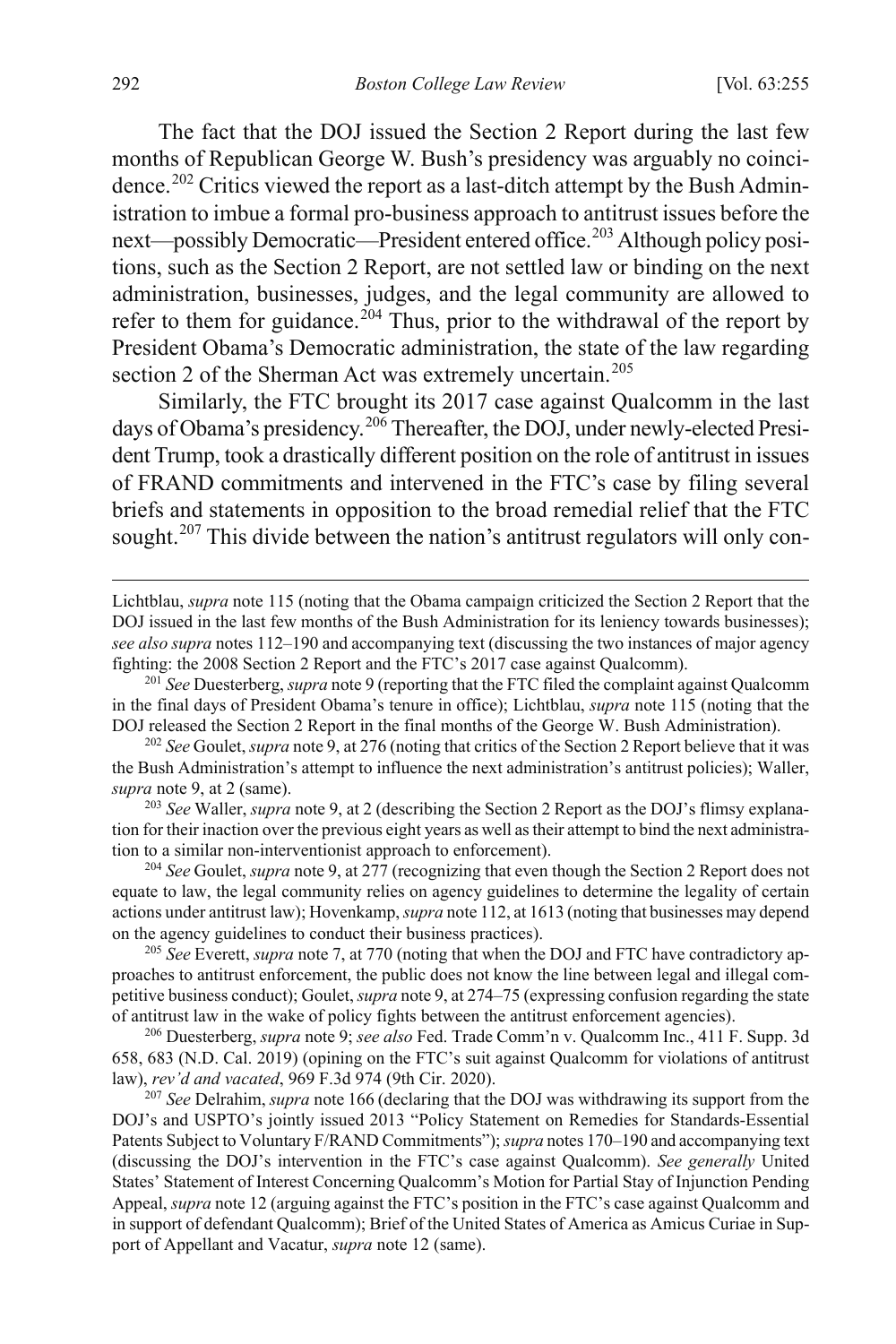fuse SEP holders and standard implementers about the risk of government intervention, as it may vary depending on which agency is reviewing a company's actions.[208](#page-39-0)

Some scholars might argue that this concern is overblown.<sup>[209](#page-39-1)</sup> To be fair, these inter-agency battles and resulting episodes of ambiguity over the status of the law have historically been short-lived and arguably remedied soon after a new president takes office.<sup>[210](#page-39-2)</sup> Nevertheless, when such a conflict between the DOJ and FTC arises, and for whatever period of time the agencies leave the conflict unresolved, the public, businesses, and courts lack clear and unified guid-ance on the government's position regarding antitrust law enforcement.<sup>[211](#page-39-3)</sup> Moreover, squabbles between the DOJ and FTC over antitrust enforcement policies make it more difficult for the United States to exert influence on competition law in foreign jurisdictions such as the European Union.<sup>[212](#page-39-4)</sup> As the nation becomes further polarized, irresoluble differences in antitrust policy and inter-agency

<span id="page-39-1"></span><sup>209</sup> *See* Everett, *supra* not[e 7,](#page-2-5) at 765–66 (noting that some scholars believe that the Section 2 Report will have a short life and little resonating impact on antitrust policy); Goulet, *supra* not[e 9,](#page-3-0) at 276–77 (contending that the Section 2 Report may, over time, become largely insignificant in U.S. antitrust legal history); Brooks et al., *supra* [189](#page-35-3) (noting that President Joe Biden appears to be revitalizing antitrust enforcement after President Trump's more hands-off approach to regulation).

<span id="page-39-2"></span><sup>210</sup> *See* Everett, *supra* note [7,](#page-2-5) at 765–66 (noting that President Obama would likely correct the DOJ's non-interventionist approach to antitrust enforcement and act as a stabilizing influence between the DOJ and FTC); Goulet, *supra* not[e 9,](#page-3-0) at 276–77 (noting that given President Obama's campaign promises for stronger antitrust enforcement, the Section 2 Report would have little lasting effect on the future of antitrust enforcement under the Obama Administration); Alex Wilts, *Baer Expects "More Responsible" Approach to SEP Holders During Biden Administration*, GCR (Jan. 25, 2021), https:// globalcompetitionreview.com/gcr-usa/frand/baer-expects-more-responsible-approach-sep-holdersduring-biden-administration [https://perma.cc/22F8-32YK] (noting that under President Biden, SEP holders and the business community can expect a "more responsible, balanced" approach to anticompetitive actions by SEPs holders (quoting Bill Baer, former Assistant Att'y Gen., U.S. Dep't of Just. Antitrust Div.)).

<span id="page-39-3"></span><sup>211</sup> *See* Goulet, *supra* not[e 9,](#page-3-0) at 274–75 (emphasizing that the conflict between the DOJ and FTC regarding the Section 2 Report deeply undercut antitrust enforcement policy); Jacobson, *supra* note [104,](#page-20-0) at 1 (emphasizing that agreement between the DOJ and FTC is vital to providing the public and legal community with a clear and consistent understanding of antitrust law). In the context of merger review, disagreements between the DOJ and FTC can cause great harm to regulated parties. McGinnis & Sun, *supra* not[e 101,](#page-19-4) at 345. When pursuing action against a merger, the DOJ must bring an action in an Article III court. *Id.* In contrast, the FTC may proceed through its administrative courts as well as sue in an Article III court. *Id.* The FTC also has a lower burden of proof for obtaining a preliminary injunction than the DOJ. Ling, *supra* not[e 105,](#page-20-1) at 967.

<span id="page-39-4"></span><sup>212</sup> *See* Goulet, *supra* not[e 9,](#page-3-0) at 275 (postulating that foreign nations are adopting the European Commission's model for antitrust law rather than the United States' model, and that the Section 2 Report further removes the United States from a leading global antitrust position); Kovacic, *supra* not[e 193,](#page-36-5) at 704 (contending that polarization in antitrust policy can harm the United States' position abroad); Waller, *supra* not[e 9,](#page-3-0) at 3, 5 (noting that Europe exerts more influence on the world regarding the governance of anticompetitive behavior than the United States does, and that with the Section 2 Report, the United States moved further away from the dominant world position on these issues).

<span id="page-39-0"></span> <sup>208</sup> *See* Syrett, *supra* note [8](#page-3-4) (noting that the actions of the DOJ and FTC in this case created significant uncertainty of the state of antitrust law and the standards on which businesses can rely to assess the legality of their conduct).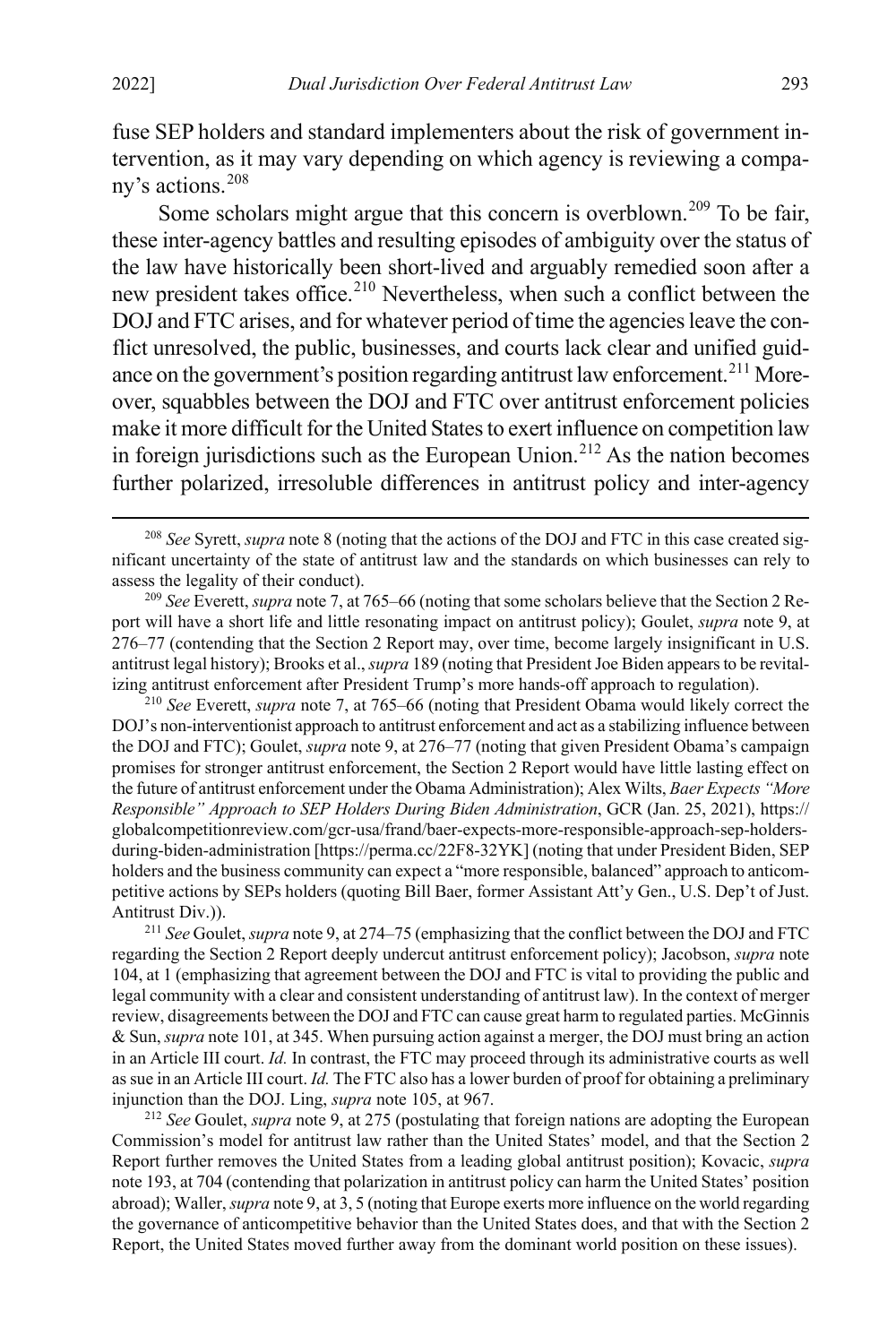fighting between the DOJ and FTC may occur with greater frequency, thus jeop-ardizing the stability and sanctity of antitrust law in the United States.<sup>[213](#page-40-2)</sup> Now, more than ever, the country needs collaboration between the federal agencies charged with enforcing the nation's antitrust laws.<sup>[214](#page-40-3)</sup>

### <span id="page-40-1"></span><span id="page-40-0"></span>*B. Proposal for a Legislative Solution*

The federal antitrust agencies' structure of dual jurisdiction has rightly faced renewed criticism.<sup>[215](#page-40-4)</sup> As it currently stands, the agencies have acted in accordance with Congress's broad grant of discretion and determined their own ad hoc process for conflict resolution.<sup>[216](#page-40-5)</sup> This system of informal agreements and reliance on good-faith cooperation, however, is inadequate and inef-ficient.<sup>[217](#page-40-6)</sup> This Note proposes that congressional intervention is the appropriate remedy to the problems that this concurrent jurisdiction creates.<sup>[218](#page-40-7)</sup> Rather than arguing for a drastic (and most likely politically unattainable) legislative solution, such as consolidating the agencies, Congress should amend the antitrust

<span id="page-40-3"></span>Makan Delrahim, Assistant Att'y Gen., U.S. Dep't of Just. Antitrust Div.) (recognizing that the loose system that the DOJ and FTC use to help delegate their overlapping responsibilities has broken down, resulting in conflict, wasted time, and inefficiency); Gottlieb, *supra* not[e 191,](#page-36-0) at 339 (noting that the escalating polarization in U.S. politics is concerning and can have destructive consequences).

<span id="page-40-4"></span><sup>215</sup> *See Oversight of the Enforcement of the Antitrust Laws Hearing*, *supra* not[e 7](#page-2-5) (statement of Sen. Mike Lee, Chairman, Subcomm. on Antitrust, Competition Pol'y, & Consumer Rts.) (raising concerns over the current dual enforcement structure of the federal antitrust agencies and their current dispute clearance process).

<span id="page-40-5"></span><sup>216</sup> *See* Roll, *supra* note [18,](#page-5-0) at 2077 (explaining that the DOJ and FTC have adopted several agreements to aid in the allocation of enforcement given that Congress provided no guidance for how to coordinate); Peay, *supra* note [4,](#page-2-0) at 1322–23 (discussing how in the absence of congressional input or guidance, the DOJ and FTC use a collection of liaison agreements to construct informal procedures providing broad guidance on how to divide up enforcement in various industries).

<span id="page-40-6"></span>217 Peay, *supra* not[e 4,](#page-2-0) at 1338.

<span id="page-40-7"></span><sup>218</sup> *See infra* notes [219–](#page-41-0)[240](#page-44-0) and accompanying text.

<span id="page-40-2"></span> <sup>213</sup> *See Oversight of the Enforcement of the Antitrust Laws Hearing*, *supra* not[e 7](#page-2-5) (statement of Joseph Simons, Chairman, Fed. Trade Comm'n) (acknowledging that the agencies' process to determine which agency will handle an investigation is not working well and that conflicts have arisen in recent years); Gottlieb, *supra* not[e 191,](#page-36-0) at 339 (observing that, in politics, partisanship has increased in the last three decades). During a Senate subcommittee hearing, Republican Senator Mike Lee raised the issue of increased clashes between the agencies. *Oversight of the Enforcement of the Antitrust Laws Hearing*, *supra* not[e 7](#page-2-5) (statement of Sen. Mike Lee, Chairman, Subcomm. on Antitrust, Competition Pol'y, & Consumer Rts.). During the hearing, he reprimanded the agencies for their recent track record of lengthy disagreements over clearance disputes. *Id.* Senator Lee further emphasized that, when the DOJ and FTC are divided and publicly take different policy approaches to enforcement, there is much confusion both domestically and internationally on the state of antitrust law. *Id.* The division that occurred in 2019, in *Federal Trade Commission v. Qualcomm Inc.*, where the two agencies directly opposed each other in federal court, exemplified this confusion. *Id.*; *see* Fed. Trade Comm'n v. Qualcomm Inc., 411 F. Supp. 3d 658, 683 (N.D. Cal. 2019) (holding Qualcomm liable for violating antitrust laws), *rev'd and vacated*, 969 F.3d 974 (9th Cir. 2020). During that same hearing, AAG Makan Delrahim admitted that several of the DOJ's and FTC's disputes have wasted time. *Oversight of the Enforcement of the Antitrust Laws Hearing*, *supra* not[e 7.](#page-2-5) 214 *See Oversight of the Enforcement of the Antitrust Laws Hearing*, *supra* not[e 7](#page-2-5) (Statement of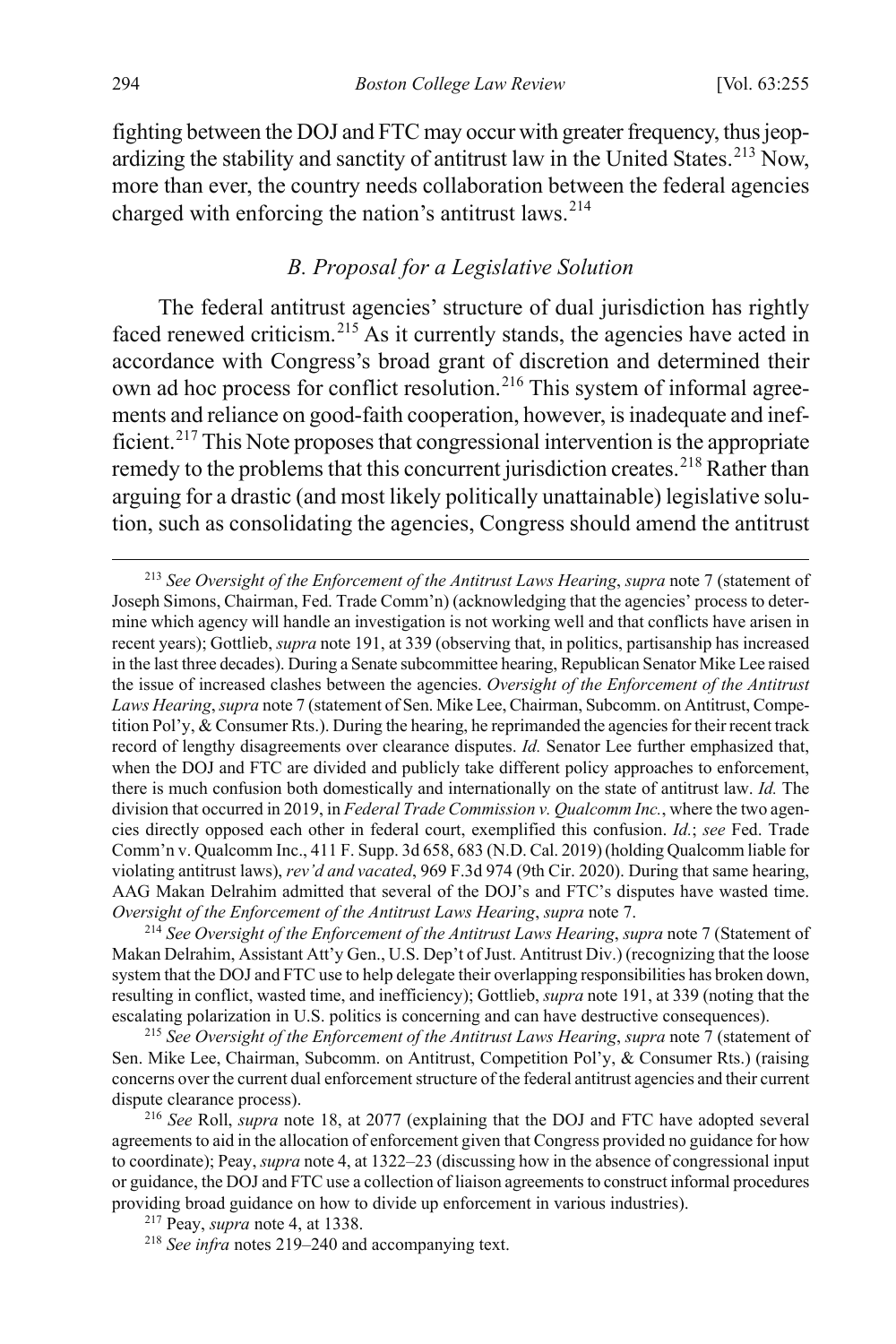<span id="page-41-0"></span>laws to provide the agencies with clearer guidance and tools to allocate their overlapping regulatory responsibilities.<sup>[219](#page-41-1)</sup> In particular, Congress should enact antitrust legislation that (1) provides more guidance on how the DOJ and FTC should delegate their shared responsibilities and (2) creates a standing committee of senior government officials from both agencies to coordinate their ac-tions.<sup>[220](#page-41-2)</sup>

<span id="page-41-5"></span>There is some sentiment that Congress should consolidate all antitrust civil enforcement within a single agency.<sup>[221](#page-41-3)</sup> This proposed solution could eliminate several problems, including inconsistency in antitrust policy, unfairness, inefficiency, wasting of resources on clearance investigations, and unpredicta-bility.<sup>[222](#page-41-4)</sup> Nonetheless, this proposed solution suffers from several faults: it disregards Congress's original purpose behind providing these agencies with dual

<span id="page-41-2"></span><sup>220</sup> *See* Peay, *supra* not[e 4,](#page-2-0) at 1331 (explaining the inadequacies and insufficiencies in the DOJ's and FTC's current system for dividing their shared responsibilities of civil antitrust enforcement); A.B.A., REPORT OF THE ABA COMMISSION TO STUDY THE FEDERAL TRADE COMMISSION 66 (1969) (recommending that Congress establish a standing committee dedicated to promoting inter-agency coordination and contending that the DOJ and FTC should focus their regulatory powers on issues best-suited for their specific processes); *infra* note[s 229](#page-42-0)[–240](#page-44-0) and accompanying text (outlining this Note's proposed legislative solutions).

<span id="page-41-3"></span>221 *See* Roll, *supra* not[e 18,](#page-5-0) at 2082 (arguing that the best solution, albeit one that disregards reality, to the problems of dual jurisdiction is to consolidate all antitrust enforcement into one agency); Mike Lee, Opinion, *Just One Agency Should Enforce Antitrust Law*, WASH.EXAM'R (June 17, 2019), https://www.washingtonexaminer.com/opinion/op-eds/just-one-agency-should-enforce-antitrust-law [https://perma.cc/S4KH-JL87] (expressing concern over the issues of having two federal agencies concurrently responsible for antitrust enforcement, such as inconsistency in application of the law, inefficiency, and duplication of investigations, and calling for Congress to centralize all civil antitrust enforcement under one agency).

<span id="page-41-4"></span><sup>222</sup> *See* Posner, *supra* not[e 35,](#page-8-10) at 87–88 (outlining the deficiencies of the FTC and recommending its dissolution as the best remedy, but acknowledging that this is most likely impossible to achieve); Roll, *supra* note [18,](#page-5-0) at 2082 (contending that entrusting enforcement of civil antitrust law to one agency would alleviate the unavoidable shortcomings of delay and inefficiency associated with the agencies' current delegation).

<span id="page-41-1"></span> <sup>219</sup> *See* Roll, *supra* not[e 18,](#page-5-0) at 2082 (arguing that the best method, although politically impossible, to resolving the flaws in the agencies' current system of agreements for delegating responsibilities is to eliminate dual jurisdiction entirely and consolidate power into one agency); Peay, *supra* not[e 4,](#page-2-0) at 1331 (noting that agencies have yet to devise a suitable system for resolving disagreements that stem from their concurrent jurisdiction, resulting in openings for delay and duplication of work); Press Release, Amy Klobuchar, Sen., Senator Klobuchar Introduces Sweeping Bill to Promote Competition and Improve Antitrust Enforcement (Feb. 4, 2021), https://www.klobuchar.senate.gov/public/index. cfm/2021/2/senator-klobuchar-introduces-sweeping-bill-to-promote-competition-and-improve-antitrustenforcement [https://perma.cc/4D8Z-B6T9] (advocating for new antitrust legislation that will provide the DOJ and FTC with needed resources along with other antitrust reforms intended to strengthen antitrust enforcement); Diane Bartz & Nandita Bose, *Exclusive: Biden Administration Considers Creating White House Antitrust Czar—Sources*, REUTERS (Jan. 19, 2021), https://www.reuters.com/ article/us-usa-biden-antitrust-exclusive/exclusive-biden-administration-considers-creating-whitehouse-antitrust-czar-sources-idUSKBN29O2PT [https://perma.cc/5GPS-UCBA] (noting that President Biden is contemplating establishing a coordinator position aimed at helping the antitrust agencies communicate, share information, and coordinate).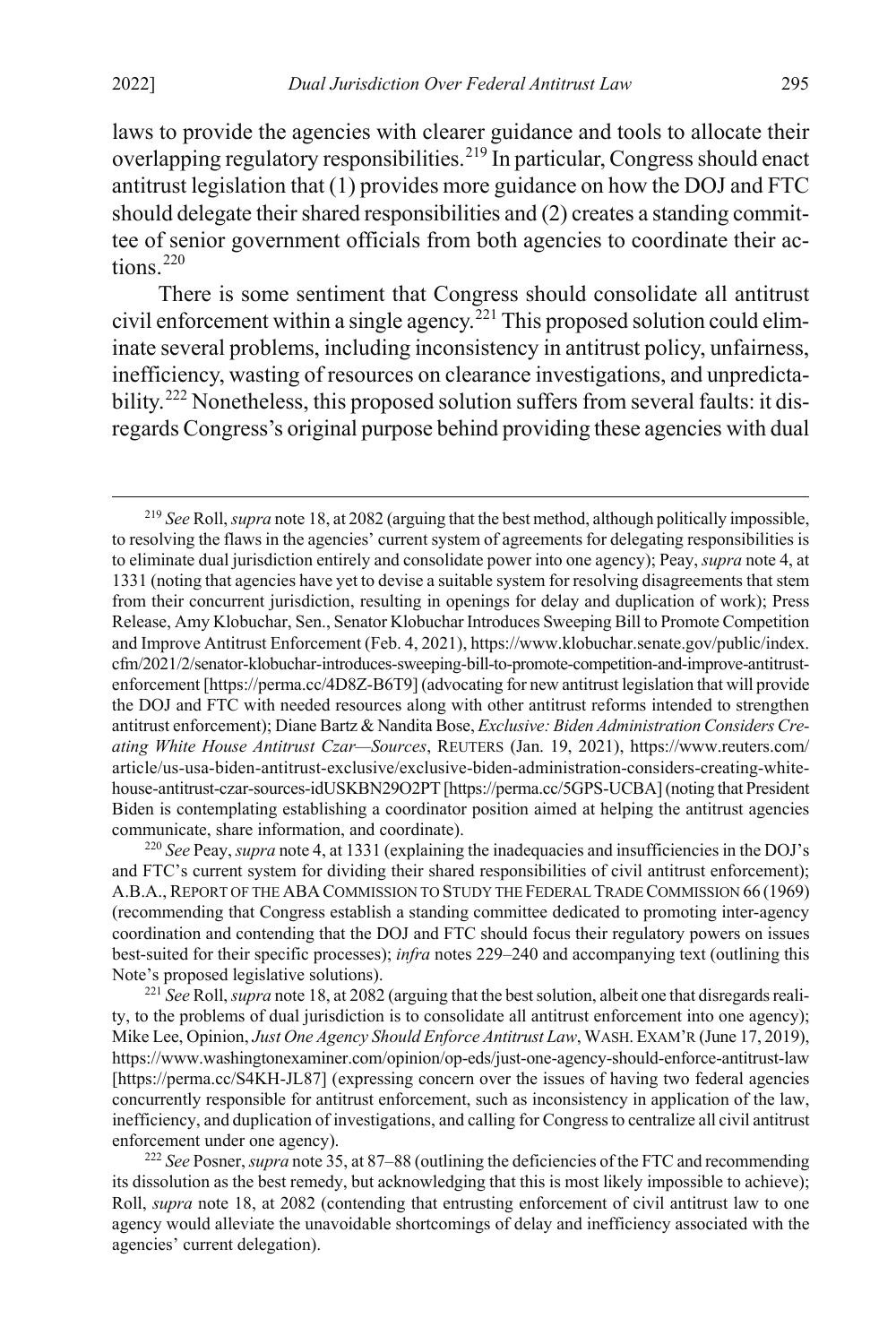jurisdiction and ignores the importance of having sister agencies providing checks on each other's discretion.<sup>[223](#page-42-1)</sup>

Congress intentionally assumed a hands-off approach towards the issue of delegation in both the text of the antitrust statutes and their corresponding leg-islative history.<sup>[224](#page-42-2)</sup> The purpose of the FTC Act was to augment the DOJ's power under the Sherman Act with the FTC's power of the administrative process.[225](#page-42-3) Congress wanted both remedies to be available against anticompetitive practices.<sup>[226](#page-42-4)</sup>

The existence of two competing federal agencies provides the public with some assurance that if one agency were to adopt an enforcement approach that was overly interventionist to the point of stifling innovation or overly conservative to the point of harming consumers, the other agency could step in to mitigate the negative consequences.<sup>[227](#page-42-5)</sup> Moreover, competition over investigations and other matters encourages each agency to strengthen its expertise and to achieve more favorable outcomes.<sup>[228](#page-42-6)</sup>

<span id="page-42-0"></span>New legislation could provide more elements, factors, and circumstances for the agencies to consider when dividing up responsibility, thus further pre-venting the agencies from clashing in enforcement approaches.<sup>[229](#page-42-7)</sup> Although a

<span id="page-42-3"></span><sup>225</sup> *See* Hansen, *supra* not[e 4,](#page-2-0) at 21 (examining the legislative history of and congressional intent behind the FTC Act). The history of the FTC Act signifies that Congress intended for anticompetitive conduct to be prosecuted by both legal action in federal court as well as through an administrative process. *Id.*

<span id="page-42-4"></span><sup>226</sup> *Id.* (explaining that Congress meant for there to be cumulative remedies against anticompetitive conduct).

<span id="page-42-5"></span><sup>227</sup> *See* Everett, *supra* note [7,](#page-2-5) at 748 (contending that the FTC's powers under section 5 of the FTC Act enables the FTC to check the DOJ's actions, which it usually does by releasing guidelines and educating businesses on what constitutes legal competitive conduct); *see, e.g.*, Press Release, Fed. Trade Comm'n, *supra* not[e 11](#page-4-2) (explaining that rather than allowing antitrust enforcement to move in an excessively non-interventionist route, the FTC refused to join the DOJ's report and committed to filling any gaps that the DOJ's inaction left open).

<span id="page-42-6"></span><sup>228</sup> *See* Peay, *supra* not[e 4,](#page-2-0) at 1331 (noting that one of the benefits of the DOJ and FTC sharing jurisdiction is that they are continually competing for investigations, which drives them to improve instead of sinking into passivity).

<span id="page-42-7"></span><sup>229</sup> *See* Roll, *supra* not[e 18,](#page-5-0) at 2080 (noting that one of the factors that the agencies currently use to determine which agency should handle a certain matter is which has the greater expertise in the area); *see also Oversight of the Enforcement of the Antitrust Laws Hearing*, *supra* not[e 7](#page-2-5) (statement of Joseph Simons, Chairman, Fed. Trade Comm'n) (acknowledging that the DOJ's and FTC's procedures to decide which agency will handle an investigation is inadequate as the increasing number of

<span id="page-42-1"></span> <sup>223</sup> *See* Everett, *supra* not[e 7,](#page-2-5) at 748 (noting that dual jurisdiction allows the agencies to check each other's actions); Roll, *supra* note [18,](#page-5-0) at 2081 (describing the DOJ and FTC as rival agencies competing for the most desirable, high-profile cases); Peay, *supra* note [4,](#page-2-0) at 1319–20 (discussing Congress's intent to provide the antitrust agencies with broad discretion to resolve the issue of overlapping jurisdiction). This solution is most likely politically unfeasible. Roll, *supra* not[e 18,](#page-5-0) at 2082. Congress views the FTC as its check on the Executive Branch's power, and likely would not be open to relinquishing it. *Id.* at 2083.

<span id="page-42-2"></span><sup>224</sup> *See* Peay, *supra* note [4,](#page-2-0) at 1319–20 (discussing how the legislative text and congressional intent behind the antitrust statutes purposefully exclude mention of a formal system or process for how the agencies should allocate their enforcement responsibilities).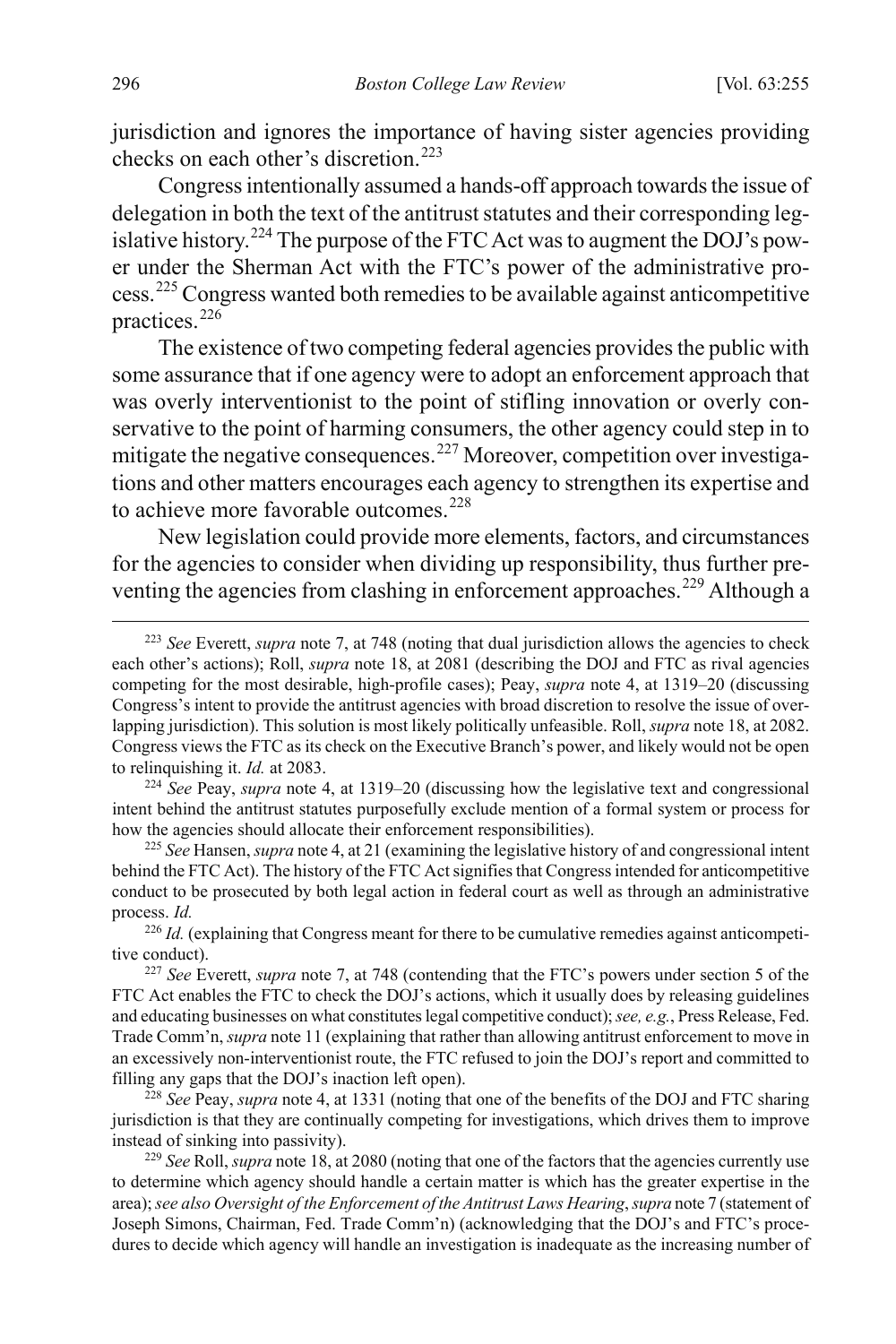bright-line rule designating specific areas of industry for the agencies to regulate is improbable and counterproductive given Congress's original intentions for having two federal antitrust regulators, Congress could broadly delineate certain factors for the agencies to consider.<sup>[230](#page-43-0)</sup> For example, given the DOJ's proximity to the Executive Branch, the DOJ could focus on antitrust cases with strong implications to national security.<sup>[231](#page-43-1)</sup> On the other hand, the FTC, with its Bureau of Consumer Protection, could have priority over cases that involve data privacy and high consumer industry markets.<sup>[232](#page-43-2)</sup> These broad factors would provide the agencies with more guidance on which agency should han-dle a specific case in the event of a disagreement.<sup>[233](#page-43-3)</sup>

In addition to providing the agencies with further instructions on how to divide their shared authority, Congress should also institute a standing commit-tee comprised of high-level members from both agencies.<sup>[234](#page-43-4)</sup> The committee would work to devise sophisticated, long-term, joint plans and coordinate the agencies' enforcement activities, antitrust policies, and evolving concerns.<sup>[235](#page-43-5)</sup> This would reduce the delays, inefficiency, and waste arising out of lengthy inter-agency disputes.<sup>[236](#page-43-6)</sup> Moreover, a standing committee with members from the DOJ and FTC could facilitate and maintain inter-agency goodwill and coop-

<span id="page-43-0"></span><sup>230</sup> *See* Hansen, *supra* not[e 4,](#page-2-0) at 21 (noting that the legislature wanted the DOJ and FTC to both attack and punish anticompetitive conduct).

<span id="page-43-1"></span><sup>231</sup> *See* McGinnis & Sun, *supra* note [101,](#page-19-4) at 309–10 (suggesting that the DOJ—as part of the Executive Branch, which serves to protect the nation—should oversee antitrust enforcement given how relevant antitrust is to national security).

<span id="page-43-2"></span><sup>232</sup> *See About the FTC*, *supra* not[e 57](#page-11-6) (noting the FTC's different bureaus and explaining that the FTC's mission is, in part, to protect consumers from harm and advance consumer interests).

<span id="page-43-3"></span>233 *See* Peay, *supra* not[e 4,](#page-2-0) at 1319 (noting that the DOJ's and FTC's current system for delegation allows the agencies to duplicate work and is ineffective).

<span id="page-43-4"></span><sup>234</sup> *See* A.B.A.,*supra* note [220,](#page-41-5) at 66 (recommending that the agencies create a committee of DOJ and FTC senior members to coordinate and plan their activities).

<sup>235</sup> *Id.*

<span id="page-43-6"></span><span id="page-43-5"></span><sup>236</sup> *See* Roll, *supra* not[e 18,](#page-5-0) at 2082 (noting that the DOJ's and FTC's current ad hoc procedures to ascertain which agency is best suited to handle a matter still allow for delay and inefficiency); Peay, *supra* not[e 4,](#page-2-0) at 1319 (noting that given the concurrent jurisdiction of the DOJ and FTC, the potential for inefficiency and duplication is unavoidable); *see also* U.S.DEP'T OF JUST.ANTITRUST DIV.,*supra* not[e 3,](#page-1-3) at VII-3 (recognizing that the agencies' related jurisdiction requires the FTC and DOJ to work together to prevent inefficiency and promote fairness to consumers). Although an American Bar Association (ABA) commission recommended such a committee back in 1969, the government never created it. A.B.A.,*supra* note [220,](#page-41-5) at 66; *see* Roll, *supra* not[e 18,](#page-5-0) at 2082 n.18 (noting that the ABA's suggested standing committee was never established).

conflicts between the agencies in recent years demonstrates); Everett, *supra* not[e 7,](#page-2-5) at 770 (warning that when the federal antitrust agencies adopt conflicting approaches to antitrust enforcement, like with the Section 2 Report, the public does not know whether their actions constitute lawful competitive business conduct or illegal violations of antitrust law); Feiner, *supra* not[e 7](#page-2-5) (noting that the DOJ and FTC are clashing over how to regulate and implement antitrust laws in the technology markets); Luib, *supra* not[e 7](#page-2-5) (examining the unparalleled level of disagreement between the DOJ and FTC in the FTC's suit against Qualcomm and arguing that this growing rift between the agencies' enforcement philosophies to antitrust and patent licensing are cause for alarm regarding the future of competition).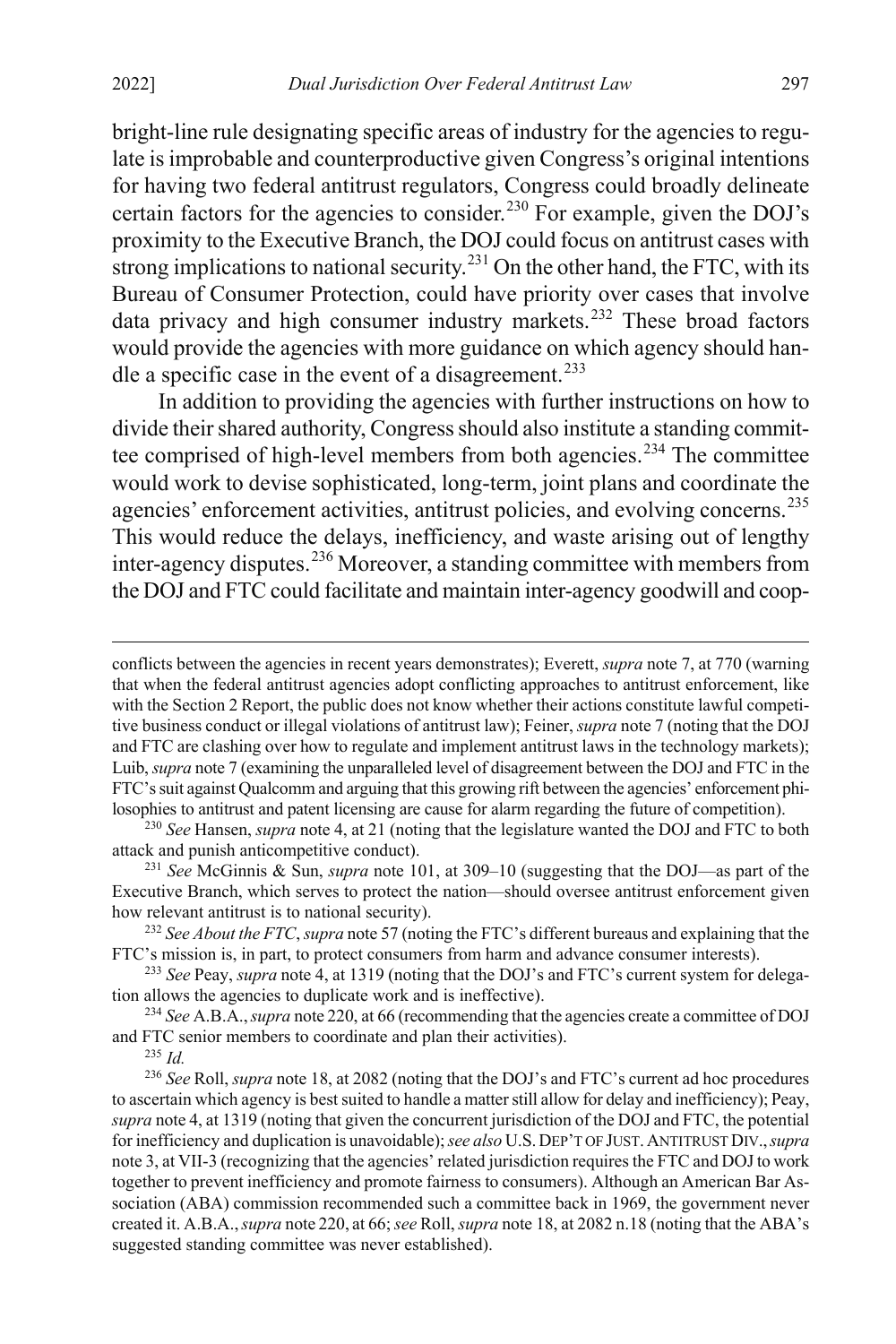eration.[237](#page-44-1) Congress could also statutorily mandate that the committee resolve and timely clear all inter-agency conflicts over investigations, guidelines, and other enforcement actions that cannot be resolved through the existing liaison agreements and processes.<sup>[238](#page-44-2)</sup>

These two suggested amendments would allow the agencies to maintain flexibility and discretion over antitrust enforcement as Congress intended while also providing enough constraints and safeguards to prevent the agencies from reaching another ideological stalemate.<sup>[239](#page-44-3)</sup> Enacting legislation to reflect these two suggestions would provide a relatively non-invasive solution to the agencies' ongoing struggle to institute an effective system for resolving dis-putes that derive from their concurrent jurisdiction.<sup>[240](#page-44-4)</sup>

#### <span id="page-44-0"></span>**CONCLUSION**

As polarization and partisanship become the United States' new status quo, the inter-agency relationship between the DOJ and FTC must change. Until recently, the DOJ and FTC have been able, for the most part, to navigate successfully through the tangled web of dual jurisdiction armed with nothing but their collection of liaison agreements. But, that was in large part because of shared institutional goodwill and respect for long-standing norms of cooperation and coordination. In an increasing polarized political climate, the aspects that traditionally held the system together are not enough. As it is now, the agencies' ad hoc system for allocating responsibilities is insufficient to resolve their increasingly divergent policies. Unless the DOJ and FTC, with the help of

<span id="page-44-3"></span>239 Peay, *supra* not[e 4,](#page-2-0) at 1319–20 (examining how Congress intended to leave the onus of creating a formal system for resolving interagency clearance conflicts to the agencies themselves); Hansen, *supra* not[e 4,](#page-2-0) at 21 (acknowledging that Congress planned for anticompetitive conduct to be subject to both legal action in federal court and administrative action).

<span id="page-44-1"></span> <sup>237</sup> *See* A.B.A.,*supra* note [220,](#page-41-5) at 66 (contending that a standing committee would enable the two agencies to more easily coordinate their enforcement actions).

<span id="page-44-2"></span><sup>238</sup> *See* Hansen, *supra* not[e 4,](#page-2-0) at 21–22 (emphasizing the importance of continued cooperation and teamwork to avoiding time waste); Roll, *supra* not[e 18,](#page-5-0) at 2082 (noting that delay is a large problem with the agencies' current system of allocating their shared duties under antitrust law); *see also* A.B.A., *supra* not[e 220,](#page-41-5) at 66 (noting that a standing committee could reduce delay); Feiner, *supra* not[e 7](#page-2-5) (proclaiming that the more time the DOJ and FTC spend fighting with each other over the regulation of big tech, the less time they are spending actually investigating the large technology firms for anticompetitive conduct).

<span id="page-44-4"></span><sup>240</sup> *See* Heltzel & Laurin, *supra* not[e 191,](#page-36-0) at 179 (explaining that polarization in the United States has ballooned in the past few decades); Kovacic, *supra* not[e 193,](#page-36-5) at 689 (contending that politics has an undeniable influence over the individuals that Congress and the Executive Branch charge with overseeing the DOJ and FTC and on the agencies themselves); McGinnis & Sun, *supra* not[e 101,](#page-19-4) at 308 (explaining that Congress, academics, and antitrust regulators are unsure of the best approach to antitrust regulation in new markets created by recent technological developments); Roll, *supra* note [18,](#page-5-0) at 2083 (noting that drastic action, such as elimination of the agencies' overlapping responsibility for enforcing antitrust laws, is likely impossible given the delicate balance of powers between Congress and the Executive Branch).